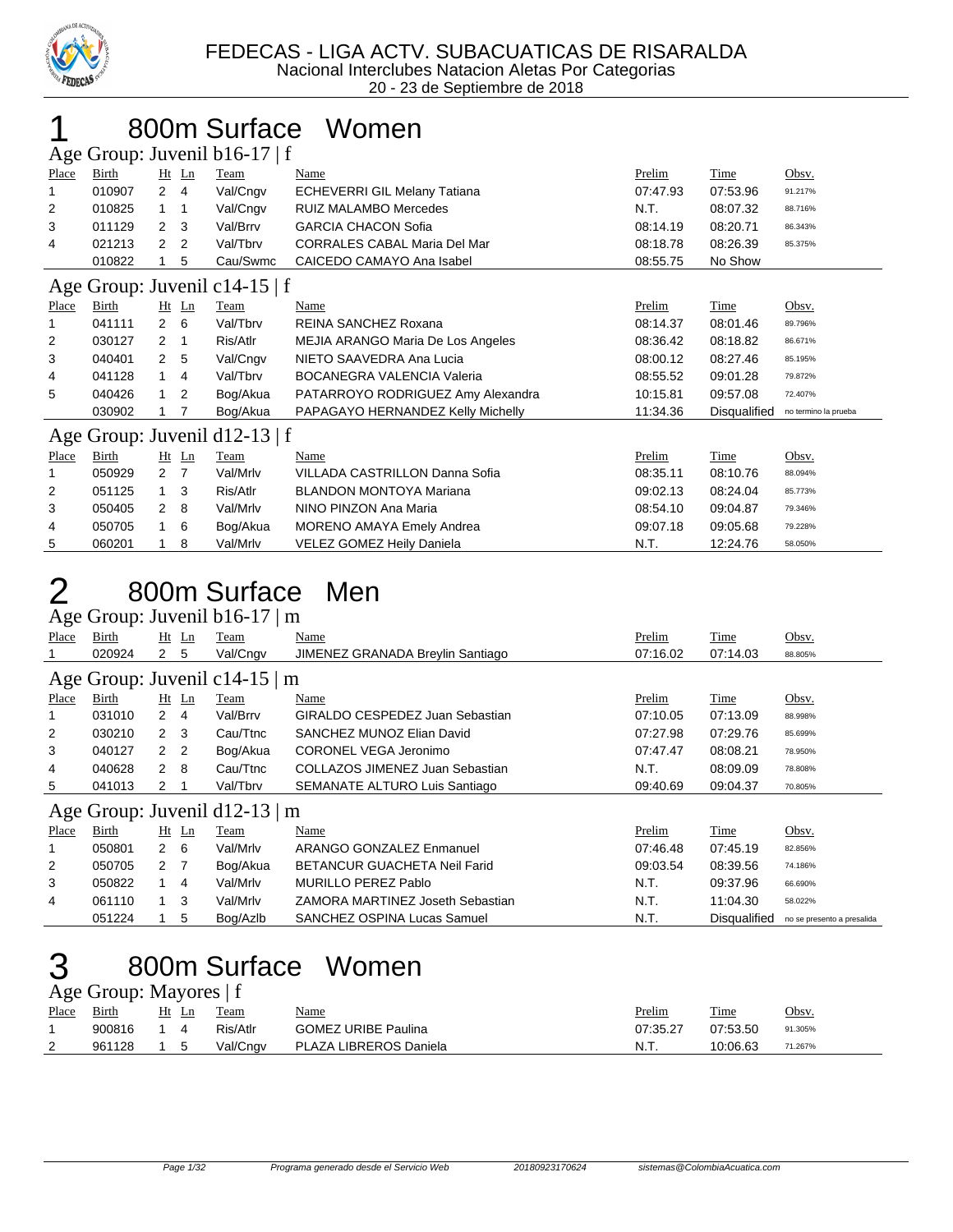

#### 4 800m Surface Men  $\mathbf{M}\sim\mathbf{M}$

| $\Delta g$ C Oroup. Mayores $\parallel$ III |              |    |       |          |                                      |               |          |              |  |  |  |  |
|---------------------------------------------|--------------|----|-------|----------|--------------------------------------|---------------|----------|--------------|--|--|--|--|
| Place                                       | <b>Birth</b> |    | Ht Ln | Team     | <u>Name</u>                          | <u>Prelim</u> | Time     | <u>Obsv.</u> |  |  |  |  |
|                                             | 970407       | 14 |       | Val/Brrv | <b>HERNANDEZ MILLAN Camilo</b>       | 06:43.45      | 06.58.49 | 92.103%      |  |  |  |  |
|                                             | 901010 1 3   |    |       | Ris/Atlr | <b>GRAJALES HERRERA Jairo Andres</b> | 07:13.14      | 07:13.09 | 88.998%      |  |  |  |  |
|                                             | 951005       |    | . 5   | Val/Brrv | VALENCIA VELASCO Willington          | 07:06.58      | 07:24.33 | 86.746%      |  |  |  |  |

#### 5 400m Inmersion/400m Immersion Women

|       | Age Group: Juvenil b16-17   f |  |       |          |                      |               |          |         |  |  |  |
|-------|-------------------------------|--|-------|----------|----------------------|---------------|----------|---------|--|--|--|
| Place | Birth                         |  | Ht Ln | Team     | Name                 | <u>Prelim</u> | Time     | Obsv.   |  |  |  |
|       | 020420                        |  |       | Val/Brrv | MESA GIRALDO Mariana | 03:49.00      | 03:56.94 | 78.138% |  |  |  |

#### 6 400m Inmersion/400m Immersion Women  $\sin$ <sup>.</sup> Mayores | f

|       | $\Delta \ge 0.000$ . Mayoros   1 |  |       |          |                        |               |          |         |  |  |  |  |  |
|-------|----------------------------------|--|-------|----------|------------------------|---------------|----------|---------|--|--|--|--|--|
| Place | Birth                            |  | Ht Ln | Team     | <u>Name</u>            | <u>Prelim</u> | Time     | Obsv.   |  |  |  |  |  |
|       | 940802                           |  |       | Val/Tbrv | MACIAS ANASCO Carolina | 03:11.91      | 03:20.98 | 92.119% |  |  |  |  |  |
| 2     | 990430                           |  |       | Val/Crpv | FETECUA MIRA Valentina | 03:37.95      | 03:36.72 | 85.428% |  |  |  |  |  |

# 7 4x50m Superficie/Surface Men

|       | Age Group: Juvenil c14-15   m |    |                |          |                                                                                                                |        |             |          |         |  |  |  |
|-------|-------------------------------|----|----------------|----------|----------------------------------------------------------------------------------------------------------------|--------|-------------|----------|---------|--|--|--|
| Place | Birth                         | Ht | $_{\text{Ln}}$ | Team     | Name                                                                                                           | Prelim | T.1th.Relay | T.Team   | Obsv.   |  |  |  |
|       | RM00034                       |    | 4              | Cau/Ttnc | C145m Lopez Miguel<br>C <sub>145</sub> m Munoz Juan<br>D123m Velasco Juan<br>C <sub>145</sub> m Sanchez Elian  | N.T.   | N.T.        | 01:19.18 | 81.359% |  |  |  |
| 2     | RM00046                       |    | 5              | Val/Mrlv | D123m Murillo Pablo<br>D123m Zamora Joseth<br>C <sub>145</sub> m Franco Juan<br>D123m Arango Enmanuel          | N.T.   | N.T.        | 01:37.09 | 66.351% |  |  |  |
| 3     | RM00014                       |    | 3              | Ris/Clyr | C145m Tabares Juan<br>C <sub>145</sub> m Pena Andres<br>C <sub>145</sub> m Lagos Juan<br>C145m Ibanez Jeronimo | N.T.   | N.T.        | 01:40.54 | 64.074% |  |  |  |

# 8 4x50m Superficie/Surface Women

|                               | Age Group: Juvenil $b16-17 \mid f$ |  |         |             |                                                                                                                |          |             |          |         |  |  |  |
|-------------------------------|------------------------------------|--|---------|-------------|----------------------------------------------------------------------------------------------------------------|----------|-------------|----------|---------|--|--|--|
| Place                         | <b>Birth</b>                       |  | $Ht$ Ln | <u>Team</u> | Name                                                                                                           | Prelim   | T.1th.Relay | T.Team   | Obsv.   |  |  |  |
|                               | RF00001                            |  | 4       | Val/Cngv    | C145f Alvarez Valentina<br>B167f Echeverri Melany<br>C145f Nieto Ana<br><b>B167f Ruiz Mercedes</b>             | 01:24.65 | N.T.        | 01:25.62 | 84.618% |  |  |  |
| 2                             | RF00058                            |  | 5       | Val/Tbrv    | <b>B167f Corrales Maria</b><br>C <sub>145</sub> f Reina Roxana<br>C145f Bocanegra Valeria<br>C145f Ayala Sofia | N.T.     | N.T.        | 01:27.66 | 82.649% |  |  |  |
| Age Group: Juvenil c14-15   f |                                    |  |         |             |                                                                                                                |          |             |          |         |  |  |  |

|       | $1.80$ Oroup. Juvenill C1--12   1 |    |    |          |                                                                              |        |             |          |         |  |  |  |  |
|-------|-----------------------------------|----|----|----------|------------------------------------------------------------------------------|--------|-------------|----------|---------|--|--|--|--|
| Place | Birth                             | Ht | Ln | Team     | <u>Name</u>                                                                  | Prelim | T.1th.Relay | T.Team   | Obsv.   |  |  |  |  |
|       | RF00026                           |    |    | Val/Mrlv | D123f Nino Ana<br>D123f Velez Heily<br>C145f Mesa Ana<br>D123f Villada Danna | N.T.   | N.T.        | 01:40.42 | 72.147% |  |  |  |  |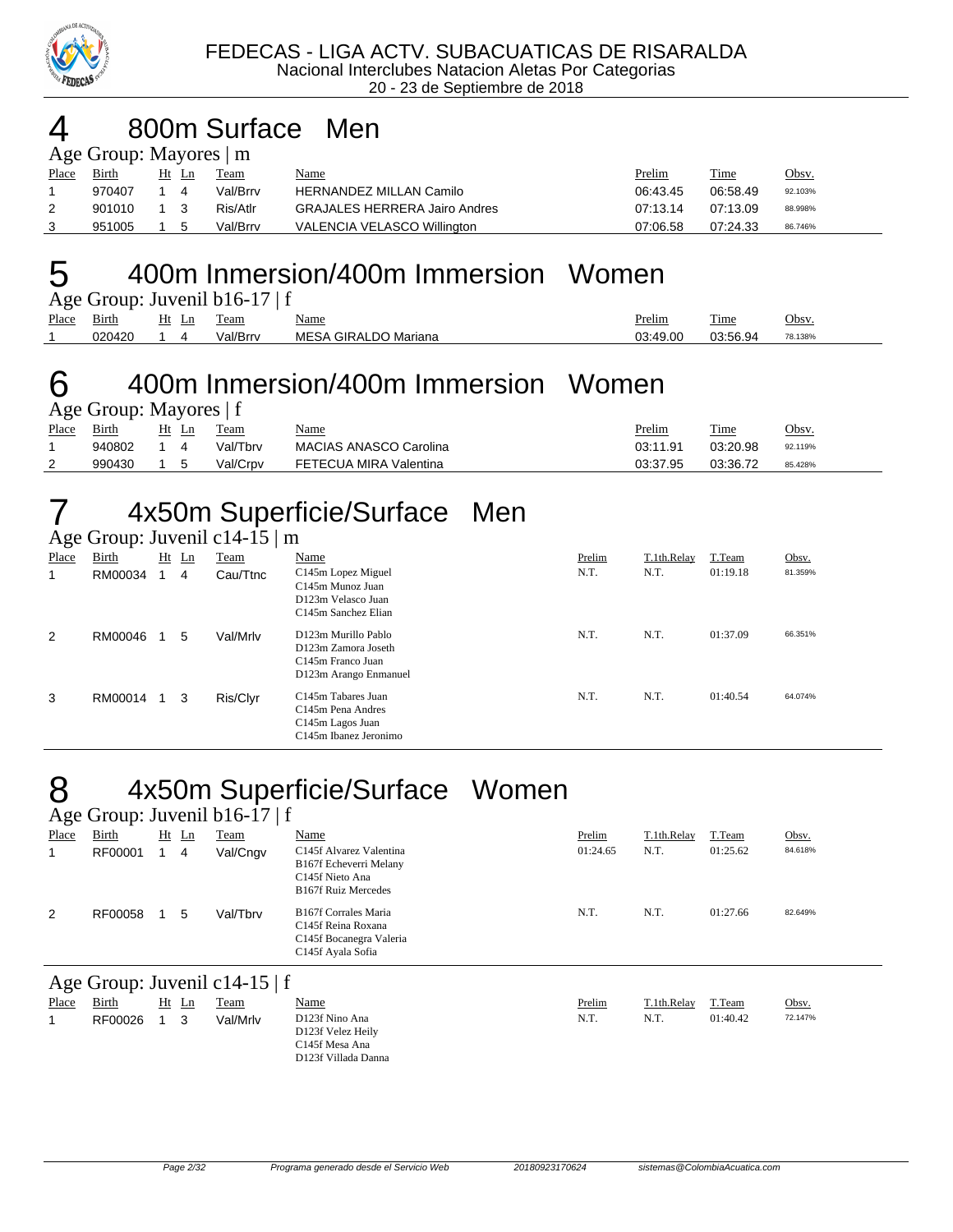

#### FEDECAS - LIGA ACTV. SUBACUATICAS DE RISARALDA Nacional Interclubes Natacion Aletas Por Categorias

20 - 23 de Septiembre de 2018

|             |  |          | Continuing Event: 8 4x50m Superficie/Surface Age Group: JUVENIL C14-15   F |     |      |          |         |
|-------------|--|----------|----------------------------------------------------------------------------|-----|------|----------|---------|
| RF00055 1 6 |  | Ris/Agmr | C145f Beltran Daniela<br>C145f Posada Vivian<br>D123f Torres Maria         | N.T | N.T. | 02:10.44 | 55.543% |

Torres Maria C145f Porras Salome

# 9 4x50m Superficie/Surface Men

|       | Age Group: Mayores   m |  |         |             |                                                                                  |        |             |              |            |  |  |
|-------|------------------------|--|---------|-------------|----------------------------------------------------------------------------------|--------|-------------|--------------|------------|--|--|
| Place | <b>Birth</b>           |  | $Ht$ Ln | <b>Team</b> | Name                                                                             | Prelim | T.1th.Relay | T.Team       | Obsv.      |  |  |
|       | RM00015                |  | 4       | Ris/Clyr    | Mym Munoz Dario<br>Mym Ocampo Daniel<br>Mym Ramirez Santiago<br>Mym Lenis Andres | N.T.   | N.T.        | 01:25.60     | 75.257%    |  |  |
|       | RM00064                |  | 5       | Val/Mrlv    | B167m Granados Jose<br>Mym Tejada Kevin<br>Mym Munoz Diego<br>B167m Prada Juan   | N.T.   | N.T.        | Disqualified | no termino |  |  |

# 11 4x50m Superficie/Surface Men

|       |                                |                     | Age Group: Masters $v1 \mid m$ |                                                                                         |        |             |          |         |  |  |  |
|-------|--------------------------------|---------------------|--------------------------------|-----------------------------------------------------------------------------------------|--------|-------------|----------|---------|--|--|--|
| Place | Birth                          | $Ht$ Ln             | Team                           | Name                                                                                    | Prelim | T.1th.Relay | T.Team   | Obsv.   |  |  |  |
|       | RM00004                        | 4<br>$\overline{1}$ | Ris/Clyr                       | My1m Guevara Daniel<br>My1m Gomez Juan<br>My0m Henao Juan<br>My1m Montes Rodrigo        | N.T.   | N.T.        | 01:40.73 | 63.953% |  |  |  |
|       | Age Group: Masters $v2 \mid m$ |                     |                                |                                                                                         |        |             |          |         |  |  |  |
| Place | Birth                          | $Ht$ Ln             | Team                           | Name                                                                                    | Prelim | T.1th.Relay | T.Team   | Obsv.   |  |  |  |
|       | RM00045                        | 5                   | Cau/Swmc                       | My2m Chilito Harold<br>My2m Caicedo Fernando<br>My1m Ruiz Julian<br>My2m Caicedo Carlos | N.T.   | N.T.        | No Show  |         |  |  |  |

# 12 4x50m Superficie/Surface Women

|       | Age Group: Masters $v1$   f |  |       |          |                                                                                                 |        |             |          |         |  |  |  |  |
|-------|-----------------------------|--|-------|----------|-------------------------------------------------------------------------------------------------|--------|-------------|----------|---------|--|--|--|--|
| Place | Birth                       |  | Ht Ln | Team     | <u>Name</u>                                                                                     | Prelim | T.1th.Relay | T.Team   | Obsv.   |  |  |  |  |
|       | RF00050                     |  | 4     | Ris/Clvr | Mv0f Jaramillo Jhoana<br>My1f Noirena Marcela<br>My1f Salazar Carolina<br>My1f Rotavista Martha | N.T.   | N.T.        | 02:00.16 | 60.295% |  |  |  |  |

#### 13 400m Inmersion/400m Immersion Men Age Group: Juvenil b16-17 | m

|             |            |            |       | $\Delta \text{SC}$ Oroup. Juvenil $U10$ -17   III |                            |               |          |         |
|-------------|------------|------------|-------|---------------------------------------------------|----------------------------|---------------|----------|---------|
| Place Birth |            |            | Ht Ln | Team                                              | <u>Name</u>                | <b>Prelim</b> | Time     | Obsy.   |
|             | 020810 1 4 |            |       | Bog/Azlb                                          | MORENO PINEROS Juan Felipe | 03:02.06      | 03:03.61 | 92.152% |
|             | 010601     | $1\quad 5$ |       | Val/Mrlv                                          | PRADA JAIMES Juan Camilo   | 03:24.43      | 03:22.59 | 83.518% |
|             |            |            |       |                                                   |                            |               |          |         |

#### 14 400m Inmersion/400m Immersion Men Age Group: Mayores | m

|                | $A\&\cup$ Oroup. Mayores $\parallel$ III |       |     |          |                                    |          |              |                        |  |  |  |
|----------------|------------------------------------------|-------|-----|----------|------------------------------------|----------|--------------|------------------------|--|--|--|
| Place          | Birth                                    | Ht Ln |     | Team     | Name                               | Prelim   | <b>Time</b>  | Obsv.                  |  |  |  |
|                | 900519                                   |       | -5  | Val/Brrv | <b>HERNANDEZ CANO Juan Jose</b>    | 02:59.06 | 03:06.07     | 90.934%                |  |  |  |
| $\overline{2}$ | 910426                                   |       | - 6 | Ris/Atlr | CARDONA SEPULVEDA Freddy Alejandro | 03:24.07 | 03:18.07     | 85.424%                |  |  |  |
| 3              | 910721                                   | 1 3   |     | Ris/Clvr | <b>LENIS ARAGON Andres Felipe</b>  | 03:15.22 | 03:23.31     | 83.223%                |  |  |  |
|                | 921113                                   |       | 4   | Val/Brrv | PAVA VELASQUEZ Breyner Alexander   | 02:58.61 | Disgualified | se retira de la prueba |  |  |  |
|                |                                          |       |     |          |                                    |          |              |                        |  |  |  |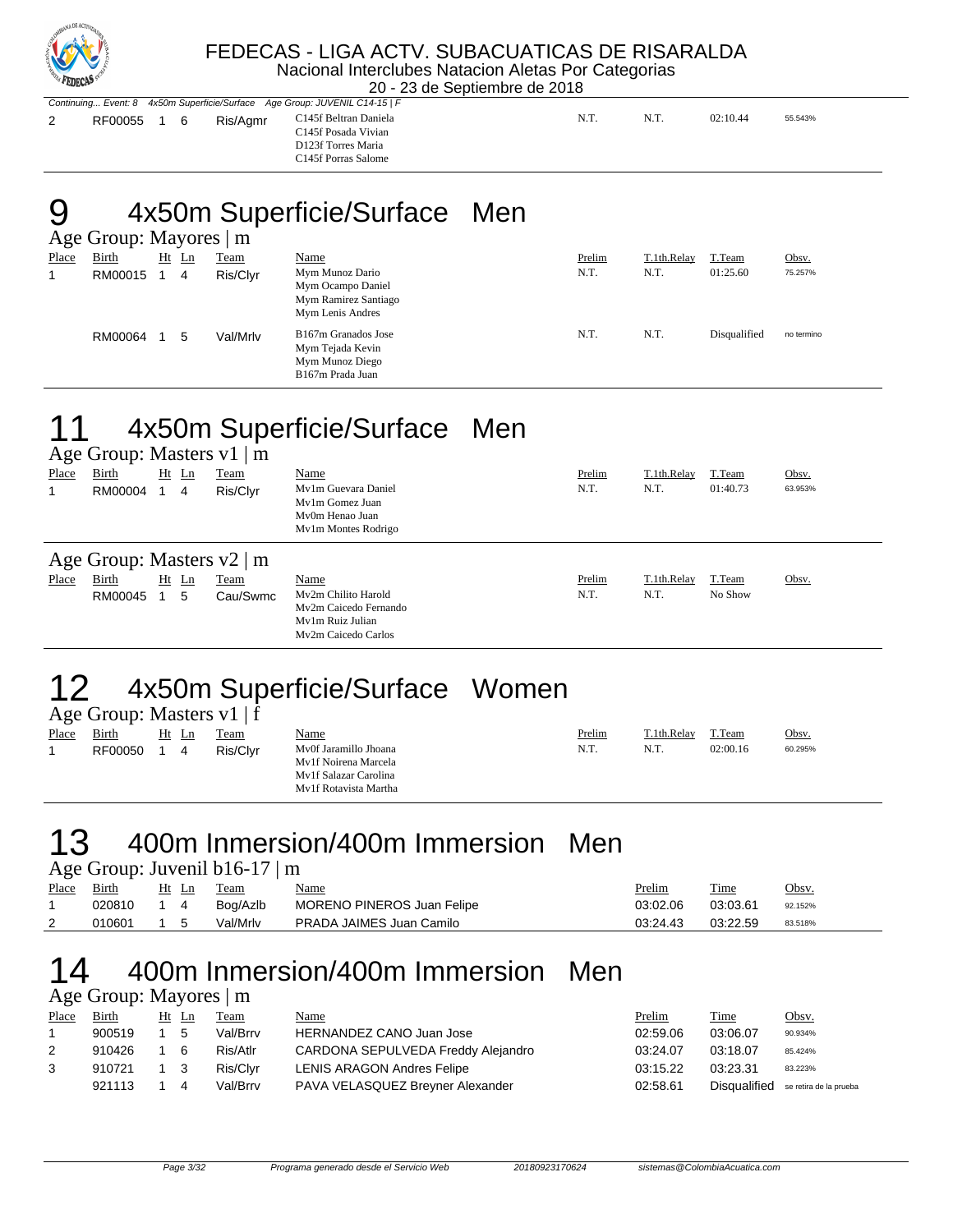

Continuing... Event: 15 200m Surface Age Group: JUVENIL B16-17 | F

### 200m Surface Women

| Age Group: Juvenil b16-17   f |              |                |                |                               |                                          |          |             |         |  |  |
|-------------------------------|--------------|----------------|----------------|-------------------------------|------------------------------------------|----------|-------------|---------|--|--|
| Place                         | Birth        |                | $Ht$ Ln        | Team                          | Name                                     | Prelim   | <b>Time</b> | Obsv.   |  |  |
| 1                             | 010825       | 4              | 4              | Val/Cngv                      | <b>RUIZ MALAMBO Mercedes</b>             | 01:35.59 | 01:38.89    | 92.547% |  |  |
| $\overline{2}$                | 010907       | 4              | 5              | Val/Cngv                      | <b>ECHEVERRI GIL Melany Tatiana</b>      | 01:40.60 | 01:39.46    | 92.017% |  |  |
| 3                             | 021213       | 4              | 3              | Val/Tbrv                      | <b>CORRALES CABAL Maria Del Mar</b>      | 01:45.40 | 01:47.07    | 85.477% |  |  |
| 4                             | 011129       | 4              | 8              | Val/Brrv                      | <b>GARCIA CHACON Sofia</b>               | 01:50.77 | 01:48.34    | 84.475% |  |  |
| 5                             | 010822       | 3              | 3              | Cau/Swmc                      | CAICEDO CAMAYO Ana Isabel                | 01:56.81 | 01:55.86    | 78.992% |  |  |
| Age                           |              |                |                | Group: Juvenil c14-15   f     |                                          |          |             |         |  |  |
| Place                         | Birth        |                | $Ht$ Ln        | Team                          | Name                                     | Prelim   | Time        | Obsv.   |  |  |
| 1                             | 030127       | 3              | 5              | Ris/Atlr                      | <b>MEJIA ARANGO Maria De Los Angeles</b> | 01:52.53 | 01:46.15    | 86.218% |  |  |
| 2                             | 040206       | 4              | 6              | Cau/Ttnc                      | <b>GUZMAN ALBAN Gabriela</b>             | 01:45.47 | 01:46.88    | 85.629% |  |  |
| 3                             | 041217       | 4              | 2              | Val/Cngv                      | ALVAREZ HOYOS Valentina                  | 01:46.56 | 01:47.68    | 84.993% |  |  |
| 4                             | 040110       | 3              | $\overline{2}$ | Val/Tbrv                      | AYALA CAMACHO Sofia                      | 02:00.48 | 01:47.85    | 84.859% |  |  |
| 5                             | 040401       | 4              | 7              | Val/Cngv                      | NIETO SAAVEDRA Ana Lucia                 | 01:47.47 | 01:50.71    | 82.666% |  |  |
| 6                             | 041128       | 4              | 1              | Val/Tbrv                      | <b>BOCANEGRA VALENCIA Valeria</b>        | 01:50.71 | 01:52.34    | 81.467% |  |  |
| 7                             | 041111       | 3              | 4              | Val/Tbrv                      | REINA SANCHEZ Roxana                     | 01:51.70 | 01:52.99    | 80.998% |  |  |
| 8                             | 030423       | 2              | 3              | Ris/Atlr                      | <b>ESCOBAR LOPEZ Maria Jose</b>          | N.T.     | 01:56.52    | 78.544% |  |  |
| 9                             | 040426       | $\overline{2}$ | 4              | Bog/Akua                      | PATARROYO RODRIGUEZ Amy Alexandra        | 02:12.24 | 02:07.00    | 72.063% |  |  |
| 10                            | 031216       | 3              | 8              | Cau/Octc                      | RODRIGUEZ RODRIGUEZ Valentina            | 02:07.89 | 02:08.68    | 71.122% |  |  |
| 11                            | 030902       | 2              | 6              | Bog/Akua                      | PAPAGAYO HERNANDEZ Kelly Michelly        | N.T.     | 02:21.87    | 64.510% |  |  |
|                               |              |                |                | Age Group: Juvenil d12-13   f |                                          |          |             |         |  |  |
| <b>Place</b>                  | <b>Birth</b> |                | Ht Ln          | Team                          | Name                                     | Prelim   | Time        | Obsv.   |  |  |
| 1                             | 051125       | 3              | 6              | Ris/Atlr                      | <b>BLANDON MONTOYA Mariana</b>           | 01:56.83 | 01:49.48    | 83.595% |  |  |
| 2                             | 050929       | $\mathbf{1}$   | 4              | Val/Mrlv                      | VILLADA CASTRILLON Danna Sofia           | N.T.     | 01:51.24    | 82.273% |  |  |
| 3                             | 050405       | 2              | $\overline{2}$ | Val/Mrlv                      | NINO PINZON Ana Maria                    | N.T.     | 02:02.38    | 74.783% |  |  |
| 4                             | 050705       | 3              | 7              | Bog/Akua                      | <b>MORENO AMAYA Emely Andrea</b>         | 02:02.49 | 02:03.05    | 74.376% |  |  |
| 5                             | 050727       | 3              | $\mathbf{1}$   | Cau/Swmc                      | CAICEDO MUNOZ Claudia Marcela            | 02:06.47 | 02:05.76    | 72.774% |  |  |
| 6                             | 051102       | 2              | 5              | Val/Cngv                      | <b>GARZON CACERES Isabella</b>           | 02:18.06 | 02:08.57    | 71.183% |  |  |
| 7                             | 051208       | $\mathbf{1}$   | 3              | Cau/Swmc                      | ANACONA MARTINEZ Luisa Maria             | N.T.     | 02:09.12    | 70.880% |  |  |
| 8                             | 050414       | 2              | 7              | Ant/Enva                      | <b>BUSTAMANTE SILVA Mariana</b>          | N.T.     | 02:12.46    | 69.093% |  |  |
| 9                             | 051010       | 1              | 5              | Val/Arrv                      | RAMOS POLANIA Danielle Marie             | N.T.     | 02:21.80    | 64.542% |  |  |

# 200m Surface Men

Age Group: Juvenil b16-17 | m

| ັ              |                                    |                  |         |             |                                    |          |             |         |  |  |  |
|----------------|------------------------------------|------------------|---------|-------------|------------------------------------|----------|-------------|---------|--|--|--|
| Place          | <b>Birth</b>                       |                  | $Ht$ Ln | <b>Team</b> | <b>Name</b>                        | Prelim   | <b>Time</b> | Obsv.   |  |  |  |
| 1              | 020830                             | $\mathbf{2}$     | -5      | Val/Brrv    | PAZ SEPULVEDA Juan Esteban         | 01:31.73 | 01:31.91    | 85.573% |  |  |  |
| $\overline{2}$ | 020924                             | $2 \overline{7}$ |         | Val/Cngv    | JIMENEZ GRANADA Breylin Santiago   | 01:38.99 | 01:35.17    | 82.642% |  |  |  |
| 3              | 011116                             | $2 \quad 3$      |         | Val/Mrlv    | <b>GRANADOS PITO Jose Luis</b>     | 01:32.21 | 01:35.27    | 82.555% |  |  |  |
| 4              | 020111                             |                  | -6      | Cau/Swmc    | CAICEDO MUNOZ Juan Sebastian       | 01:54.99 | 01:54.26    | 68.834% |  |  |  |
|                | Age Group: Juvenil c14-15 $\mid$ m |                  |         |             |                                    |          |             |         |  |  |  |
| Place          | Birth                              |                  | $Ht$ Ln | Team        | Name                               | Prelim   | Time        | Obsv.   |  |  |  |
|                | 030319                             | $2 \quad 4$      |         | Val/Cngv    | <b>MOLANO TORRES Andres Felipe</b> | 01:27.98 | 01:33.98    | 83.688% |  |  |  |
| 2              | 030205                             | 2 <sub>2</sub>   |         | Cau/Ttnc    | LOPEZ SEPULVEDA Miquel Angel       | 01:38.68 | 01:36.51    | 81.494% |  |  |  |
| 3              | 030210                             | $\mathbf{2}$     | - 6     | Cau/Ttnc    | SANCHEZ MUNOZ Elian David          | 01:38.47 | 01:36.69    | 81.342% |  |  |  |
| 4              | 041112                             |                  | 5       | Cau/Ttnc    | MUNOZ ORTEGA Juan Felipe           | 01:48.87 | 01:44.19    | 75.487% |  |  |  |
| 5              | 041013                             |                  | -3      | Val/Tbrv    | SEMANATE ALTURO Luis Santiago      | 01:54.33 | 01:57.16    | 67.130% |  |  |  |

 030515 1 7 Ris/Clyr IBANEZ CASTANO Jeronimo N.T. 02:06.17 62.337% 040506 2 1 Bog/Azlb LARA HAYEK David Alejandro 11:40.59 No Show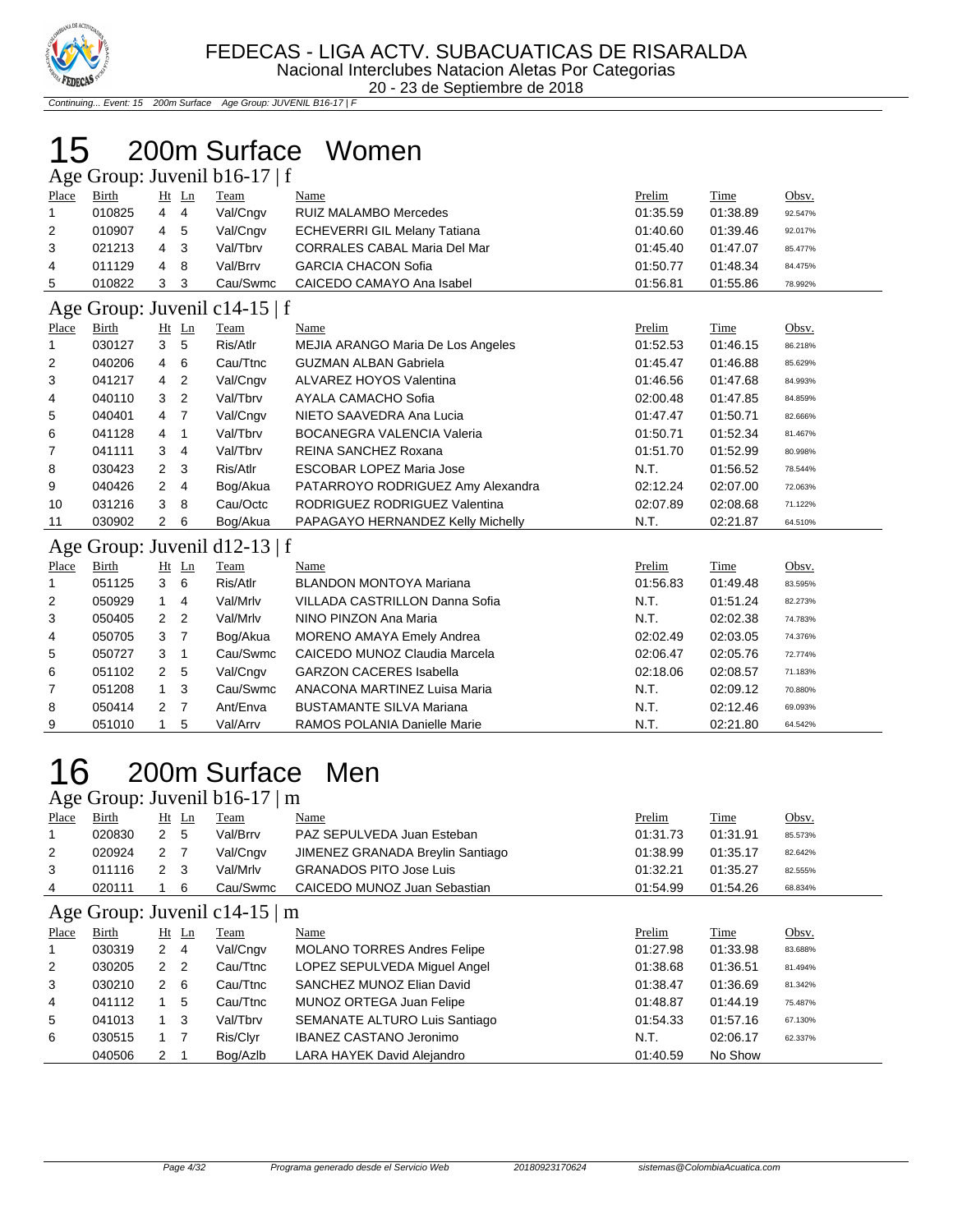

### 6 200m Surface Men

|       | Age Group: Juvenil $d12-13 \mid m$ |     |                            |          |                             |          |              |                        |  |  |  |
|-------|------------------------------------|-----|----------------------------|----------|-----------------------------|----------|--------------|------------------------|--|--|--|
| Place | Birth                              |     | Ht Ln                      | Team     | Name                        | Prelim   | Time         | Obsv.                  |  |  |  |
|       | 050418                             |     | 4                          | Cau/Ttnc | VELASCO CAMPO Juan Andres   | 01:45.09 | 01:41.88     | 77.199%                |  |  |  |
| 2     | 050801                             | 2 8 |                            | Val/Mrlv | ARANGO GONZALEZ Enmanuel    | 01:44.58 | 01:46.50     | 73.850%                |  |  |  |
| 3     | 051224                             |     | $\overline{\phantom{0}}^2$ | Bog/Azlb | SANCHEZ OSPINA Lucas Samuel | 02:32.24 | 02:23.13     | 54.950%                |  |  |  |
| 4     | 060819                             | 1 8 |                            | Ant/Enva | LOPEZ MONTOYA Andres Felipe | N.T.     | 03:06.80     | 42.104%                |  |  |  |
|       | 050408                             |     |                            | Ant/Enva | <b>GOMEZ MARIN Mathias</b>  | N.T.     | Disqualified | no realiza toque a 150 |  |  |  |

# 17 200m Surface Women

|             | Age Group: Mayores   f |      |
|-------------|------------------------|------|
| Place Birth | Ht Ln Team             | Name |

| Place | Birth  | Ht |   | Team     | <u>Name</u>                  | <b>Prelim</b> | Time     | <u>Obsv.</u> |
|-------|--------|----|---|----------|------------------------------|---------------|----------|--------------|
|       | 980623 |    | 4 | Val/Brrv | RETAMOZO OLAYA Viviana Paola | 01:35.59      | 01:37.45 | 93.915%      |
|       | 900816 |    |   | Ris/Atlr | <b>GOMEZ URIBE Paulina</b>   | 01:39.42      | 01:39.73 | 91.768%      |
|       | 901125 |    |   | Ris/Atlr | VARGAS CORTES Paola Andrea   | 01:55.08      | 01:56.03 | 78.876%      |
|       | 990818 |    |   | Ris/Atlr | OROZCO GOMEZ Veronica        | N.T.          | 02:03.62 | 74.033%      |

### 18 200m Surface Men

Age Group: Mayores | m

| Place          | Birth  |             | $Ht$ Ln | <b>Team</b> | Name                              | Prelim   | Time     | Obsv.   |
|----------------|--------|-------------|---------|-------------|-----------------------------------|----------|----------|---------|
| $\overline{1}$ | 991107 | $1 \quad 3$ |         | Bog/Azlb    | GOMEZ CASANOVA Juan Sebastian     | 01:29.37 | 01:29.81 | 87.574% |
| 2              | 951005 |             | 5       | Val/Brrv    | VALENCIA VELASCO Willington       | 01:26.26 | 01:30.54 | 86.868% |
| 3              | 940624 |             | -4      | Val/Tbrv    | RODRIGUEZ GONZALEZ Juan Felipe    | 01:25.21 | 01:31.64 | 85.825% |
| $\overline{4}$ | 000924 |             | - 6     | Bog/Akua    | <b>CORONEL VEGA Juan Esteban</b>  | 01:36.60 | 01:40.11 | 78.564% |
| 5              | 910721 | $1\quad 2$  |         | Ris/Clyr    | <b>LENIS ARAGON Andres Felipe</b> | 01:36.81 | 01:45.04 | 74.876% |
| 6              | 910717 |             |         | Ant/Enva    | <b>CANO LARGO Frank Alexis</b>    | N.T.     | 01:49.93 | 71.546% |
|                | 960622 |             |         | Ris/Clyr    | OCAMPO GUAPACHA Daniel Felipe     | N.T.     | 01:52.89 | 69.670% |

### 19 200m Surface Women

|       | Age Group: Masters $v1$   f |       |          |                          |          |         |       |  |  |  |  |  |
|-------|-----------------------------|-------|----------|--------------------------|----------|---------|-------|--|--|--|--|--|
| Place | Birth                       | Ht Ln | Team     | <u>Name</u>              | Prelim   | Time    | Obsv. |  |  |  |  |  |
|       | 781009                      |       | Ris/Clvr | GARCIA MEJIA Lida Soranv | 02:03.17 | No Show |       |  |  |  |  |  |

#### 200m Surface Men Age Group: Masters v0 | m

|       | $\Delta \ge 0$ Oroup. Masives $\mathbf{v}$   III |            |         |          |                                       |        |          |         |  |  |  |  |
|-------|--------------------------------------------------|------------|---------|----------|---------------------------------------|--------|----------|---------|--|--|--|--|
| Place | Birth                                            |            | $Ht$ Ln | Team     | Name                                  | Prelim | Time     | Obsv.   |  |  |  |  |
|       | 871126                                           | $1\quad 2$ |         | Ris/Atlr | <b>GUAPACHA ZAPATA Reinel Antonio</b> | N.T.   | 01:44.00 | 75.625% |  |  |  |  |
|       | Age Group: Masters v1   m                        |            |         |          |                                       |        |          |         |  |  |  |  |
| Place | Birth                                            |            | Ht Ln   | Team     | Name                                  | Prelim | Time     | Obsv.   |  |  |  |  |
|       | 800903                                           |            | - 6     | Ris/Clyr | <b>GUEVARA GONZALES Daniel</b>        | N.T.   | No Show  |         |  |  |  |  |
|       | Age Group: Masters $v2 \mid m$                   |            |         |          |                                       |        |          |         |  |  |  |  |
| Place | Birth                                            |            | $Ht$ Ln | Team     | Name                                  | Prelim | Time     | Obsv.   |  |  |  |  |
|       | 640513                                           |            | 5       | Cau/Swmc | CHILITO BELTRAN Harold                | N.T.   | 02:34.29 | 50.975% |  |  |  |  |
| 2     | 730601                                           |            | -3      | Ris/Agmr | <b>GOMEZ CORREA Juan Fernando</b>     | N.T.   | 02:56.55 | 44.548% |  |  |  |  |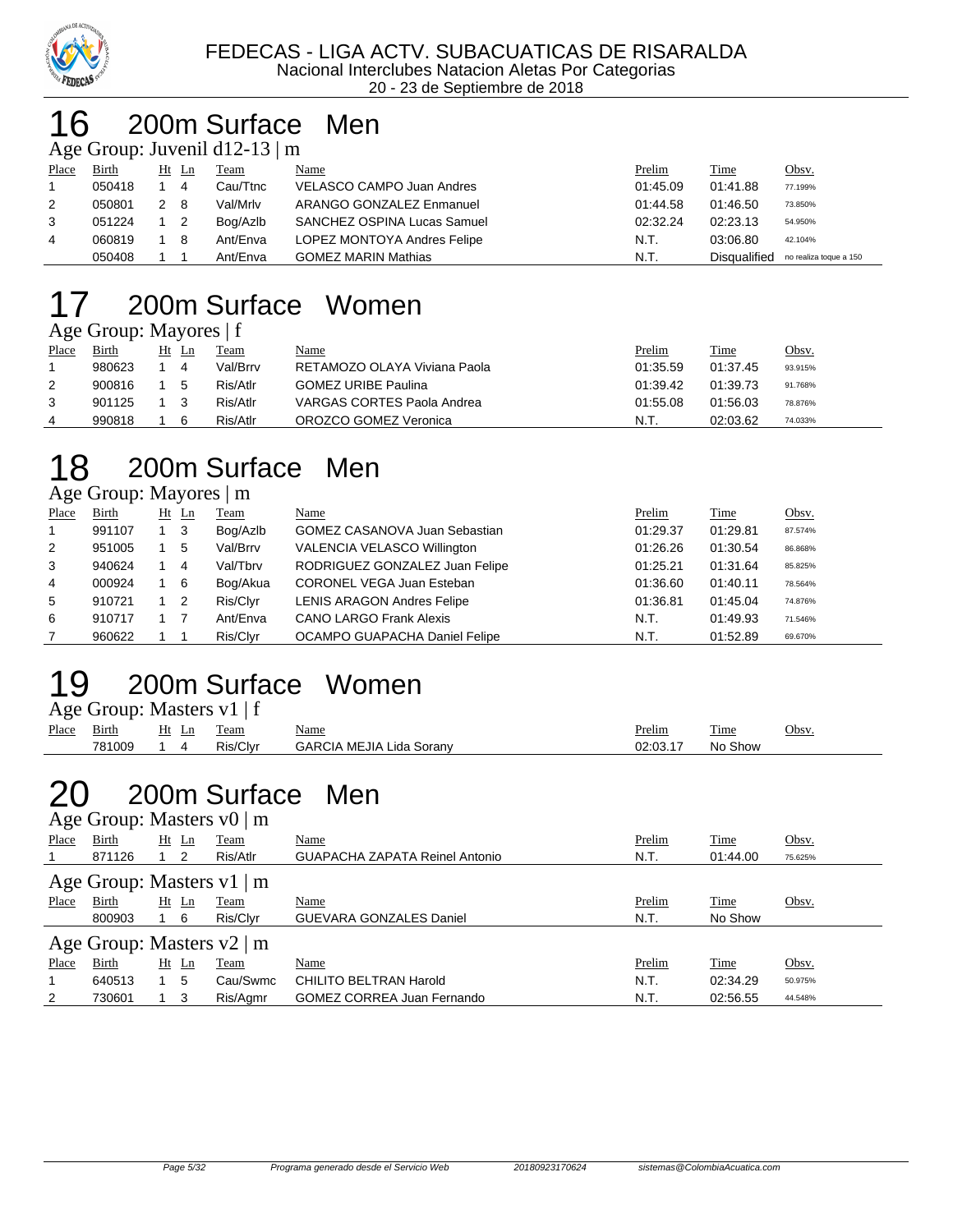

|                                |                               |                |                |                                | 200m Surface Men                   |          |              |                               |  |  |  |
|--------------------------------|-------------------------------|----------------|----------------|--------------------------------|------------------------------------|----------|--------------|-------------------------------|--|--|--|
| Age Group: Masters $v3 \mid m$ |                               |                |                |                                |                                    |          |              |                               |  |  |  |
| Place                          | <b>Birth</b>                  |                | Ht Ln          | Team                           | Name                               | Prelim   | Time         | Obsv.                         |  |  |  |
| 1                              | 630519                        | $\mathbf{1}$   | $\overline{4}$ | Ris/Clyr                       | RIOS VALENCIA Luis Emilio          | N.T.     | 03:08.68     | 41.684%                       |  |  |  |
|                                |                               |                |                |                                |                                    |          |              |                               |  |  |  |
| 50m BiFins Women               |                               |                |                |                                |                                    |          |              |                               |  |  |  |
|                                |                               |                |                | Age Group: Juvenil b16-17   f  |                                    |          |              |                               |  |  |  |
| Place                          | Birth                         |                | $Ht$ Ln        | Team                           | Name                               | Prelim   | Time         | Obsv.                         |  |  |  |
| 1                              | 010213                        | 3              | 3              | Bog/Azlb                       | RUIZ PALACIOS Luna Alejandra       | 00:24.88 | 00:24.39     | 92.825%                       |  |  |  |
| 2                              | 011215                        | 3              | 5              | Cau/Octc                       | ARCILA VASQUEZ Diana Sofia         | 00:24.36 | 00:24.41     | 92.749%                       |  |  |  |
| 3                              | 011107                        | 3              | $\overline{4}$ | Bog/Azlb                       | RODRIGUEZ RODRIGUEZ Sofia          | 00:23.98 | 00:24.80     | 91.290%                       |  |  |  |
| 4                              | 020320                        | 3              | 6              | Val/Brrv                       | <b>CARRERA MEDINA Sofia</b>        | 00:25.10 | 00:25.84     | 87.616%                       |  |  |  |
| 5                              | 020911                        | $\overline{2}$ | 3              | Ris/Clyr                       | <b>MORENO TORO Maria Antonia</b>   | N.T.     | 00:28.91     | 78.312%                       |  |  |  |
|                                | 021112                        | 3              |                | Val/Tbrv                       | RIVERA VELASCO Catalina            | 00:27.22 | No Show      |                               |  |  |  |
|                                | Age Group: Juvenil c14-15   f |                |                |                                |                                    |          |              |                               |  |  |  |
| Place                          | Birth                         |                | $Ht$ Ln        | Team                           | Name                               | Prelim   | Time         | Obsv.                         |  |  |  |
| 1                              | 030428                        | 3              | $\overline{7}$ | Val/Mrlv                       | MESA SEPULVEDA Ana Sofia           | 00:26.09 | 00:25.95     | 87.245%                       |  |  |  |
| 2                              | 041217                        | 3              | $\overline{2}$ | Val/Cngv                       | ALVAREZ HOYOS Valentina            | 00:25.17 | 00:26.26     | 86.215%                       |  |  |  |
| 3                              | 041008                        | $\overline{2}$ | 8              | Cau/Octc                       | SANCHEZ URREA Juana Isabel         | N.T.     | 00:30.00     | 75.467%                       |  |  |  |
| 4                              | 041220                        | $\mathbf{1}$   | $\overline{4}$ | Ris/Agmr                       | PORRAS OSPINA Salome               | N.T.     | 00:30.95     | 73.150%                       |  |  |  |
| 5                              | 041006                        | 2              | $\mathbf{1}$   | Ris/Agmr                       | POSADA ANGEL Vivian Alexandra      | N.T.     | 00:33.09     | 68.419%                       |  |  |  |
| 6                              | 040706                        | 2              | $\overline{2}$ | Ris/Agmr                       | <b>BELTRAN GOMEZ Daniela</b>       | N.T.     | 00:36.94     | 61.289%                       |  |  |  |
|                                | 040707                        | 2              | $\overline{7}$ | Ris/Clyr                       | <b>GUZMAN BEDOYA Lina Marcela</b>  | N.T.     | Disqualified | no termina con implementacion |  |  |  |
| Arge                           |                               |                |                | Group: Juvenil $d12-13 \mid f$ |                                    |          |              |                               |  |  |  |
| Place                          | Birth                         |                | Ht Ln          | Team                           | Name                               | Prelim   | Time         | Obsv.                         |  |  |  |
| 1                              | 051102                        | $\overline{2}$ | 5              | Val/Cngv                       | <b>GARZON CACERES Isabella</b>     | 00:28.43 | 00:28.88     | 78.393%                       |  |  |  |
| 2                              | 050727                        | 3              | 8              | Cau/Swmc                       | CAICEDO MUNOZ Claudia Marcela      | 00:27.52 | 00:29.44     | 76.902%                       |  |  |  |
| 3                              | 060201                        | 1              | $\overline{7}$ | Val/Mrlv                       | VELEZ GOMEZ Heily Daniela          | N.T.     | 00:29.59     | 76.512%                       |  |  |  |
| 4                              | 051208                        | $\mathbf{1}$   | $\overline{2}$ | Cau/Swmc                       | ANACONA MARTINEZ Luisa Maria       | N.T.     | 00:30.85     | 73.387%                       |  |  |  |
| 5                              | 051029                        | $\mathbf{1}$   | 6              | Ant/Enva                       | <b>MARTINEZ ESPINAL Maria Jose</b> | N.T.     | 00:31.31     | 72.309%                       |  |  |  |
| 6                              | 050322                        | $\mathbf{1}$   | 5              | Ant/Enva                       | MURILLO OROZCO Ana Sol             | N.T.     | 00:31.33     | 72.263%                       |  |  |  |
| 7                              | 051021                        | 1              | 3              | Ris/Agmr                       | TORRES ALARCON Maria Jose          | N.T.     | 00:31.54     | 71.782%                       |  |  |  |
| 8                              | 051010                        | 2              | $\overline{4}$ | Val/Arrv                       | RAMOS POLANIA Danielle Marie       | 00:28.07 | 00:34.77     | 65.114%                       |  |  |  |

#### 50m BiFins Men an: Juvenil b16 $\overline{17 \mid m}$

|                | $\Delta \leq$ UIUUP. JUVUIII UIU-I /   III |   |                |             |                                      |          |          |         |  |  |  |  |
|----------------|--------------------------------------------|---|----------------|-------------|--------------------------------------|----------|----------|---------|--|--|--|--|
| Place          | Birth                                      |   | $Ht$ Ln        | <b>Team</b> | Name                                 | Prelim   | Time     | Obsv.   |  |  |  |  |
| $\overline{1}$ | 020124                                     | 4 | - 5            | Ris/Atlr    | MUNOZ TORRES Santiago                | 00:22.88 | 00:22.18 | 87.556% |  |  |  |  |
| 2              | 020624                                     | 4 | $\overline{4}$ | Cau/Ttnc    | <b>CASTRILLON VELEZ Jesus Andres</b> | 00:22.85 | 00:22.70 | 85.551% |  |  |  |  |
| 3              | 011220                                     | 3 |                | Ris/Clyr    | <b>TAPASCO VILLEGAS Jefrey</b>       | N.T.     | 00:24.61 | 78.911% |  |  |  |  |
| 4              | 020630                                     | 4 | - 6            | Val/Tbrv    | MARTINEZ GUZMAN Juan Pablo           | 00:24.09 | 00:24.66 | 78.751% |  |  |  |  |
| 5              | 020606                                     | 4 |                | Ris/Atlr    | FONSECA TORRES Camilo                | 00:25.24 | 00:24.84 | 78.180% |  |  |  |  |
| 6              | 020714                                     | 4 | -8             | Val/Arrv    | <b>GRANADA GOMEZ Santiago</b>        | 00:25.37 | 00:25.96 | 74.807% |  |  |  |  |
| $\overline{7}$ | 020111                                     | 4 | $\overline{7}$ | Cau/Swmc    | CAICEDO MUNOZ Juan Sebastian         | 00:25.16 | 00:26.16 | 74.235% |  |  |  |  |
|                | 021006                                     | 4 | -3             | Bog/Azlb    | VASQUEZ RIVERA Daniel Santiago       | 00:23.09 | No Show  |         |  |  |  |  |
|                |                                            |   |                |             |                                      |          |          |         |  |  |  |  |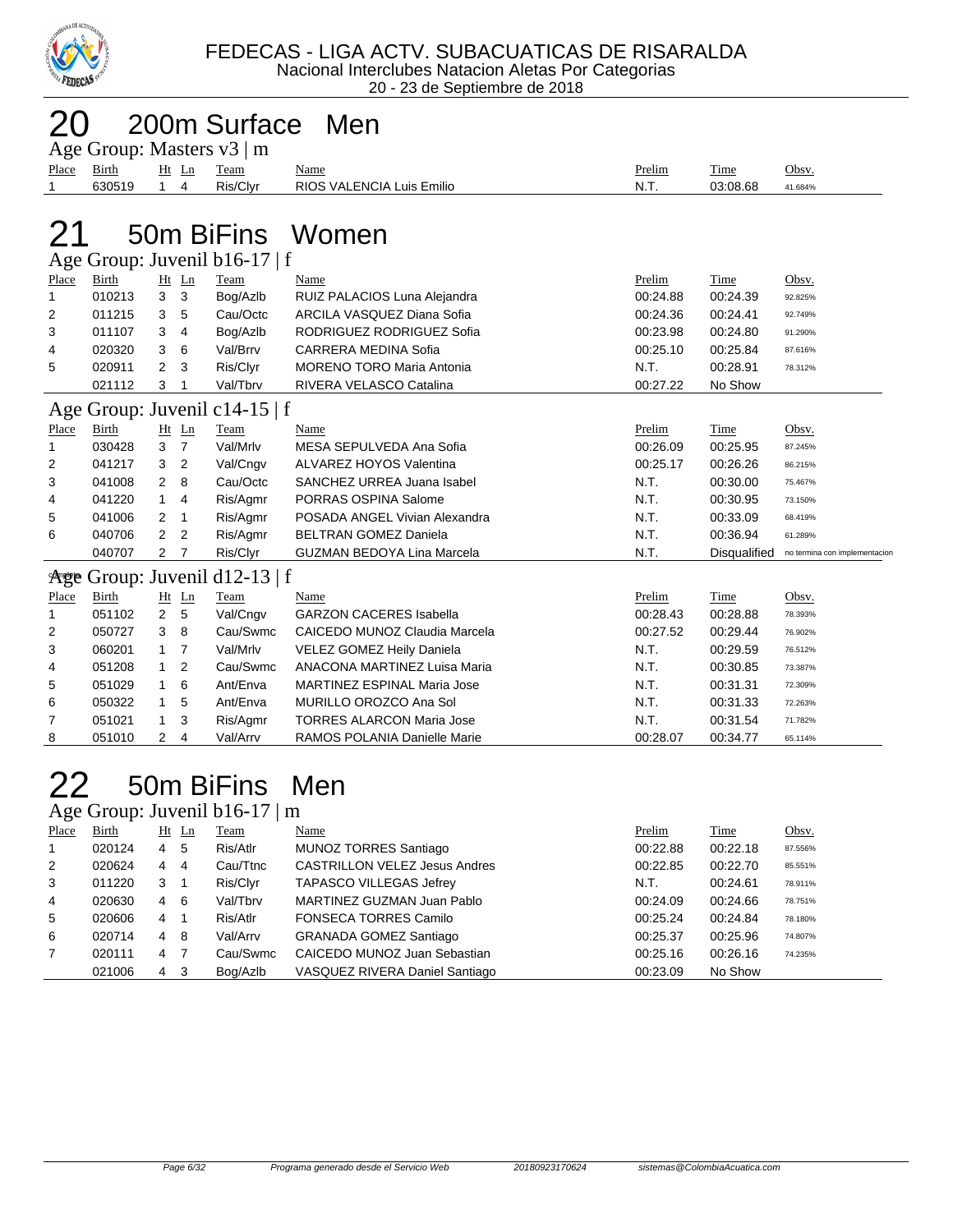

# 22 50m BiFins Men

|  |  |  | Age Group: Juvenil c14-15   m |  |
|--|--|--|-------------------------------|--|
|--|--|--|-------------------------------|--|

|                | $1.15$ Oroup. Suvenilet $1.15$   $\mu$ |                      |                |                               |                                      |          |          |         |  |  |  |
|----------------|----------------------------------------|----------------------|----------------|-------------------------------|--------------------------------------|----------|----------|---------|--|--|--|
| Place          | Birth                                  |                      | $Ht$ Ln        | Team                          | Name                                 | Prelim   | Time     | Obsv.   |  |  |  |
|                | 040912                                 | $\overline{4}$       | $\overline{2}$ | Bog/Akua                      | MALDONADO OLIVARES Juan Sebastian    | 00:24.37 | 00:24.14 | 80.447% |  |  |  |
| $\overline{2}$ | 031216                                 | $\mathbf{2}$         | -3             | Ris/Clyr                      | TABARES VALENCIA Juan Jose           | N.T.     | 00:24.19 | 80.281% |  |  |  |
| 3              | 040628                                 | 3                    | 5              | Cau/Ttnc                      | COLLAZOS JIMENEZ Juan Sebastian      | 00:25.49 | 00:24.36 | 79.721% |  |  |  |
| 4              | 030313                                 | 3                    | 4              | Cau/Ttnc                      | <b>GOMEZ BECERRA Victor Manuel</b>   | 00:25.39 | 00:24.68 | 78.687% |  |  |  |
| 5              | 030515                                 | $\mathbf{2}^{\circ}$ | $\overline{4}$ | Ris/Clyr                      | <b>IBANEZ CASTANO Jeronimo</b>       | N.T.     | 00:25.30 | 76.759% |  |  |  |
| 6              | 030111                                 | 3                    | -8             | Ris/Clyr                      | LAGOS LAGOS Juan Fernando            | N.T.     | 00:26.31 | 73.812% |  |  |  |
| 7              | 040306                                 | 3                    | $\overline{2}$ | Val/Mrlv                      | <b>FRANCO MORALES Juan David</b>     | 00:27.83 | 00:27.20 | 71.397% |  |  |  |
| 8              | 030620                                 | $\mathbf{2}$         | 5              | Ris/Clyr                      | PENA GOMEZ Andres Felipe             | N.T.     | 00:27.85 | 69.731% |  |  |  |
|                |                                        |                      |                | Age Group: Juvenil d12-13   m |                                      |          |          |         |  |  |  |
| Place          | Birth                                  |                      | $Ht$ Ln        | Team                          | Name                                 | Prelim   | Time     | Obsv.   |  |  |  |
|                | 050705                                 | 3                    | -3             | Bog/Akua                      | <b>BETANCUR GUACHETA Neil Farid</b>  | 00:25.96 | 00:24.34 | 79.786% |  |  |  |
| 2              | 050822                                 | 3                    | - 6            | Val/Mrlv                      | <b>MURILLO PEREZ Pablo</b>           | 00:27.48 | 00:27.24 | 71.292% |  |  |  |
| 3              | 051025                                 | 3                    | -7             | Cau/Octc                      | <b>GARCES CAMPO Andres Felipe</b>    | 00:28.40 | 00:27.40 | 70.876% |  |  |  |
| 4              | 061110                                 | 1                    | -3             | Val/Mrlv                      | ZAMORA MARTINEZ Joseth Sebastian     | N.T.     | 00:30.33 | 64.029% |  |  |  |
| 5              | 051125                                 | $\mathbf{1}$         | $\overline{4}$ | Ris/Agmr                      | <b>HOYOS AREVALO Daniel</b>          | N.T.     | 00:30.54 | 63.589% |  |  |  |
| 6              | 050119                                 | $\overline{2}$       | - 6            | Val/Tbby                      | <b>CASTILLO CHACON Samuel Andres</b> | N.T.     | 00:30.63 | 63.402% |  |  |  |
| 7              | 050408                                 | $\mathbf{2}$         | $\overline{2}$ | Ant/Enva                      | <b>GOMEZ MARIN Mathias</b>           | N.T.     | 00:33.36 | 58.213% |  |  |  |
| 8              | 050411                                 | 2                    |                | Val/Tbbv                      | QUINTERO DIAZ Alejandro              | N.T.     | 00:35.26 | 55.077% |  |  |  |

#### 50m BiFins Women Age Group: Mayores | f

| ب     |        |                      |                |             |                                  |          |          |         |
|-------|--------|----------------------|----------------|-------------|----------------------------------|----------|----------|---------|
| Place | Birth  | $Ht$ Ln              |                | <b>Team</b> | Name                             | Prelim   | Time     | Obsv.   |
|       | 920628 | $\mathbf{2}^{\circ}$ | -4             | Val/Brrv    | MEJIA BRAVO Cindy Julieth        | 00:22.78 | 00:24.35 | 92.977% |
| 2     | 920711 | 2                    | 5              | Ant/Mnta    | QUINTERO SOSA Maria Clara        | 00:24.34 | 00:24.78 | 91.364% |
| 3     | 980623 |                      | 6              | Val/Brrv    | RETAMOZO OLAYA Viviana Paola     | N.T.     | 00:25.65 | 88.265% |
| 4     | 970305 | $2 \quad 3$          |                | Val/Brrv    | RINCON REYES Arantxa Valentina   | 00:24.52 | 00:25.91 | 87.379% |
| 5     | 960917 | $2\quad 6$           |                | Ris/Clyr    | BOTERO GONZALEZ Stefanny         | 00:26.10 | 00:26.99 | 83.883% |
| 6     | 901125 | 2                    | -2             | Ris/Atlr    | VARGAS CORTES Paola Andrea       | 00:26.51 | 00:27.27 | 83.022% |
| 7     | 941212 | 2 7                  |                | Val/Brrv    | ESPINOSA HERRERA Ximena          | 00:26.78 | 00:27.30 | 82.930% |
| 8     | 980508 |                      | -3             | Val/Tbby    | MARTINEZ HURTADO Maria Fernanda  | N.T.     | 00:27.86 | 81.263% |
| 9     | 960530 |                      | 5              | Ris/Clyr    | <b>MORALES CARDONA Ana Maria</b> | N.T.     | 00:28.28 | 80.057% |
| 10    | 960507 |                      | $\overline{4}$ | Ris/Clyr    | <b>CELY SIMANCA Camila</b>       | N.T.     | 00:28.30 | 80.000% |
| 11    | 961128 | 2                    | -1             | Val/Cngv    | PLAZA LIBREROS Daniela           | 00:27.45 | 00:29.31 | 77.243% |
|       | 920308 | $\mathbf{2}^{\circ}$ | -8             | Cau/Swmc    | MUNOZ RODALLEGA Mariana Andrea   | N.T.     | No Show  |         |

9 060819 1 5 Ant/Enva LOPEZ MONTOYA Andres Felipe N.T. 00:36.63 53.017%

# 50m BiFins Men

| Age Group: Mayores   m |  |  |
|------------------------|--|--|
|------------------------|--|--|

| Place          | Birth  |               | $Ht$ Ln        | Team     | Name                                   | Prelim   | Time     | Obsv.   |
|----------------|--------|---------------|----------------|----------|----------------------------------------|----------|----------|---------|
| 1              | 910727 | 3             | 4              | Bol/Agcb | <b>GALOFRE MONTES Julio Cesar</b>      | 00:19.85 | 00:19.75 | 98.329% |
| $\overline{2}$ | 900324 | 3             | - 6            | Ris/Clyr | <b>MUNOZ TORRES Dario Jose</b>         | 00:21.65 | 00:20.89 | 92.963% |
| 3              | 970117 | 3             | 5              | Bog/Azlb | LARA HAYEK Daniel Eduardo              | 00:20.70 | 00:21.22 | 91.517% |
| 4              | 981227 |               | 4              | Val/Cngv | OBANDO DORADO Juan Alexander           | N.T.     | 00:21.80 | 89.083% |
| 5              | 980524 | 3             |                | Val/Mrlv | MUNOZ PALACIO Diego Fernando           | 00:22.86 | 00:22.86 | 84.952% |
| 6              | 900113 | $\mathcal{P}$ | 5              | Ant/Enva | <b>ESCOBAR GUTIERREZ Andres Felipe</b> | N.T.     | 00:23.24 | 83.563% |
| $\overline{7}$ | 960713 | $\mathcal{P}$ | - 7            | Val/Tbbv | MARTINEZ HURTADO Jhoan Carlos          | N.T.     | 00:23.33 | 83.240% |
| 8              | 000723 | 3             | -1             | Ris/Atlr | LOPEZ VELEZ Alejandro                  | 00:23.75 | 00:23.46 | 82.779% |
| 9              | 910717 | $\mathcal{P}$ | $\overline{2}$ | Ant/Enva | <b>CANO LARGO Frank Alexis</b>         | N.T.     | 00:25.17 | 77.155% |
| 10             | 960622 | 3             | -8             | Ris/Clyr | OCAMPO GUAPACHA Daniel Felipe          | 00:24.97 | 00:25.31 | 76.729% |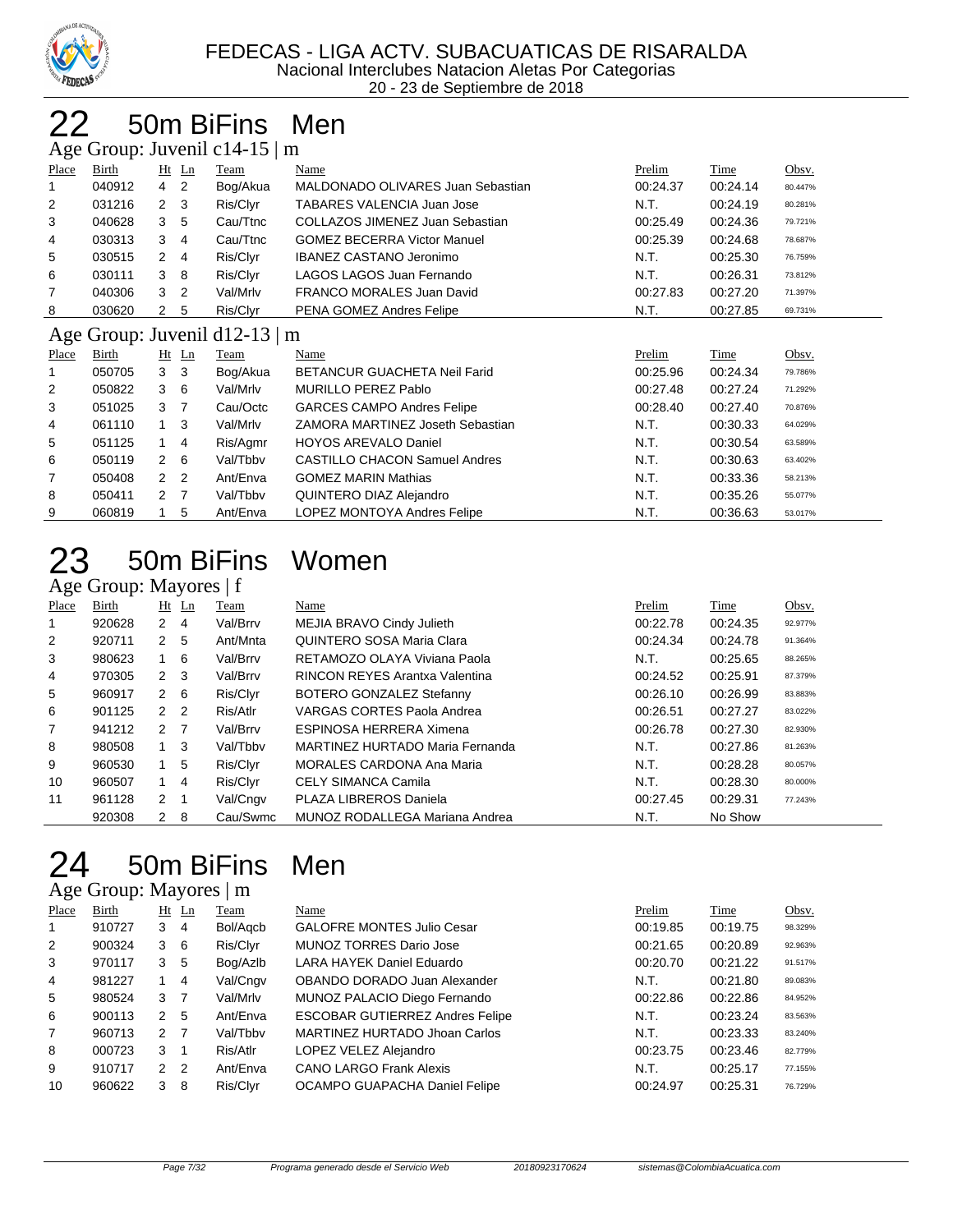

#### FEDECAS - LIGA ACTV. SUBACUATICAS DE RISARALDA Nacional Interclubes Natacion Aletas Por Categorias

20 - 23 de Septiembre de 2018

|                   |        |   |                | Continuing Event: 24 50m BiFins Age Group: MAYORES   M |                                      |          |                     |                  |
|-------------------|--------|---|----------------|--------------------------------------------------------|--------------------------------------|----------|---------------------|------------------|
| 11                | 000329 |   | - 3            | Ris/Clyr                                               | RAMIREZ GRAJALES Santiago            | N.T.     | 00:27.03            | 71.846%          |
| $12 \overline{ }$ | 910113 |   | 2 6            | Ris/Agmr                                               | URIBE VELASQUEZ Julian David         | N.T.     | 00:27.59            | 70.388%          |
| 13                | 001223 | 2 | $\overline{4}$ | Val/Mrlv                                               | <b>TEJADA OLARTE Kevin Manuel</b>    | 00:27.48 | 00:30.11            | 64.497%          |
| 14                | 901020 |   | 2 3            | Ris/Agmr                                               | RAMIREZ AGUDELO Ricardo              | N.T.     | 00:32.92            | 58.991%          |
|                   | 991107 |   | $1\quad 5$     | Bog/Azlb                                               | <b>GOMEZ CASANOVA Juan Sebastian</b> | N.T.     | <b>Disqualified</b> | cambio de estilo |
|                   | 950911 |   | 3 <sub>2</sub> | Ant/Mnta                                               | LOPEZ CASTANO Freddy Alexander       | 00:22.48 | No Show             |                  |
|                   | 981229 | 3 | - 3            | Val/Tbrv                                               | MOSQUERA IBAGON Juan Fernando        | 00:21.55 | No Show             |                  |

# 25 50m BiFins Women

|                           | Age Group: Masters v0   f |                |                  |             |                                            |               |                     |                         |  |  |  |  |
|---------------------------|---------------------------|----------------|------------------|-------------|--------------------------------------------|---------------|---------------------|-------------------------|--|--|--|--|
| Place                     | Birth                     |                | $Ht$ Ln          | Team        | Name                                       | Prelim        | Time                | Obsv.                   |  |  |  |  |
|                           | 860410                    | 1              | $_{3}$           | Ris/Agmr    | <b>GONZALES DE LAS SALAS Mayra Viviana</b> | N.T.          | 00:29.69            | 76.255%                 |  |  |  |  |
| 2                         | 860416                    |                | 6                | Ris/Clyr    | JARAMILLO AGUDELO Jhoana                   | N.T.          | 00:30.40            | 74.474%                 |  |  |  |  |
| Age Group: Masters v1   f |                           |                |                  |             |                                            |               |                     |                         |  |  |  |  |
| <b>Place</b>              | Birth                     |                | $Ht$ Ln          | <b>Team</b> | Name                                       | <b>Prelim</b> | <b>Time</b>         | Obsv.                   |  |  |  |  |
|                           | 780606                    |                | $2 \overline{7}$ | Ris/Agmr    | ALARCON POSSO Yaneth                       | N.T.          | 00:30.30            | 74.719%                 |  |  |  |  |
| 2                         | 800617                    |                | $2 \quad 4$      | Ant/Mnta    | MAYA ARANGO Sandra Maria                   | 00:29.82      | 00:30.55            | 74.108%                 |  |  |  |  |
| 3                         | 780124                    |                | 2 <sub>2</sub>   | Ris/Clyr    | SALAZAR RESTREPO Carolina                  | N.T.          | 00:34.72            | 65.207%                 |  |  |  |  |
|                           | 820413                    |                | 4                | Cau/Swmc    | ZUNIGA OROZCO Ana Selenne                  | N.T.          | <b>Disqualified</b> | termina sin implementos |  |  |  |  |
|                           | 810523                    | $\overline{2}$ | - 8              | Cau/Swmc    | <b>BUITRAGO SCHONHOBEL Maria Fernanda</b>  | N.T.          | No Show             |                         |  |  |  |  |
|                           | 781009                    | 2              | -1               | Ris/Clyr    | <b>GARCIA MEJIA Lida Sorany</b>            | N.T.          | No Show             |                         |  |  |  |  |
|                           | 820810                    |                | 5                | Ris/Clyr    | NOIRENA MEJIA Marcela                      | N.T.          | No Show             |                         |  |  |  |  |
|                           | Age Group: Masters v2   f |                |                  |             |                                            |               |                     |                         |  |  |  |  |
| Place                     | Birth                     |                | $Ht$ Ln          | Team        | Name                                       | Prelim        | Time                | Obsv.                   |  |  |  |  |
|                           | 730405                    |                | 2 6              | Cau/Octc    | OSSA MONTENEGRO Janeth Elena               | 00:35.23      | 00:33.32            | 67.947%                 |  |  |  |  |
| 2                         | 720603                    | 2              | 3                | Cau/Swmc    | CAMAYO LEDEZMA Blanca Elena                | 00:33.63      | 00:33.95            | 66.686%                 |  |  |  |  |
|                           | 700927                    | $\overline{2}$ | 5                | Bog/Akua    | <b>SUAREZ PORRAS Adriana</b>               | 00:30.74      | No Show             |                         |  |  |  |  |

#### 50m BiFins Age Group: Masters v0 | m

| Men |  |
|-----|--|
|-----|--|

|                                |        |                |                | $T_{\rm LSC}$ Oroup. IvidSters $\rm{vol}$   III |                                       |          |          |         |  |  |  |  |
|--------------------------------|--------|----------------|----------------|-------------------------------------------------|---------------------------------------|----------|----------|---------|--|--|--|--|
| Place                          | Birth  |                | Ht Ln          | Team                                            | Name                                  | Prelim   | Time     | Obsv.   |  |  |  |  |
|                                | 871126 | 2              | -5             | Ris/Atlr                                        | <b>GUAPACHA ZAPATA Reinel Antonio</b> | 00:25.32 | 00:25.91 | 74.952% |  |  |  |  |
|                                | 851023 |                | 7              | Ris/Clyr                                        | <b>HENAO HUERTAS Juan Fernando</b>    | N.T.     | No Show  |         |  |  |  |  |
| Age Group: Masters $v1 \mid m$ |        |                |                |                                                 |                                       |          |          |         |  |  |  |  |
| Place                          | Birth  |                | Ht Ln          | Team                                            | Name                                  | Prelim   | Time     | Obsv.   |  |  |  |  |
|                                | 780715 | $\mathbf{2}$   | -4             | Cau/Swmc                                        | <b>PAZ PORTILLO Pablo Andres</b>      | 00:25.25 | 00:25.84 | 75.155% |  |  |  |  |
| 2                              | 771031 | 2 <sub>3</sub> |                | Val/Arrv                                        | <b>GRANADA SANDOVAL Ricardo</b>       | 00:26.18 | 00:26.12 | 74.349% |  |  |  |  |
| 3                              | 820103 | $\mathcal{P}$  | $\overline{2}$ | Cau/Swmc                                        | ORDONEZ SANCHEZ Jose Fernando         | 00:27.29 | 00:27.77 | 69.932% |  |  |  |  |
| 4                              | 830606 |                | 2              | Cau/Swmc                                        | <b>RUIZ BOLANOS Julian Ernesto</b>    | N.T.     | 00:28.49 | 68.164% |  |  |  |  |
|                                | 790902 |                | 3              | Ris/Clyr                                        | <b>GOMEZ MONCADA Juan Pablo</b>       | N.T.     | No Show  |         |  |  |  |  |
|                                | 800903 |                | 6              | Ris/Clyr                                        | <b>GUEVARA GONZALES Daniel</b>        | N.T.     | No Show  |         |  |  |  |  |
|                                | 760605 |                | 5              | Ris/Clyr                                        | <b>MONTES QUEVEDO Rodrigo Alberto</b> | N.T.     | No Show  |         |  |  |  |  |
|                                |        |                |                | Age Group: Masters $v2 \mid m$                  |                                       |          |          |         |  |  |  |  |
| Place                          | Birth  |                | $Ht$ Ln        | Team                                            | Name                                  | Prelim   | Time     | Obsv.   |  |  |  |  |
|                                | 690424 | 2 6            |                | Cau/Octc                                        | <b>OVALLE AMARILLO Ricardo</b>        | 00:26.27 | 00:26.99 | 71.953% |  |  |  |  |
| 2                              | 730601 | $1 \quad 4$    |                | Ris/Agmr                                        | <b>GOMEZ CORREA Juan Fernando</b>     | N.T.     | 00:28.61 | 67.878% |  |  |  |  |
| 3                              | 640513 | 2 7            |                | Cau/Swmc                                        | <b>CHILITO BELTRAN Harold</b>         | 00:28.36 | 00:29.35 | 66.167% |  |  |  |  |
| 4                              | 670525 | 2              | -1             | Cau/Swmc                                        | CAICEDO ZUNIGA Fernando Andres        | 00:34.60 | 00:35.55 | 54.627% |  |  |  |  |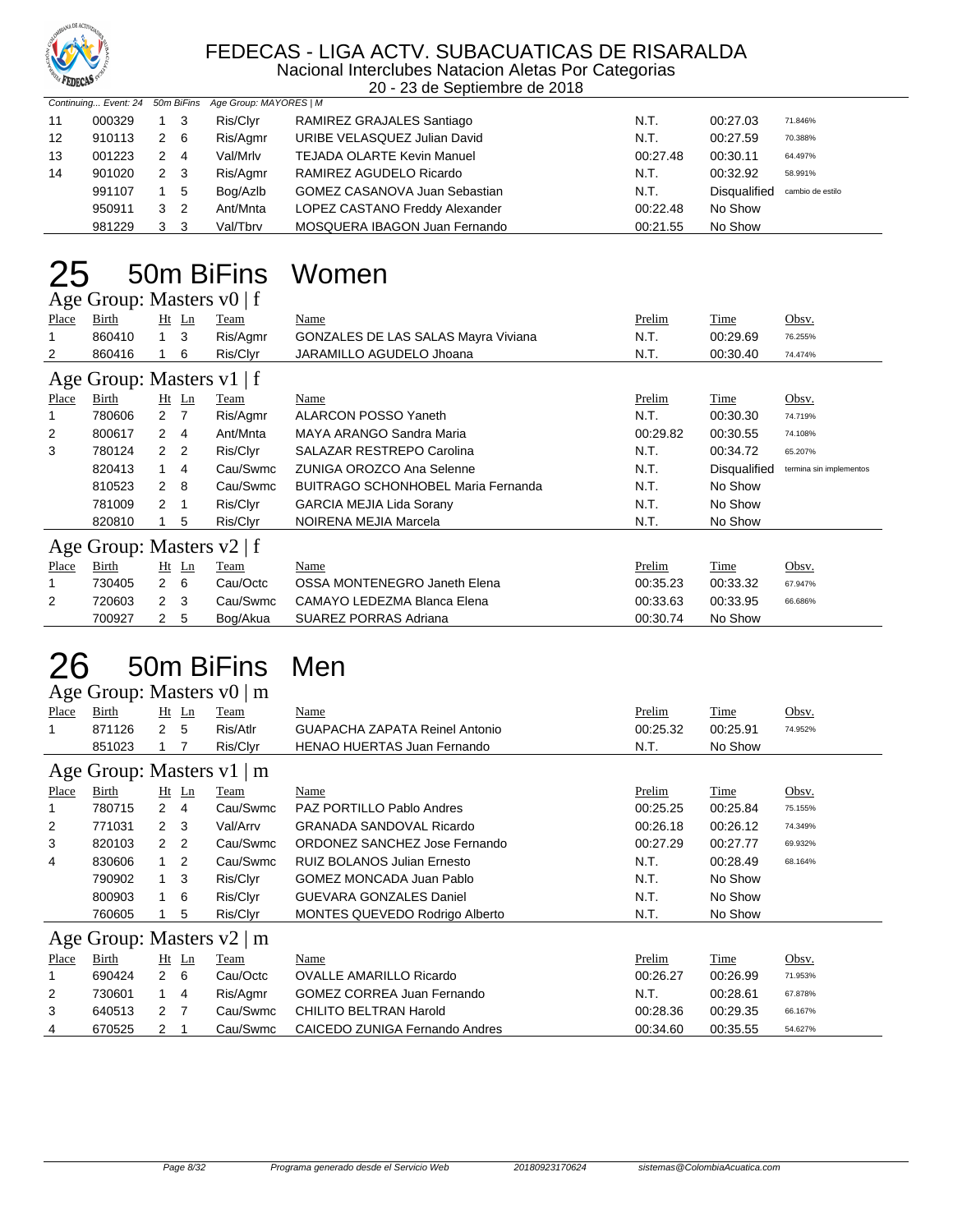

#### 26 50m BiFins Men

| Age Group: Masters $v3 \mid m$ |              |            |          |                           |               |             |         |  |  |  |
|--------------------------------|--------------|------------|----------|---------------------------|---------------|-------------|---------|--|--|--|
| Place                          | <b>Birth</b> | Ht Ln Team |          | <u>Name</u>               | <u>Prelim</u> | <b>Time</b> | Obsv.   |  |  |  |
|                                | 630519 2 8   |            | Ris/Clvr | RIOS VALENCIA Luis Emilio | - N.T.        | 00:34.99    | 55.502% |  |  |  |

### 27 100m Inmersion/100m Immersion Women

|       | Age Group: Juvenil $b16-17 \mid f$ |  |       |          |                                     |          |          |              |  |  |  |  |  |
|-------|------------------------------------|--|-------|----------|-------------------------------------|----------|----------|--------------|--|--|--|--|--|
| Place | Birth                              |  | Ht Ln | Team     | Name                                | Prelim   | Time     | <u>Obsv.</u> |  |  |  |  |  |
|       | 011107                             |  | -5    | Bog/Azlb | RODRIGUEZ RODRIGUEZ Sofia           | 00:43.83 | 00:44.05 | 82.202%      |  |  |  |  |  |
| 2     | 020420                             |  | 4     | Val/Brrv | MESA GIRALDO Mariana                | 00:42.76 | 00:44.66 | 81.079%      |  |  |  |  |  |
| 3     | 021213                             |  |       | Val/Tbrv | <b>CORRALES CABAL Maria Del Mar</b> | 00:45.94 | 00:47.90 | 75.595%      |  |  |  |  |  |
| 4     | 010822                             |  | 6     | Cau/Swmc | CAICEDO CAMAYO Ana Isabel           | N.T.     | 00:56.22 | 64.408%      |  |  |  |  |  |

# 28 100m Inmersion/100m Immersion Women

Age Group: Mayores | f

| Place    | Birth  | Ht | Team     | Name                   | Prelim<br>____ | Time     | Obsv.   |
|----------|--------|----|----------|------------------------|----------------|----------|---------|
|          | 990430 |    | Val/Crpv | FETECUA MIRA Valentina | 00:44.43       | 00:46.26 | 78.275% |
| <u>_</u> | 961128 |    | Val/Cngv | PLAZA LIBREROS Daniela | 00:50.16       | 00:51.95 | 69.702% |

#### 29 100m Inmersion/100m Immersion Men  $G$ roup: Juvenil b16-17  $\mid$  m

|       | $1.8$ C OTOUP. JUVCHII $0.10$ <sup>-1</sup> /   III |                            |             |                                   |          |             |         |  |  |  |  |
|-------|-----------------------------------------------------|----------------------------|-------------|-----------------------------------|----------|-------------|---------|--|--|--|--|
| Place | Birth                                               | $Ht$ Ln                    | Team        | Name                              | Prelim   | Time        | Obsv.   |  |  |  |  |
|       | 020810                                              | 4                          | Bog/Azlb    | <b>MORENO PINEROS Juan Felipe</b> | 00:35.14 | 00:34.90    | 89.799% |  |  |  |  |
| 2     | 010601                                              | 5                          | Val/Mrlv    | PRADA JAIMES Juan Camilo          | 00:42.38 | 00:40.57    | 77.249% |  |  |  |  |
| 3     | 020830                                              | 6                          | Val/Brrv    | PAZ SEPULVEDA Juan Esteban        | N.T.     | 00:40.86    | 76.701% |  |  |  |  |
|       | Age Group: Juvenil c14-15 $\mid$ m                  |                            |             |                                   |          |             |         |  |  |  |  |
| Place | Birth                                               | $Ht$ Ln                    | <b>Team</b> | Name                              | Prelim   | <b>Time</b> | Obsv.   |  |  |  |  |
|       | 030210                                              | $\overline{\phantom{0}}^2$ | Cau/Ttnc    | SANCHEZ MUNOZ Elian David         | N.T.     | 00:40.25    | 77.863% |  |  |  |  |
| 2     | 041112                                              |                            | Cau/Ttnc    | MUNOZ ORTEGA Juan Felipe          | N.T.     | 00:45.07    | 69.536% |  |  |  |  |
| 3     | 040127                                              | - 3                        | Bog/Akua    | CORONEL VEGA Jeronimo             | 00:45.79 | 00:47.60    | 65.840% |  |  |  |  |

#### 30 100m Inmersion/100m Immersion Men  $\mathbf{M}$ <sub>ay</sub>  $\mathbf{M}$

| $\Delta \xi \bar{\zeta}$ UTOUP. Maybe $\vert \bar{\zeta} \vert$ |        |     |       |          |                                    |          |          |              |  |  |
|-----------------------------------------------------------------|--------|-----|-------|----------|------------------------------------|----------|----------|--------------|--|--|
| Place                                                           | Birth  |     | Ht Ln | Team     | Name                               | Prelim   | Time     | <u>Obsv.</u> |  |  |
|                                                                 | 921113 |     | 4     | Val/Brrv | PAVA VELASQUEZ Breyner Alexander   | 00:34.83 | 00:35.09 | 89.313%      |  |  |
|                                                                 | 910426 | 1 5 |       | Ris/Atlr | CARDONA SEPULVEDA Freddy Alejandro | 00:37.52 | 00:38.04 | 82.387%      |  |  |
|                                                                 | 960622 |     |       | Ris/Clvr | OCAMPO GUAPACHA Daniel Felipe      | N.T.     | 00.45.04 | 69.583%      |  |  |

# 31 400m Surface Women

#### Age Group: Juvenil b16-17 | f

| Place | <b>Birth</b> | $Ht$ Ln        | Team     | <u>Name</u>                         | <b>Prelim</b> | Time     | Obsv.   |
|-------|--------------|----------------|----------|-------------------------------------|---------------|----------|---------|
|       | 010825       | -4             | Val/Cngv | RUIZ MALAMBO Mercedes               | 03:33.86      | 03:39.28 | 93.337% |
| 2     | 010907       | 3 <sub>5</sub> | Val/Cngv | <b>ECHEVERRI GIL Melany Tatiana</b> | 03:40.81      | 03:42.70 | 91.904% |
| 3     | 021213       | - 6            | Val/Tbrv | <b>CORRALES CABAL Maria Del Mar</b> | 03:49.18      | 03:54.81 | 87.164% |
| 4     | 011129       |                | Val/Brrv | <b>GARCIA CHACON Sofia</b>          | 03:54.36      | 03:57.36 | 86.228% |
| 5     | 010822       | -6             | Cau/Swmc | CAICEDO CAMAYO Ana Isabel           | 04:12.68      | 04:12.24 | 81.141% |
|       |              |                |          |                                     |               |          |         |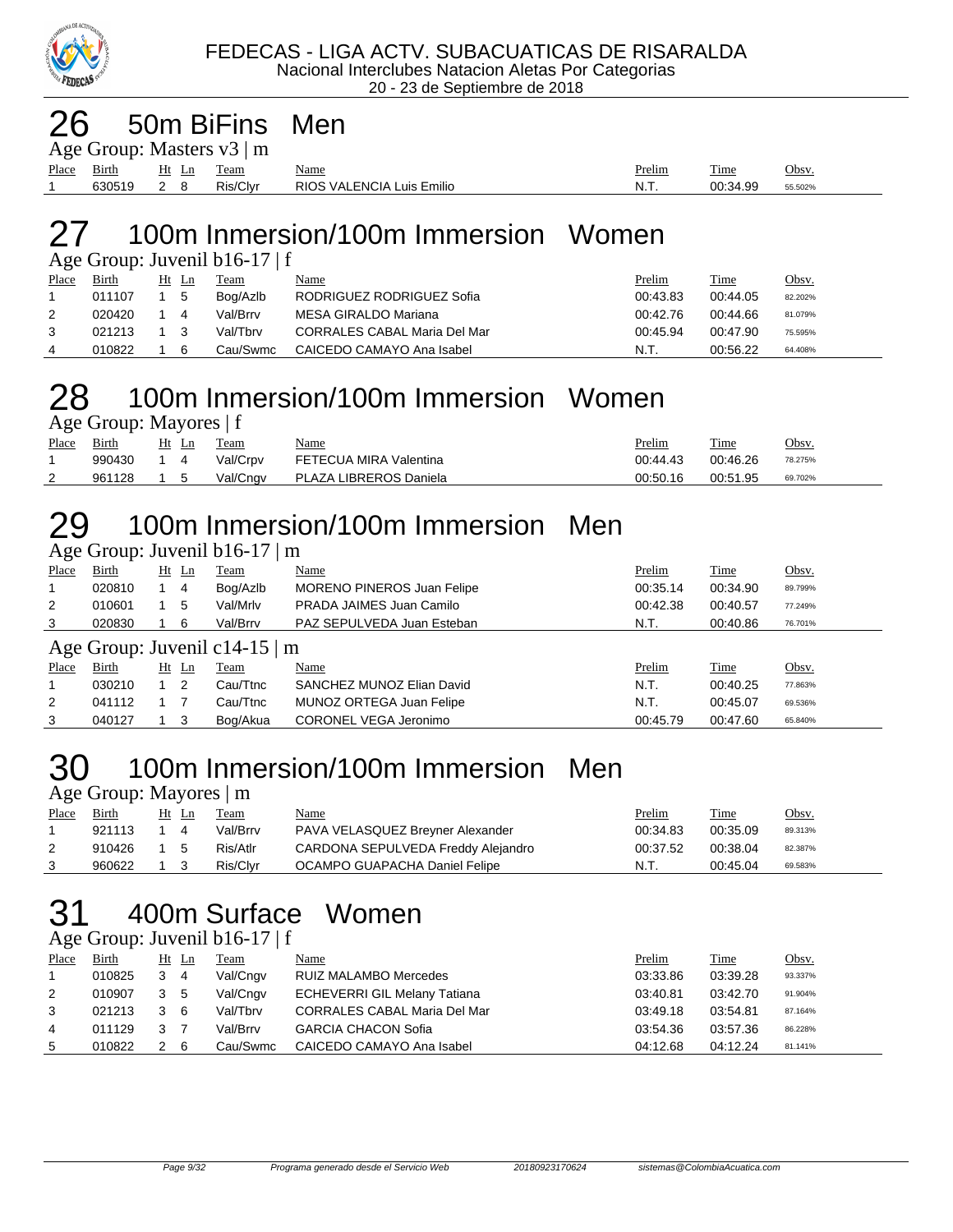

### 400m Surface Women

| Age Group: Juvenil c14-15   f |        |                |         |          |                                   |          |          |         |  |  |  |
|-------------------------------|--------|----------------|---------|----------|-----------------------------------|----------|----------|---------|--|--|--|
| Place                         | Birth  |                | $Ht$ Ln | Team     | Name                              | Prelim   | Time     | Obsv.   |  |  |  |
| 1                             | 041111 | 3              | 2       | Val/Tbrv | REINA SANCHEZ Roxana              | 03:53.12 | 03:51.01 | 88.598% |  |  |  |
| 2                             | 030127 | 3              | -8      | Ris/Atlr | MEJIA ARANGO Maria De Los Angeles | 04:03.04 | 03:55.89 | 86.765% |  |  |  |
| 3                             | 041217 | 3              |         | Val/Cngv | ALVAREZ HOYOS Valentina           | 04:02.42 | 04:03.65 | 84.002% |  |  |  |
| 4                             | 041128 | $\mathbf{2}$   | 4       | Val/Tbrv | <b>BOCANEGRA VALENCIA Valeria</b> | 04:03.18 | 04:17.78 | 79.397% |  |  |  |
| 5                             | 040426 | 2 7            |         | Bog/Akua | PATARROYO RODRIGUEZ Amy Alexandra | 04:48.92 | 04:36.72 | 73.963% |  |  |  |
| 6                             | 030902 |                | 4       | Bog/Akua | PAPAGAYO HERNANDEZ Kelly Michelly | 05:18.74 | 05:02.16 | 67.736% |  |  |  |
|                               | 040401 | 3 <sub>3</sub> |         | Val/Cngv | NIETO SAAVEDRA Ana Lucia          | 03:48.74 | No Show  |         |  |  |  |
| Age Group: Juvenil d12-13   f |        |                |         |          |                                   |          |          |         |  |  |  |

|       |              |     |                | $1.45$ $\sigma$ . $0.04$ $\sigma$ $0.04$ $\sigma$ $0.04$ $\sigma$ $0.04$ $\sigma$ |                                |          |                     |                               |
|-------|--------------|-----|----------------|-----------------------------------------------------------------------------------|--------------------------------|----------|---------------------|-------------------------------|
| Place | <b>Birth</b> |     | $Ht$ Ln        | <b>Team</b>                                                                       | <u>Name</u>                    | Prelim   | <b>Time</b>         | Obsv.                         |
|       | 051125       | 2 3 |                | Ris/Atlr                                                                          | <b>BLANDON MONTOYA Mariana</b> | 04:12.56 | 03:56.31            | 86.611%                       |
| 2     | 050405       | 2 2 |                | Val/Mrlv                                                                          | NINO PINZON Ana Maria          | 04:29.53 | 04:21.84            | 78.166%                       |
| 3     | 050705       | 2 8 |                | Bog/Akua                                                                          | MORENO AMAYA Emely Andrea      | 04:53.81 | 04:25.84            | 76.990%                       |
| 4     | 051208       |     | - 3            | Cau/Swmc                                                                          | ANACONA MARTINEZ Luisa Maria   | N.T.     | 04:34.46            | 74.572%                       |
| 5     | 050727       |     | 5              | Cau/Swmc                                                                          | CAICEDO MUNOZ Claudia Marcela  | N.T.     | 04:35.76            | 74.220%                       |
| 6     | 051102       | 2   | $\overline{1}$ | Val/Cngv                                                                          | <b>GARZON CACERES Isabella</b> | 04:50.06 | 04:38.30            | 73.543%                       |
|       | 050929       | 2   | -5             | Val/Mrlv                                                                          | VILLADA CASTRILLON Danna Sofia | 04:09.79 | <b>Disqualified</b> | afloro despues de linea de 15 |

metros

#### 400m Surface Men Age Group: Juvenil b16-17 | m

|                                                                                                                                                                                                                                                                                                                                                                                                                                                                                                                                                                                                                                                                                                                                                                                                                                                                                                                                                                                                                                                                                                                                                                                      | $1.18$ S19ap. $3.47$ Cm $1.010$ $1.7$ $1.01$ |   |   |          |                                  |          |          |         |  |  |
|--------------------------------------------------------------------------------------------------------------------------------------------------------------------------------------------------------------------------------------------------------------------------------------------------------------------------------------------------------------------------------------------------------------------------------------------------------------------------------------------------------------------------------------------------------------------------------------------------------------------------------------------------------------------------------------------------------------------------------------------------------------------------------------------------------------------------------------------------------------------------------------------------------------------------------------------------------------------------------------------------------------------------------------------------------------------------------------------------------------------------------------------------------------------------------------|----------------------------------------------|---|---|----------|----------------------------------|----------|----------|---------|--|--|
| Place                                                                                                                                                                                                                                                                                                                                                                                                                                                                                                                                                                                                                                                                                                                                                                                                                                                                                                                                                                                                                                                                                                                                                                                | Birth                                        |   |   | Team     | Name                             | Prelim   | Time     | Obsv.   |  |  |
|                                                                                                                                                                                                                                                                                                                                                                                                                                                                                                                                                                                                                                                                                                                                                                                                                                                                                                                                                                                                                                                                                                                                                                                      | 020924                                       |   |   | Val/Cngv | JIMENEZ GRANADA Breylin Santiago | 03:27.63 | 03:22.34 | 89.132% |  |  |
| 2                                                                                                                                                                                                                                                                                                                                                                                                                                                                                                                                                                                                                                                                                                                                                                                                                                                                                                                                                                                                                                                                                                                                                                                    | 011116                                       | 2 | 5 | Val/Mrlv | <b>GRANADOS PITO Jose Luis</b>   | 03:24.48 | 04:05.27 | 73.531% |  |  |
| $Ht$ Ln<br>2 <sub>3</sub><br>Age Group: Juvenil c14-15 $\mid$ m<br>Obsv.<br>Time<br>Birth<br>$Ht$ Ln<br>Name<br>Prelim<br>Place<br>Team<br>GIRALDO CESPEDEZ Juan Sebastian<br>Val/Brrv<br>031010<br>$2 \quad 4$<br>03:15.44<br>03:20.83<br>89.802%<br>SANCHEZ MUNOZ Elian David<br>2<br>$2\quad 6$<br>Cau/Ttnc<br>03:32.91<br>030210<br>03:33.04<br>84.655%<br>3<br>CORONEL VEGA Jeronimo<br>040127<br>Bog/Akua<br>03:52.39<br>2<br>- 7<br>03:53.94<br>77.092%<br>SEMANATE ALTURO Luis Santiago<br>041013<br>Val/Tbrv<br>04:21.51<br>4<br>2 1<br>04:14.82<br>70.775%<br><b>IBANEZ CASTANO Jeronimo</b><br>Ris/Clyr<br>No Show<br>N.T.<br>030515<br>2 8<br>Age Group: Juvenil d12-13 $\mid$ m<br>Birth<br>Time<br>$Ht$ Ln<br>Name<br>Prelim<br>Obsv.<br>Place<br>Team<br>ARANGO GONZALEZ Enmanuel<br>2 <sub>2</sub><br>Val/Mrlv<br>050801<br>03:46.30<br>03:51.27<br>77.982%<br>$1 \quad 3$<br>Val/Mrlv<br>N.T.<br>2<br>061110<br>ZAMORA MARTINEZ Joseth Sebastian<br>05:13.18<br>57.587%<br>3<br>051224<br>SANCHEZ OSPINA Lucas Samuel<br>N.T.<br>4<br>Bog/Azlb<br>05:23.35<br>55.775%<br>5<br>LOPEZ MONTOYA Andres Felipe<br>060819<br>Ant/Enva<br>N.T.<br>4<br>06:53.81<br>43.583% |                                              |   |   |          |                                  |          |          |         |  |  |
|                                                                                                                                                                                                                                                                                                                                                                                                                                                                                                                                                                                                                                                                                                                                                                                                                                                                                                                                                                                                                                                                                                                                                                                      |                                              |   |   |          |                                  |          |          |         |  |  |
|                                                                                                                                                                                                                                                                                                                                                                                                                                                                                                                                                                                                                                                                                                                                                                                                                                                                                                                                                                                                                                                                                                                                                                                      |                                              |   |   |          |                                  |          |          |         |  |  |
|                                                                                                                                                                                                                                                                                                                                                                                                                                                                                                                                                                                                                                                                                                                                                                                                                                                                                                                                                                                                                                                                                                                                                                                      |                                              |   |   |          |                                  |          |          |         |  |  |
|                                                                                                                                                                                                                                                                                                                                                                                                                                                                                                                                                                                                                                                                                                                                                                                                                                                                                                                                                                                                                                                                                                                                                                                      |                                              |   |   |          |                                  |          |          |         |  |  |
|                                                                                                                                                                                                                                                                                                                                                                                                                                                                                                                                                                                                                                                                                                                                                                                                                                                                                                                                                                                                                                                                                                                                                                                      |                                              |   |   |          |                                  |          |          |         |  |  |
|                                                                                                                                                                                                                                                                                                                                                                                                                                                                                                                                                                                                                                                                                                                                                                                                                                                                                                                                                                                                                                                                                                                                                                                      |                                              |   |   |          |                                  |          |          |         |  |  |
|                                                                                                                                                                                                                                                                                                                                                                                                                                                                                                                                                                                                                                                                                                                                                                                                                                                                                                                                                                                                                                                                                                                                                                                      |                                              |   |   |          |                                  |          |          |         |  |  |
|                                                                                                                                                                                                                                                                                                                                                                                                                                                                                                                                                                                                                                                                                                                                                                                                                                                                                                                                                                                                                                                                                                                                                                                      |                                              |   |   |          |                                  |          |          |         |  |  |
|                                                                                                                                                                                                                                                                                                                                                                                                                                                                                                                                                                                                                                                                                                                                                                                                                                                                                                                                                                                                                                                                                                                                                                                      |                                              |   |   |          |                                  |          |          |         |  |  |
|                                                                                                                                                                                                                                                                                                                                                                                                                                                                                                                                                                                                                                                                                                                                                                                                                                                                                                                                                                                                                                                                                                                                                                                      |                                              |   |   |          |                                  |          |          |         |  |  |
|                                                                                                                                                                                                                                                                                                                                                                                                                                                                                                                                                                                                                                                                                                                                                                                                                                                                                                                                                                                                                                                                                                                                                                                      |                                              |   |   |          |                                  |          |          |         |  |  |
|                                                                                                                                                                                                                                                                                                                                                                                                                                                                                                                                                                                                                                                                                                                                                                                                                                                                                                                                                                                                                                                                                                                                                                                      |                                              |   |   |          |                                  |          |          |         |  |  |

# 400m Surface Women

Age Group: Mayores | f

| Place    | <b>Birth</b> | Ht | Team     | <u>Name</u>                   | Prelim   | Time     | <u>Obsv.</u> |
|----------|--------------|----|----------|-------------------------------|----------|----------|--------------|
|          | 940802       |    | Val/Tbrv | <b>MACIAS ANASCO Carolina</b> | 03:30.01 | 03:36.58 | 94.501%      |
| <u>_</u> | 900816       |    | Ris/Atlr | <b>GOMEZ URIBE Paulina</b>    | 03:33.77 | 03:39.36 | 93.303%      |
|          |              |    |          |                               |          |          |              |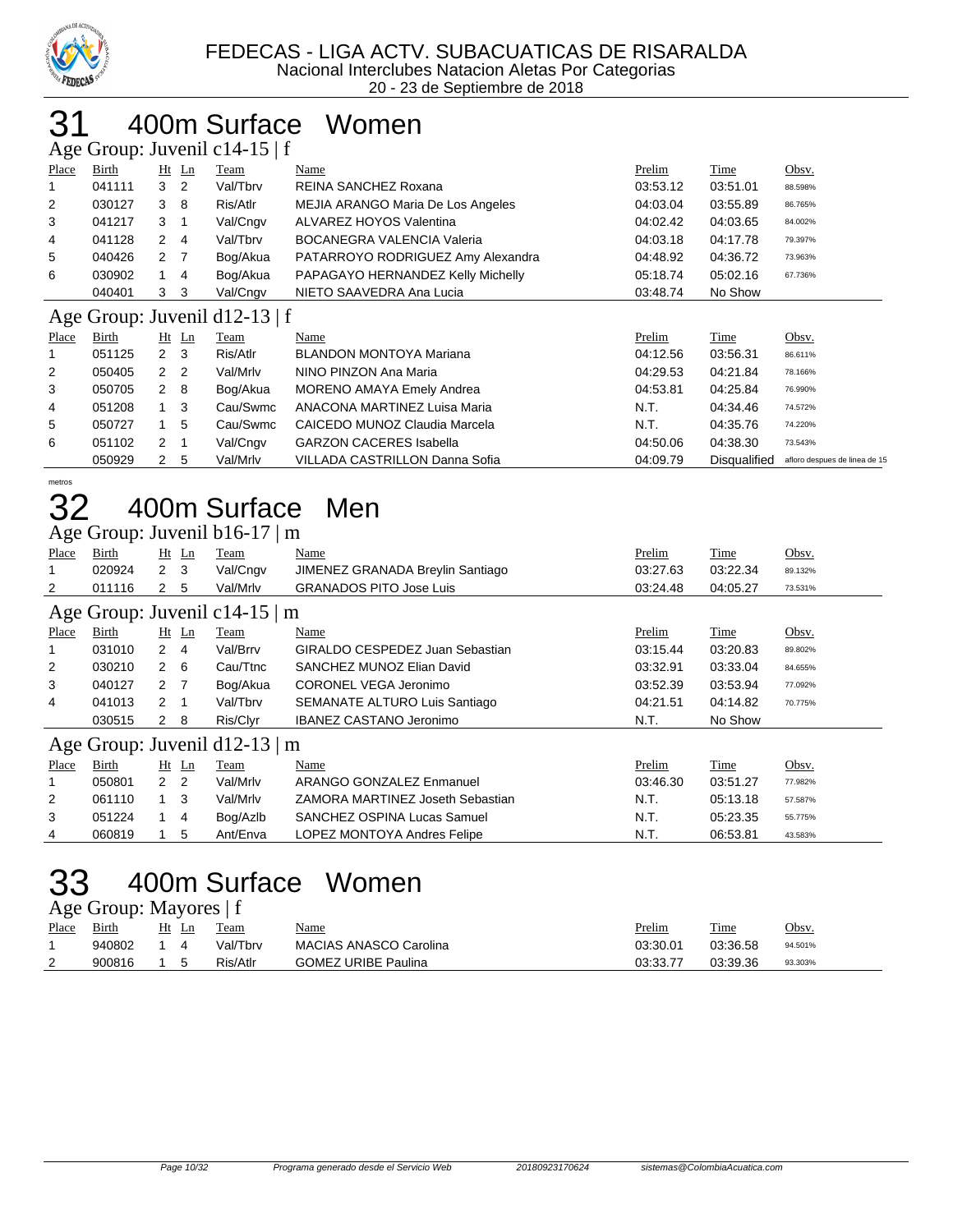

#### 400m Surface Men  $\mathbf{M}\sim\mathbf{M}$

| $\Delta \ge 0$ Oroup. Mayones $\  \text{III} \ $ |        |  |       |          |                                      |          |          |              |  |  |  |
|--------------------------------------------------|--------|--|-------|----------|--------------------------------------|----------|----------|--------------|--|--|--|
| Place                                            | Birth  |  | Ht Ln | Team     | Name                                 | Prelim   | Time     | <u>Obsv.</u> |  |  |  |
|                                                  | 970407 |  | 4     | Val/Brrv | HERNANDEZ MILLAN Camilo              | 03:09.37 | 03:17.24 | 91.437%      |  |  |  |
| 2                                                | 951005 |  | -5    | Val/Brrv | VALENCIA VELASCO Willington          | 03:09.96 | 03:18.38 | 90.911%      |  |  |  |
| 3                                                | 901010 |  | -3    | Ris/Atlr | <b>GRAJALES HERRERA Jairo Andres</b> | 03:27.04 | 03:25.21 | 87.886%      |  |  |  |
| 4                                                | 940624 |  | 6     | Val/Tbrv | RODRIGUEZ GONZALEZ Juan Felipe       | N.T.     | 03:25.42 | 87.796%      |  |  |  |

# 100m BiFins Women

Age Group: Juvenil b16-17 | f

|       | $\Delta \ge 0$ Oroup. Juvenill $UUU$ -17 |   |         |             |                                  |          |          |         |  |  |  |
|-------|------------------------------------------|---|---------|-------------|----------------------------------|----------|----------|---------|--|--|--|
| Place | <b>Birth</b>                             |   | $Ht$ Ln | <b>Team</b> | Name                             | Prelim   | Time     | Obsv.   |  |  |  |
|       | 010213                                   | 3 | - 5     | Bog/Azlb    | RUIZ PALACIOS Luna Alejandra     | 00:53.25 | 00:52.81 | 93.486% |  |  |  |
| 2     | 011107                                   | 3 | -4      | Bog/Azlb    | RODRIGUEZ RODRIGUEZ Sofia        | 00:52.20 | 00:53.47 | 92.332% |  |  |  |
| 3     | 011215                                   | 3 | -2      | Cau/Octc    | ARCILA VASQUEZ Diana Sofia       | 00:54.61 | 00:54.70 | 90.256% |  |  |  |
| 4     | 020320                                   | 3 | - 3     | Val/Brrv    | CARRERA MEDINA Sofia             | 00:53.97 | 00:55.32 | 89.244% |  |  |  |
| 5     | 020420                                   | 3 | 7       | Val/Brrv    | MESA GIRALDO Mariana             | 00:54.87 | 00:58.24 | 84.770% |  |  |  |
| 6     | 020911                                   | 2 | - 6     | Ris/Clyr    | <b>MORENO TORO Maria Antonia</b> | N.T.     | 01:06.09 | 74.701% |  |  |  |
|       | 021112                                   | 3 | -8      | Val/Tbrv    | RIVERA VELASCO Catalina          | 00:59.43 | No Show  |         |  |  |  |
|       |                                          |   |         |             |                                  |          |          |         |  |  |  |

#### Age Group: Juvenil c14-15 | f

|       | $\Delta g$ c Oroup. Juvenn C <sub>1</sub> +-19   I |     |                |          |                                   |          |                     |            |  |  |  |
|-------|----------------------------------------------------|-----|----------------|----------|-----------------------------------|----------|---------------------|------------|--|--|--|
| Place | Birth                                              |     | $Ht$ Ln        | Team     | Name                              | Prelim   | Time                | Obsv.      |  |  |  |
| -1    | 040110                                             | 3   | - 6            | Val/Tbrv | AYALA CAMACHO Sofia               | 00:54.39 | 00:55.38            | 89.148%    |  |  |  |
| 2     | 030428                                             | 3   |                | Val/Mrlv | MESA SEPULVEDA Ana Sofia          | 00:55.84 | 00:55.88            | 88.350%    |  |  |  |
| 3     | 030423                                             | 2   | $\overline{4}$ | Ris/Atlr | <b>ESCOBAR LOPEZ Maria Jose</b>   | 01:02.09 | 00:59.29            | 83.269%    |  |  |  |
| 4     | 041008                                             |     | 4              | Cau/Octc | SANCHEZ URREA Juana Isabel        | N.T.     | 01:04.84            | 76.141%    |  |  |  |
| 5     | 040707                                             | 2   |                | Ris/Clyr | <b>GUZMAN BEDOYA Lina Marcela</b> | N.T.     | 01:08.57            | 71.999%    |  |  |  |
| 6     | 041006                                             | 2 8 |                | Ris/Agmr | POSADA ANGEL Vivian Alexandra     | N.T.     | 01:18.46            | 62.924%    |  |  |  |
|       | 040706                                             |     |                | Ris/Agmr | <b>BELTRAN GOMEZ Daniela</b>      | N.T.     | <b>Disqualified</b> | no termino |  |  |  |

#### Age Group: Juvenil d12-13 | f

|                | .      |     |         |          |                                    |          |          |         |
|----------------|--------|-----|---------|----------|------------------------------------|----------|----------|---------|
| Place          | Birth  |     | $Ht$ Ln | Team     | Name                               | Prelim   | Time     | Obsv.   |
| $\overline{1}$ | 051010 | 2   | 5       | Val/Arrv | RAMOS POLANIA Danielle Marie       | 01:06.40 | 01:02.34 | 79.195% |
| 2              | 050414 |     | - 3     | Ant/Enva | <b>BUSTAMANTE SILVA Mariana</b>    | N.T.     | 01:03.16 | 78.167% |
| 3              | 050727 | 2 3 |         | Cau/Swmc | CAICEDO MUNOZ Claudia Marcela      | 01:07.03 | 01:04.48 | 76.566% |
| 4              | 060201 |     |         | Val/Mrlv | VELEZ GOMEZ Heily Daniela          | N.T.     | 01:04.92 | 76.047% |
| 5              | 051208 |     |         | Cau/Swmc | ANACONA MARTINEZ Luisa Maria       | N.T.     | 01:07.02 | 73.665% |
| 6              | 050322 |     | 5       | Ant/Enva | MURILLO OROZCO Ana Sol             | N.T.     | 01:09.03 | 71.520% |
| 7              | 051029 |     | -2      | Ant/Enva | <b>MARTINEZ ESPINAL Maria Jose</b> | N.T.     | 01:13.35 | 67.307% |
| 8              | 051021 |     | -6      | Ris/Agmr | <b>TORRES ALARCON Maria Jose</b>   | N.T.     | 02:10.42 | 37.855% |
|                |        |     |         |          |                                    |          |          |         |

# 100m BiFins Men

#### Age Group: Juvenil b16-17 | m

| Place        | Birth  |                | $Ht$ Ln | <b>Team</b> | Name                                 | Prelim   | Time     | Obsv.   |
|--------------|--------|----------------|---------|-------------|--------------------------------------|----------|----------|---------|
| $\mathbf{1}$ | 020624 | $3 \quad 4$    |         | Cau/Ttnc    | <b>CASTRILLON VELEZ Jesus Andres</b> | 00:49.48 | 00:47.93 | 91.425% |
| 2            | 020124 | 3 <sub>3</sub> |         | Ris/Atlr    | MUNOZ TORRES Santiago                | 00:51.33 | 00:49.77 | 88.045% |
| 3            | 020630 | 36             |         | Val/Tbrv    | MARTINEZ GUZMAN Juan Pablo           | 00:52.09 | 00:52.83 | 82.945% |
| 4            | 020111 | 2 7            |         | Cau/Swmc    | CAICEDO MUNOZ Juan Sebastian         | N.T.     | 00:54.69 | 80.124% |
| 5            | 020606 | 3 1            |         | Ris/Atlr    | <b>FONSECA TORRES Camilo</b>         | 00:54.83 | 00:55.81 | 78.516% |
| 6            | 020714 | 2 4            |         | Val/Arrv    | <b>GRANADA GOMEZ Santiago</b>        | 00:55.94 | 00:56.74 | 77.229% |
| 7            | 011220 | 2 2            |         | Ris/Clyr    | <b>TAPASCO VILLEGAS Jefrey</b>       | N.T.     | 00:57.74 | 75.892% |
|              | 021006 | 3 5            |         | Bog/Azlb    | VASQUEZ RIVERA Daniel Santiago       | 00:50.75 | No Show  |         |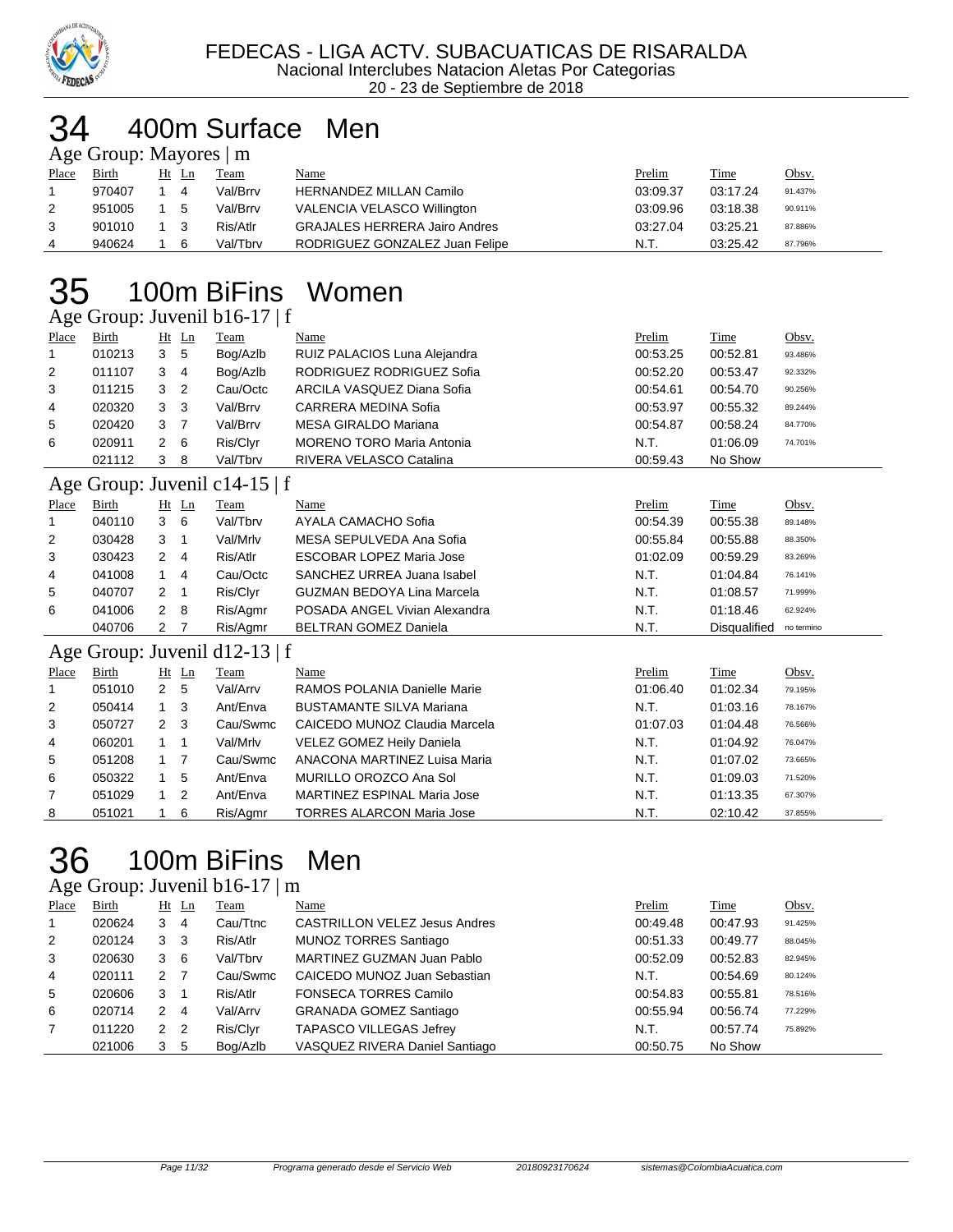

# 100m BiFins Men

Age Group: Juvenil c14-15 | m

| ັ                                  | $\mathbf{r}$ |                |                |          |                                      |          |          |         |  |  |
|------------------------------------|--------------|----------------|----------------|----------|--------------------------------------|----------|----------|---------|--|--|
| Place                              | Birth        |                | $Ht$ Ln        | Team     | Name                                 | Prelim   | Time     | Obsv.   |  |  |
|                                    | 040912       | 3              | 2              | Bog/Akua | MALDONADO OLIVARES Juan Sebastian    | 00:52.56 | 00:52.67 | 83.197% |  |  |
| $\overline{2}$                     | 040628       | 3              | 8              | Cau/Ttnc | COLLAZOS JIMENEZ Juan Sebastian      | 00:55.05 | 00:53.38 | 82.091% |  |  |
| 3                                  | 030313       | 3              | $\overline{7}$ | Cau/Ttnc | <b>GOMEZ BECERRA Victor Manuel</b>   | 00:53.87 | 00:53.96 | 81.208% |  |  |
| 4                                  | 031216       |                | 5              | Ris/Clyr | TABARES VALENCIA Juan Jose           | N.T.     | 00:54.53 | 80.359% |  |  |
| 5                                  | 030515       | $\mathbf{2}$   | 8              | Ris/Clyr | <b>IBANEZ CASTANO Jeronimo</b>       | N.T.     | 00:55.02 | 79.644% |  |  |
| 6                                  | 030111       | $\overline{2}$ |                | Ris/Clyr | LAGOS LAGOS Juan Fernando            | N.T.     | 00:57.98 | 75.578% |  |  |
| 7                                  | 030620       |                | 4              | Ris/Clyr | PENA GOMEZ Andres Felipe             | N.T.     | 00:59.15 | 74.083% |  |  |
| 8                                  | 040306       | 2              | 3              | Val/Mrlv | FRANCO MORALES Juan David            | 01:02.08 | 01:00.91 | 71.942% |  |  |
| Age Group: Juvenil d12-13 $\mid$ m |              |                |                |          |                                      |          |          |         |  |  |
| Place                              | Birth        |                | $Ht$ Ln        | Team     | Name                                 | Prelim   | Time     | Obsv.   |  |  |
|                                    | 050822       | $\mathbf{2}$   | 5              | Val/Mrlv | <b>MURILLO PEREZ Pablo</b>           | 01:00.15 | 00:59.37 | 73.808% |  |  |
| 2                                  | 051025       | $\mathbf{2}$   | 6              | Cau/Octc | <b>GARCES CAMPO Andres Felipe</b>    | 01:02.32 | 01:00.04 | 72.985% |  |  |
| 3                                  | 051125       | $1 \quad 7$    |                | Ris/Agmr | <b>HOYOS AREVALO Daniel</b>          | N.T.     | 01:07.59 | 64.832% |  |  |
| 4                                  | 050119       | $1 \quad 3$    |                | Val/Tbby | <b>CASTILLO CHACON Samuel Andres</b> | N.T.     | 01:08.13 | 64.318% |  |  |
| 5                                  | 050408       | 1 6            |                | Ant/Enva | <b>GOMEZ MARIN Mathias</b>           | N.T.     | 01:16.78 | 57.072% |  |  |
| 6                                  | 060819       |                |                | Ant/Enva | LOPEZ MONTOYA Andres Felipe          | N.T.     | 01:22.08 | 53.387% |  |  |
|                                    | 050411       | 1              | $\overline{2}$ | Val/Tbbv | QUINTERO DIAZ Alejandro              | N.T.     | 01:24.27 | 52.000% |  |  |

# 100m BiFins Women

#### Age Group: Mayores | f

| Place             | Birth  |                | $Ht$ Ln | Team     | Name                                   | Prelim   | Time                | Obsv.                         |
|-------------------|--------|----------------|---------|----------|----------------------------------------|----------|---------------------|-------------------------------|
| 1                 | 920628 | 2              | 4       | Val/Brrv | MEJIA BRAVO Cindy Julieth              | 00:50.11 | 00:52.53            | 93.984%                       |
| 2                 | 970305 | $2 \quad 3$    |         | Val/Brrv | <b>RINCON REYES Arantxa Valentina</b>  | 00:52.29 | 00:53.24            | 92.731%                       |
| 3                 | 920711 | 2 <sub>5</sub> |         | Ant/Mnta | QUINTERO SOSA Maria Clara              | 00:51.91 | 00:53.66            | 92.005%                       |
| 4                 | 000513 | 2 6            |         | Bog/Akua | <b>BERMUDEZ SUAREZ Nicolle Daniela</b> | 00:56.49 | 00:55.96            | 88.224%                       |
| 5                 | 900201 | $2 \quad 8$    |         | Ris/Clyr | FIGUEROA RAMIREZ Stephanie             | 00:57.42 | 00:57.42            | 85.980%                       |
| 6                 | 901125 | 2 <sub>7</sub> |         | Ris/Atlr | VARGAS CORTES Paola Andrea             | 00:57.14 | 00:57.82            | 85.386%                       |
| 7                 | 990430 | 2 <sub>2</sub> |         | Val/Crpv | FETECUA MIRA Valentina                 | 00:56.70 | 00:58.15            | 84.901%                       |
| 8                 | 941212 | $2 \quad 1$    |         | Val/Brrv | ESPINOSA HERRERA Ximena                | 00:57.72 | 00:59.39            | 83.128%                       |
| 9                 | 960507 |                | 5       | Ris/Clyr | <b>CELY SIMANCA Camila</b>             | N.T.     | 00:59.76            | 82.614%                       |
| 10                | 960917 | $1\quad 6$     |         | Ris/Clyr | BOTERO GONZALEZ Stefanny               | N.T.     | 00:59.83            | 82.517%                       |
| 11                | 980508 |                | -2      | Val/Tbby | MARTINEZ HURTADO Maria Fernanda        | N.T.     | 01:03.03            | 78.328%                       |
| $12 \overline{ }$ | 960530 | $1 \quad 3$    |         | Ris/Clyr | <b>MORALES CARDONA Ana Maria</b>       | N.T.     | 01:04.46            | 76.590%                       |
|                   | 990818 |                |         | Ris/Atlr | OROZCO GOMEZ Veronica                  | N.T.     | <b>Disqualified</b> | afloro despues de linea de 15 |

# metros

### 100m BiFins Men

| Age Group: Mayores   m |
|------------------------|
|------------------------|

| Place          | Birth  |               | $Ht$ Ln        | Team     | Name                                   | Prelim   | <b>Time</b> | Obsv.   |
|----------------|--------|---------------|----------------|----------|----------------------------------------|----------|-------------|---------|
| 1              | 910727 | 2             | $\overline{4}$ | Bol/Agcb | <b>GALOFRE MONTES Julio Cesar</b>      | 00:43.99 | 00:44.84    | 97.725% |
| 2              | 900324 | 2             | - 3            | Ris/Clyr | <b>MUNOZ TORRES Dario Jose</b>         | 00:46.47 | 00:45.90    | 95.468% |
| 3              | 970117 | 2             | 5              | Bog/Azlb | LARA HAYEK Daniel Eduardo              | 00:45.56 | 00:47.68    | 91.904% |
| $\overline{4}$ | 960713 |               |                | Val/Tbbv | MARTINEZ HURTADO Jhoan Carlos          | N.T.     | 00:52.16    | 84.011% |
| 5              | 000723 | $\mathcal{P}$ | 8              | Ris/Atlr | LOPEZ VELEZ Alejandro                  | 00:52.88 | 00:52.23    | 83.898% |
| 6              | 980524 | 2 7           |                | Val/Mrlv | MUNOZ PALACIO Diego Fernando           | 00:50.29 | 00:52.41    | 83.610% |
| 7              | 900113 |               | 5              | Ant/Enva | <b>ESCOBAR GUTIERREZ Andres Felipe</b> | N.T.     | 00:52.48    | 83.498% |
| 8              | 991107 | $1 \quad 1$   |                | Bog/Azlb | <b>GOMEZ CASANOVA Juan Sebastian</b>   | N.T.     | 00:53.75    | 81.526% |
| 9              | 000329 | 1             | 8              | Ris/Clyr | RAMIREZ GRAJALES Santiago              | N.T.     | 00:54.00    | 81.148% |
| 10             | 910426 | $\mathcal{P}$ |                | Ris/Atlr | CARDONA SEPULVEDA Freddy Alejandro     | 00:51.28 | 00:54.04    | 81.088% |
| 11             | 910717 |               | 2              | Ant/Enva | <b>CANO LARGO Frank Alexis</b>         | N.T.     | 00:55.51    | 78.941% |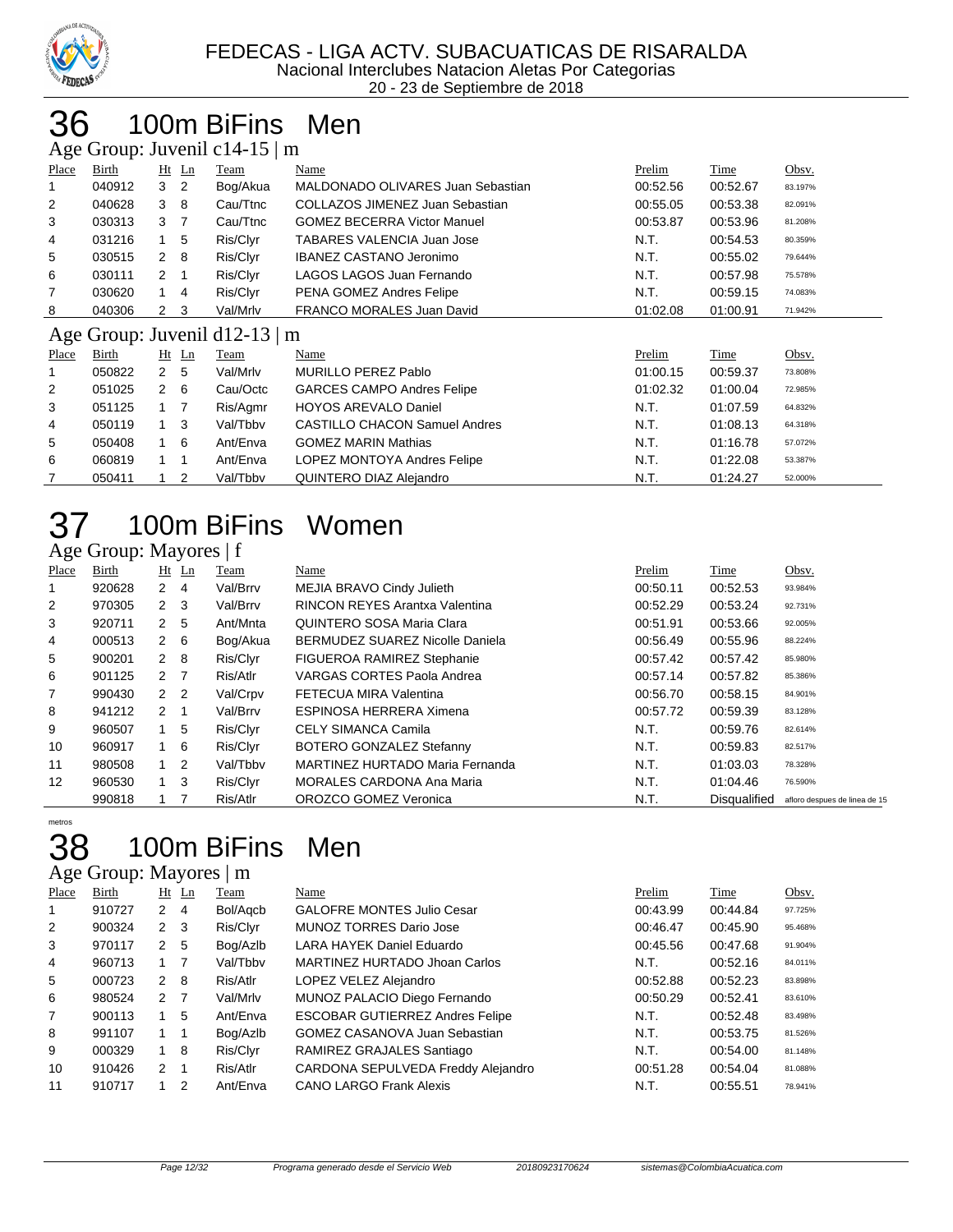

#### FEDECAS - LIGA ACTV. SUBACUATICAS DE RISARALDA

Nacional Interclubes Natacion Aletas Por Categorias 20 - 23 de Septiembre de 2018

|  | Continuing Event: 38 100m BiFins Age Group: MAYORES   M |  |
|--|---------------------------------------------------------|--|

| $\frac{1}{2}$ community in Evening to the contract of the contract of the contract of $\frac{1}{2}$ |        |             |     |          |                                |          |          |         |
|-----------------------------------------------------------------------------------------------------|--------|-------------|-----|----------|--------------------------------|----------|----------|---------|
| 12                                                                                                  | 910113 | 1 6         |     | Ris/Agmr | URIBE VELASQUEZ Julian David   | N.T.     | 01:05.23 | 67.178% |
| 13                                                                                                  | 001223 | $1 \quad 4$ |     | Val/Mrlv | TEJADA OLARTE Kevin Manuel     | 00:59.62 | 01:06.44 | 65.954% |
| 14                                                                                                  | 901020 | 1 3         |     | Ris/Aamr | RAMIREZ AGUDELO Ricardo        | N.T.     | 01:07.98 | 64.460% |
|                                                                                                     | 950911 | 2 2         |     | Ant/Mnta | LOPEZ CASTANO Freddy Alexander | 00:48.82 | No Show  |         |
|                                                                                                     | 981229 |             | - 6 | Val/Tbrv | MOSQUERA IBAGON Juan Fernando  | 00:47.84 | No Show  |         |

### 100m BiFins Women

Age Group: Masters v0 | f

| Place                       | Birth  |                | $Ht$ Ln     | Team     | Name                                       | Prelim   | Time     | Obsv.   |  |  |  |
|-----------------------------|--------|----------------|-------------|----------|--------------------------------------------|----------|----------|---------|--|--|--|
|                             | 860410 |                | - 5         | Ris/Agmr | <b>GONZALES DE LAS SALAS Mayra Viviana</b> | N.T.     | 01:05.29 | 75.616% |  |  |  |
| $\overline{2}$              | 860416 |                | 3           | Ris/Clyr | JARAMILLO AGUDELO Jhoana                   | N.T.     | 01:11.28 | 69.262% |  |  |  |
| Age Group: Masters $v1$   f |        |                |             |          |                                            |          |          |         |  |  |  |
| Place                       | Birth  |                | $Ht$ Ln     | Team     | Name                                       | Prelim   | Time     | Obsv.   |  |  |  |
|                             | 800617 | $2 \quad 4$    |             | Ant/Mnta | MAYA ARANGO Sandra Maria                   | 01:03.99 | 01:04.81 | 76.177% |  |  |  |
| $\overline{2}$              | 780606 | 2 <sub>2</sub> |             | Ris/Agmr | <b>ALARCON POSSO Yaneth</b>                | N.T.     | 01:08.58 | 71.989% |  |  |  |
| 3                           | 820810 |                | $1 \quad 4$ | Ris/Clyr | NOIRENA MEJIA Marcela                      | N.T.     | 01:08.61 | 71.957% |  |  |  |
| 4                           | 820413 | 2              | - 8         | Cau/Swmc | ZUNIGA OROZCO Ana Selenne                  | N.T.     | 01:16.01 | 64.952% |  |  |  |
| 5                           | 780124 | $2 \quad 6$    |             | Ris/Clyr | <b>SALAZAR RESTREPO Carolina</b>           | N.T.     | 01:18.94 | 62.541% |  |  |  |
|                             | 781009 | 2 7            |             | Ris/Clyr | <b>GARCIA MEJIA Lida Sorany</b>            | N.T.     | No Show  |         |  |  |  |
| Age Group: Masters v2   f   |        |                |             |          |                                            |          |          |         |  |  |  |
| Place                       | Birth  |                | $Ht$ Ln     | Team     | Name                                       | Prelim   | Time     | Obsv.   |  |  |  |
|                             | 730405 | 2              | - 3         | Cau/Octc | OSSA MONTENEGRO Janeth Elena               | 01:20.95 | 01:15.32 | 65.547% |  |  |  |
| $\overline{2}$              | 720603 | $\mathbf{2}$   | -5          | Cau/Swmc | CAMAYO LEDEZMA Blanca Elena                | 01:19.53 | 01:17.85 | 63.417% |  |  |  |

# 40 100m BiFins Men

|       | Age Group: Masters v0   m |                |         |                                |                                    |          |          |         |  |  |  |  |  |
|-------|---------------------------|----------------|---------|--------------------------------|------------------------------------|----------|----------|---------|--|--|--|--|--|
| Place | Birth                     |                | $Ht$ Ln | Team                           | Name                               | Prelim   | Time     | Obsv.   |  |  |  |  |  |
|       | 871126                    | $\overline{2}$ | 4       | Ris/Atlr                       | GUAPACHA ZAPATA Reinel Antonio     | 00:53.72 | 00:53.65 | 81.678% |  |  |  |  |  |
| 2     | 851023                    |                | 7       | Ris/Clyr                       | <b>HENAO HUERTAS Juan Fernando</b> | N.T.     | 00:59.89 | 73.167% |  |  |  |  |  |
|       | Age Group: Masters v1   m |                |         |                                |                                    |          |          |         |  |  |  |  |  |
| Place | Birth                     |                | $Ht$ Ln | Team                           | Name                               | Prelim   | Time     | Obsv.   |  |  |  |  |  |
|       | 800903                    | 1.             | 6       | Ris/Clyr                       | <b>GUEVARA GONZALES Daniel</b>     | N.T.     | 00:51.47 | 85.137% |  |  |  |  |  |
| 2     | 780715                    | 2              | 3       | Cau/Swmc                       | <b>PAZ PORTILLO Pablo Andres</b>   | 00:56.78 | 00:56.34 | 77.778% |  |  |  |  |  |
| 3     | 771031                    | $\overline{2}$ | 6       | Val/Arrv                       | <b>GRANADA SANDOVAL Ricardo</b>    | 00:57.06 | 00:57.95 | 75.617% |  |  |  |  |  |
| 4     | 760605                    | 1              | 5       | Ris/Clyr                       | MONTES QUEVEDO Rodrigo Alberto     | N.T.     | 00:59.14 | 74.095% |  |  |  |  |  |
| 5     | 820103                    | 2              | 2       | Cau/Swmc                       | ORDONEZ SANCHEZ Jose Fernando      | 01:00.78 | 01:02.56 | 70.045% |  |  |  |  |  |
| 6     | 790902                    | 1              | 3       | Ris/Clyr                       | GOMEZ MONCADA Juan Pablo           | N.T.     | 01:04.19 | 68.266% |  |  |  |  |  |
| 7     | 830606                    |                | 2       | Cau/Swmc                       | <b>RUIZ BOLANOS Julian Ernesto</b> | N.T.     | 01:06.44 | 65.954% |  |  |  |  |  |
|       |                           |                |         | Age Group: Masters v2   m      |                                    |          |          |         |  |  |  |  |  |
| Place | Birth                     |                | $Ht$ Ln | Team                           | Name                               | Prelim   | Time     | Obsv.   |  |  |  |  |  |
|       | 690424                    | $\overline{2}$ | 5       | Cau/Octc                       | <b>OVALLE AMARILLO Ricardo</b>     | 00:56.28 | 00:58.26 | 75.215% |  |  |  |  |  |
| 2     | 730601                    | 1              | 4       | Ris/Agmr                       | <b>GOMEZ CORREA Juan Fernando</b>  | N.T.     | 01:04.61 | 67.822% |  |  |  |  |  |
| 3     | 640513                    | 2              | 7       | Cau/Swmc                       | CHILITO BELTRAN Harold             | 01:06.23 | 01:08.78 | 63.710% |  |  |  |  |  |
| 4     | 670525                    | 2              |         | Cau/Swmc                       | CAICEDO ZUNIGA Fernando Andres     | 01:17.28 | 01:19.50 | 55.119% |  |  |  |  |  |
|       |                           |                |         | Age Group: Masters $v3 \mid m$ |                                    |          |          |         |  |  |  |  |  |
| Place | Birth                     |                | $Ht$ Ln | Team                           | Name                               | Prelim   | Time     | Obsv.   |  |  |  |  |  |
|       | 630519                    | $\overline{2}$ | 8       | Ris/Clyr                       | RIOS VALENCIA Luis Emilio          | N.T.     | No Show  |         |  |  |  |  |  |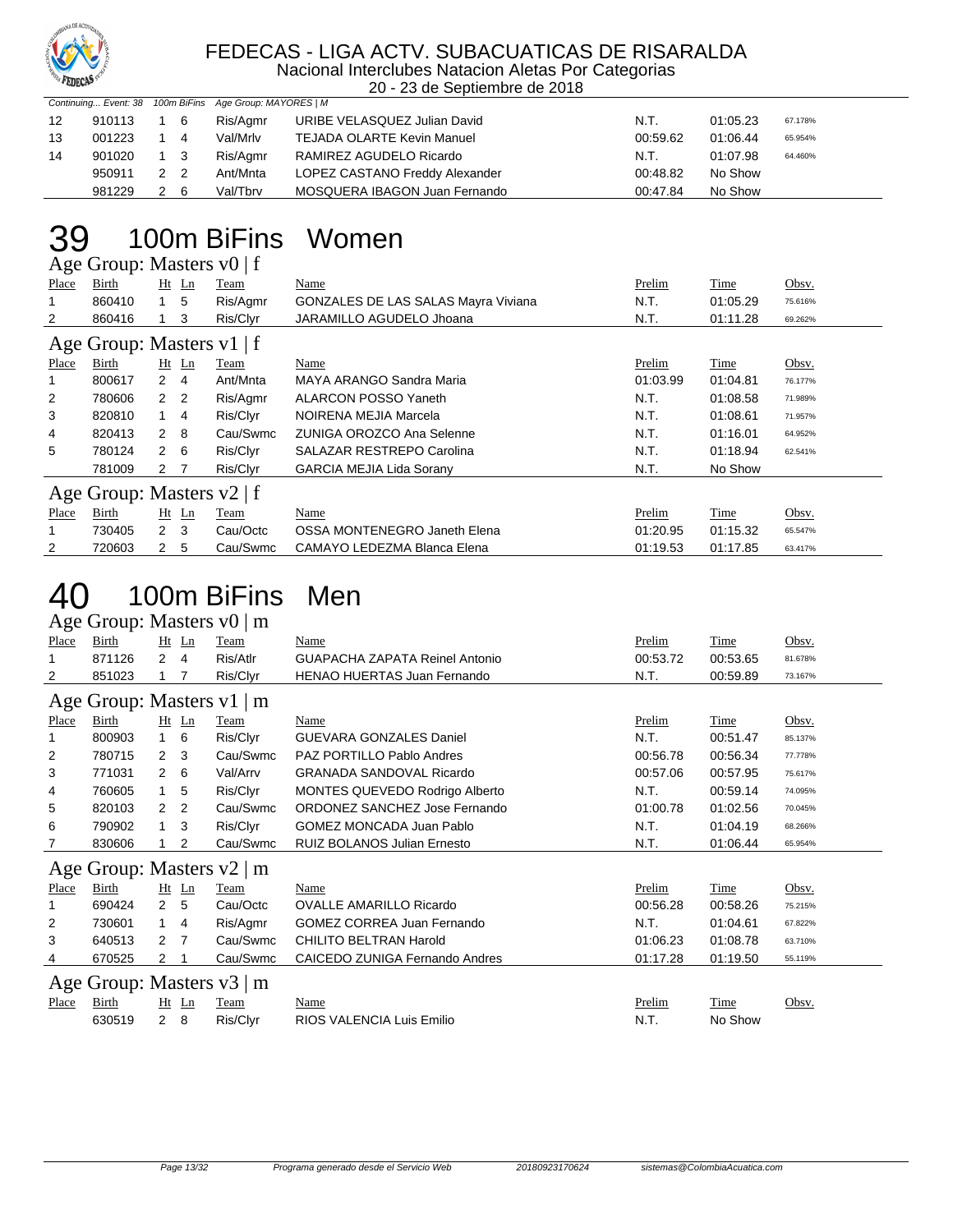

Continuing... Event: 41 4x100m Surface Age Group: JUVENIL B16-17 | F

# 41 4x100m Surface Women

| Age Group: Juvenil b16-17   f |                  |  |              |                         |                                                                                                                       |                |                     |                    |                  |  |  |
|-------------------------------|------------------|--|--------------|-------------------------|-----------------------------------------------------------------------------------------------------------------------|----------------|---------------------|--------------------|------------------|--|--|
| Place<br>1                    | Birth<br>RF00059 |  | $Ht$ Ln<br>5 | <b>Team</b><br>Val/Tbrv | Name<br>C <sub>145f</sub> Reina Roxana<br>C145f Ayala Sofia<br>C145f Bocanegra Valeria<br><b>B167f Corrales Maria</b> | Prelim<br>N.T. | T.1th.Relay<br>N.T. | T.Team<br>03:12.03 | Obsv.<br>83.773% |  |  |
| Age Group: Juvenil c14-15   f |                  |  |              |                         |                                                                                                                       |                |                     |                    |                  |  |  |
| Place                         | Birth            |  | $Ht$ Ln      | Team                    | Name                                                                                                                  | Prelim         | T.1th.Relay         | T.Team             | Obsv.            |  |  |
|                               | RF00027          |  | 6            | Val/Mrlv                | D123f Nino Ana<br>D123f Velez Heily<br>C145f Mesa Ana<br>D123f Villada Danna                                          | N.T.           | N.T.                | 03:52.31           | 69.248%          |  |  |
| 2                             | RF00056          |  | 4            | Ris/Agmr                | C145f Beltran Daniela<br>C <sub>145f</sub> Posada Vivian<br>D123f Torres Maria<br>C145f Porras Salome                 | N.T.           | N.T.                | 05:14.67           | 51.123%          |  |  |

### 42 4x100m Surface Men

|            | Age Group: Juvenil $b16-17 \mid m$ |  |              |                                    |                                                                                                        |                |                     |                    |                  |  |  |  |
|------------|------------------------------------|--|--------------|------------------------------------|--------------------------------------------------------------------------------------------------------|----------------|---------------------|--------------------|------------------|--|--|--|
| Place<br>1 | Birth<br>RM00016                   |  | $Ht$ Ln<br>3 | Team<br>Ris/Clyr                   | <b>Name</b><br>B167m Tapasco Jefrey<br>C145m Lagos Juan<br>C145m Tabares Juan<br>C145m Ibanez Jeronimo | Prelim<br>N.T. | T.1th.Relay<br>N.T. | T.Team<br>03:46.32 | Obsv.<br>62.085% |  |  |  |
|            |                                    |  |              | Age Group: Juvenil c14-15 $\mid$ m |                                                                                                        |                |                     |                    |                  |  |  |  |
| Place      | Birth                              |  | $Ht$ Ln      | Team                               | Name                                                                                                   | Prelim         | T.1th.Relay         | T.Team             | Obsv.            |  |  |  |
| 1          | RM00035                            |  | 6            | Cau/Ttnc                           | C <sub>145</sub> m Munoz Juan<br>C145m Collazos Juan<br>D123m Velasco Juan<br>C145m Lopez Miguel       | N.T.           | N.T.                | 03:16.70           | 71.434%          |  |  |  |
| 2          | RM00047                            |  | 5            | Val/Mrlv                           | D123m Murillo Pablo<br>D123m Zamora Joseth<br>C <sub>145</sub> m Franco Juan<br>D123m Arango Enmanuel  | N.T.           | N.T.                | 03:42.97           | 63.017%          |  |  |  |

#### 43 4x100m Surface Women Age Group: Mayores | f

| Place | Birth   | Ht | Ln | Team     | Name                                                                                | Prelim | T.1th.Relav | T.Team   | Obsv.   |
|-------|---------|----|----|----------|-------------------------------------------------------------------------------------|--------|-------------|----------|---------|
|       | RF00066 |    |    | Ris/Clvr | Myf Botero Stefanny<br>Myf Morales Ana<br>Myf Figueroa Stephanie<br>Myf Cely Camila | N.T.   | N.T.        | 04:19.51 | 61.990% |

#### 44 4x100m Surface Men

|       | Age Group: Mayores $\mid$ m |       |          |                                                                                |        |             |          |         |
|-------|-----------------------------|-------|----------|--------------------------------------------------------------------------------|--------|-------------|----------|---------|
| Place | Birth                       | Ht Ln | Team     | <u>Name</u>                                                                    | Prelim | T.1th.Relay | T.Team   | Obsv.   |
|       | RM00065                     | 5     | Val/Mrlv | B167m Granados Jose<br>Mym Tejada Kevin<br>Mym Munoz Diego<br>B167m Prada Juan | N.T.   | N.T.        | 03:14.11 | 72.387% |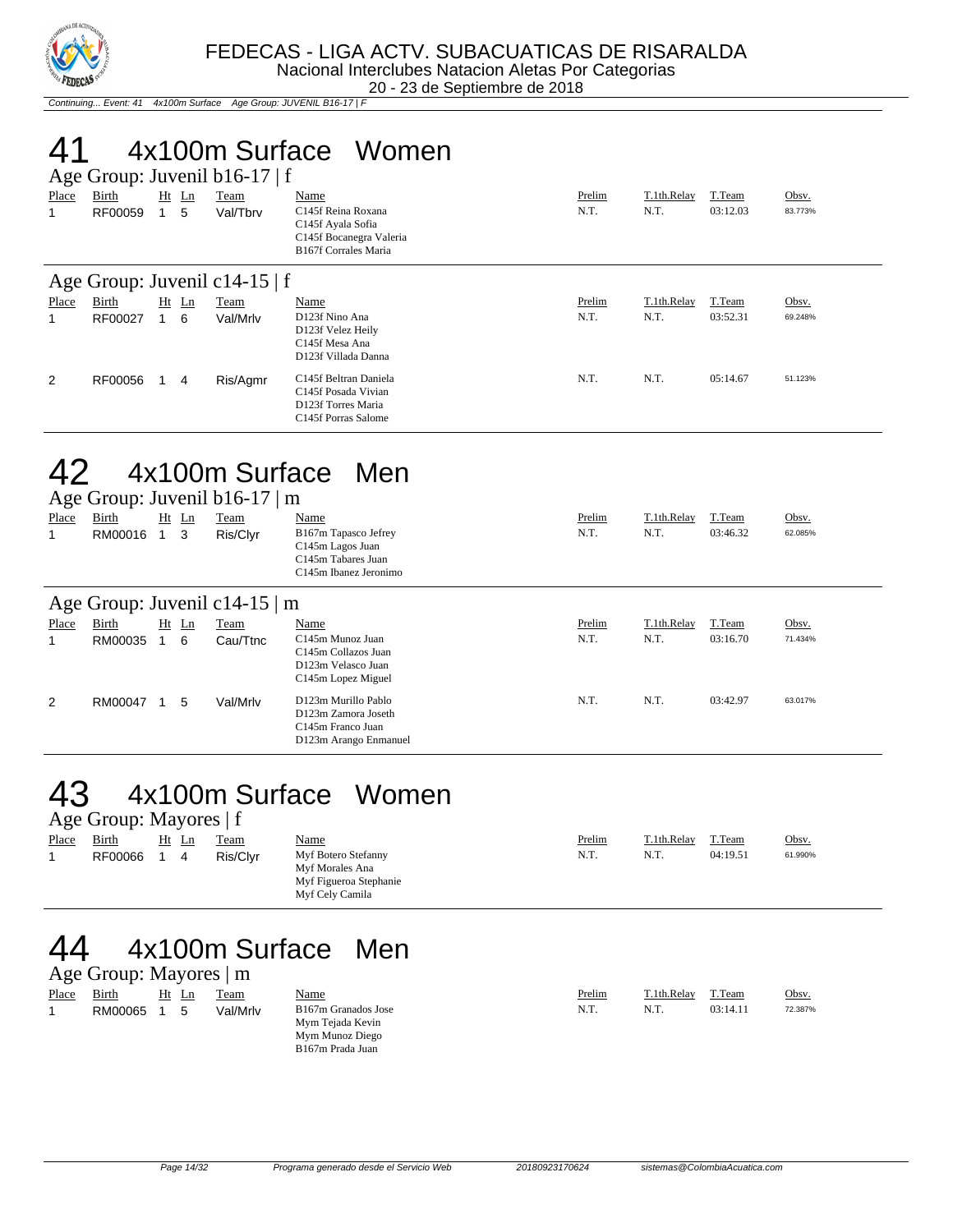

#### FEDECAS - LIGA ACTV. SUBACUATICAS DE RISARALDA Nacional Interclubes Natacion Aletas Por Categorias

20 - 23 de Septiembre de 2018

|             |  | Continuing Event: 44 4x100m Surface Age Group: MAYORES   M |                                                                                  |      |      |          |         |  |
|-------------|--|------------------------------------------------------------|----------------------------------------------------------------------------------|------|------|----------|---------|--|
| RM00051 1 4 |  | Ris/Clyr                                                   | Mym Munoz Dario<br>Mym Ocampo Daniel<br>Mym Ramirez Santiago<br>Mym Lenis Andres | N.T. | N.T. | 03:16.11 | 71.649% |  |
|             |  |                                                            |                                                                                  |      |      |          |         |  |

### 45 4x100m Surface Women

|       | Age Group: Masters $v1$   f |     |    |          |                                                                                                 |        |             |          |              |
|-------|-----------------------------|-----|----|----------|-------------------------------------------------------------------------------------------------|--------|-------------|----------|--------------|
| Place | Birth                       | Ht  | Ln | Team     | Name                                                                                            | Prelim | T.1th.Relay | T.Team   | <u>Obsv.</u> |
|       | RF00024                     | 1 4 |    | Ris/Clvr | My1f Rotavista Martha<br>My1f Salazar Carolina<br>Mv0f Jaramillo Jhoana<br>My1f Noirena Marcela | N.T.   | N.T.        | 04:50.43 | 55.390%      |

### 46 4x100m Surface Men

|              |         |              | Age Group: Masters $v1 \mid m$ |                                                                                  |        |             |          |         |
|--------------|---------|--------------|--------------------------------|----------------------------------------------------------------------------------|--------|-------------|----------|---------|
| Place        | Birth   | $Ht$ Ln      | Team                           | Name                                                                             | Prelim | T.1th.Relay | T.Team   | Obsv.   |
|              | RM00007 | 4            | Ris/Clyr                       | My1m Guevara Daniel<br>My1m Gomez Juan<br>My0m Henao Juan<br>My1m Montes Rodrigo | N.T.   | N.T.        | 03:47.76 | 61.692% |
|              |         |              | Age Group: Masters $v2 \mid m$ |                                                                                  |        |             |          |         |
| <b>Place</b> | Birth   | <u>Ht Ln</u> | Team                           | Name                                                                             | Prelim | T.1th.Relay | T.Team   | Obsv.   |
|              | RM00043 | 5            | Cau/Swmc                       | My2m Chilito Harold                                                              | N.T.   | N.T.        | 04:38.76 | 50.405% |
|              |         |              |                                | My2m Caicedo Fernando                                                            |        |             |          |         |
|              |         |              |                                | My1m Paz Pablo                                                                   |        |             |          |         |
|              |         |              |                                | My1m Ruiz Julian                                                                 |        |             |          |         |

#### 47 50m Surface Women

#### Age Group: Juvenil b16-17 | f

| Place          | Birth  | Ht             | Ln | Team     | Name                             | Prelim   | Time     | <u>Obsv.</u> |
|----------------|--------|----------------|----|----------|----------------------------------|----------|----------|--------------|
|                | 011107 | $\overline{4}$ | 4  | Bog/Azlb | RODRIGUEZ RODRIGUEZ Sofia        | 00:19.76 | 00:20.20 | 86.782%      |
| $\overline{2}$ | 010213 | $\overline{4}$ | 3  | Bog/Azlb | RUIZ PALACIOS Luna Alejandra     | 00:20.59 | 00:20.50 | 85.512%      |
| 3              | 020420 | 4              | -5 | Val/Brrv | MESA GIRALDO Mariana             | 00:20.24 | 00:20.81 | 84.238%      |
| 4              | 010822 | 3              | 4  | Cau/Swmc | CAICEDO CAMAYO Ana Isabel        | 00:23.72 | 00:23.74 | 73.842%      |
| 5              | 020911 |                | 8  | Ris/Clvr | <b>MORENO TORO Maria Antonia</b> | N.T.     | 00:31.71 | 55.282%      |

#### Age Group: Juvenil c14-15 | f

| Place          | <b>Birth</b> |             | $Ht$ Ln | <b>Team</b> | Name                              | Prelim   | Time     | Obsv.   |
|----------------|--------------|-------------|---------|-------------|-----------------------------------|----------|----------|---------|
|                | 040206       | 4           | - 6     | Cau/Ttnc    | <b>GUZMAN ALBAN Gabriela</b>      | 00:20.63 | 00:20.64 | 84.932% |
| 2              | 040110       | 4           | -2      | Val/Tbrv    | AYALA CAMACHO Sofia               | 00:21.06 | 00:20.76 | 84.441% |
| 3              | 041217       | 4           | 7       | Val/Cngv    | ALVAREZ HOYOS Valentina           | 00:21.15 | 00:21.49 | 81.573% |
| 4              | 041111       | 4           |         | Val/Tbrv    | REINA SANCHEZ Roxana              | 00:21.85 | 00:21.89 | 80.082% |
| 5              | 041128       | 4           | -8      | Val/Tbrv    | <b>BOCANEGRA VALENCIA Valeria</b> | 00:22.87 | 00:22.00 | 79.682% |
| 6              | 040426       | 3           | -5      | Bog/Akua    | PATARROYO RODRIGUEZ Amy Alexandra | 00:23.96 | 00:23.71 | 73.935% |
| $\overline{7}$ | 031216       | 3           | 7       | Cau/Octc    | RODRIGUEZ RODRIGUEZ Valentina     | 00:26.43 | 00:24.77 | 70.771% |
| 8              | 041220       | $2 \quad 3$ |         | Ris/Agmr    | PORRAS OSPINA Salome              | N.T.     | 00:29.37 | 59.687% |
| 9              | 040707       | 2           | -5      | Ris/Clyr    | <b>GUZMAN BEDOYA Lina Marcela</b> | N.T.     | 00:30.17 | 58.104% |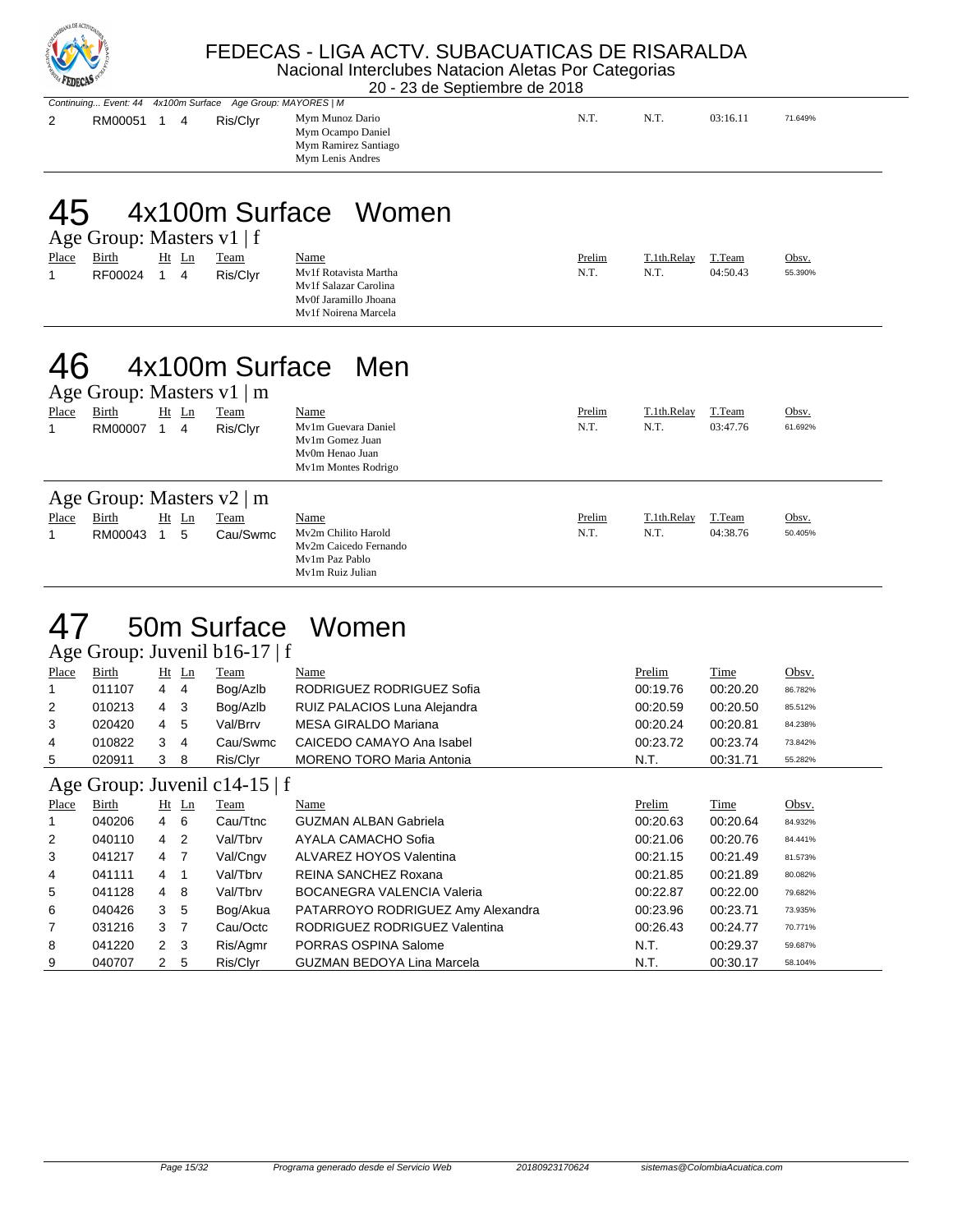

#### 50m Surface Women

Age Group: Juvenil d12-13 | f

| ັ              |        |                |                |          |                                  |          |          |         |
|----------------|--------|----------------|----------------|----------|----------------------------------|----------|----------|---------|
| Place          | Birth  |                | $Ht$ Ln        | Team     | Name                             | Prelim   | Time     | Obsv.   |
| 1              | 051102 | 3              |                | Val/Cngv | <b>GARZON CACERES Isabella</b>   | 00:27.25 | 00:24.12 | 72.678% |
| $\overline{2}$ | 050405 | 2 <sub>2</sub> |                | Val/Mrlv | NINO PINZON Ana Maria            | N.T.     | 00:24.25 | 72.289% |
| 3              | 050727 | 3              | - 6            | Cau/Swmc | CAICEDO MUNOZ Claudia Marcela    | 00:24.71 | 00:24.31 | 72.110% |
| 3              | 050705 | 3              | - 3            | Bog/Akua | MORENO AMAYA Emely Andrea        | 00:23.97 | 00:24.31 | 72.110% |
| 5              | 051010 | 3              | $\overline{2}$ | Val/Arrv | RAMOS POLANIA Danielle Marie     | 00:25.75 | 00:25.97 | 67.501% |
| 6              | 050414 | 2              | $\overline{7}$ | Ant/Enva | <b>BUSTAMANTE SILVA Mariana</b>  | N.T.     | 00:26.06 | 67.268% |
| $\overline{7}$ | 051208 |                | 5              | Cau/Swmc | ANACONA MARTINEZ Luisa Maria     | N.T.     | 00:26.38 | 66.452% |
| 8              | 050322 | $\overline{2}$ | - 6            | Ant/Enva | MURILLO OROZCO Ana Sol           | N.T.     | 00:28.75 | 60.974% |
| 9              | 051029 |                | 4              | Ant/Enva | MARTINEZ ESPINAL Maria Jose      | N.T.     | 00:28.88 | 60.699% |
| 10             | 060201 | 1.             | -3             | Val/Mrlv | VELEZ GOMEZ Heily Daniela        | N.T.     | 00:30.98 | 56.585% |
| 11             | 051021 | $2 \quad 1$    |                | Ris/Agmr | <b>TORRES ALARCON Maria Jose</b> | N.T.     | 00:31.83 | 55.074% |

#### 50m Surface Men Age Group: Juvenil b16-17  $\mid$  m

| ັ            |        |                |                |                               |                                     |          |          |         |
|--------------|--------|----------------|----------------|-------------------------------|-------------------------------------|----------|----------|---------|
| Place        | Birth  |                | $Ht$ Ln        | Team                          | Name                                | Prelim   | Time     | Obsv.   |
| 1            | 020830 | 4              | 3              | Val/Brrv                      | PAZ SEPULVEDA Juan Esteban          | 00:17.95 | 00:17.33 | 86.555% |
| 2            | 020810 | 4              | 5              | Bog/Azlb                      | <b>MORENO PINEROS Juan Felipe</b>   | 00:16.76 | 00:17.67 | 84.890% |
| 3            | 010601 | 3              | $\mathbf{1}$   | Val/Mrlv                      | PRADA JAIMES Juan Camilo            | N.T.     | 00:19.12 | 78.452% |
| 4            | 011116 | 4              | 7              | Val/Mrlv                      | <b>GRANADOS PITO Jose Luis</b>      | 00:20.26 | 00:20.07 | 74.738% |
| 5            | 020111 | 3              | 5              | Cau/Swmc                      | CAICEDO MUNOZ Juan Sebastian        | 00:21.40 | 00:22.93 | 65.416% |
| 6            | 011220 | 3              | 8              | Ris/Clyr                      | <b>TAPASCO VILLEGAS Jefrey</b>      | N.T.     | 00:22.95 | 65.359% |
|              | 021006 | 3              | 4              | Bog/Azlb                      | VASQUEZ RIVERA Daniel Santiago      | 00:21.24 | No Show  |         |
|              |        |                |                | Age Group: Juvenil c14-15   m |                                     |          |          |         |
| Place        | Birth  |                | $Ht$ Ln        | Team                          | Name                                | Prelim   | Time     | Obsv.   |
| 1            | 030319 | $\overline{4}$ | $\overline{4}$ | Val/Cngv                      | <b>MOLANO TORRES Andres Felipe</b>  | 00:16.55 | 00:17.57 | 85.373% |
| 2            | 030205 | 4              | 6              | Cau/Ttnc                      | LOPEZ SEPULVEDA Miguel Angel        | 00:18.89 | 00:18.49 | 81.125% |
| 3            | 041112 | 4              | $\mathbf{1}$   | Cau/Ttnc                      | MUNOZ ORTEGA Juan Felipe            | 00:20.41 | 00:19.82 | 75.681% |
| 4            | 040506 | 4              | 2              | Bog/Azlb                      | LARA HAYEK David Alejandro          | 00:19.25 | 00:20.16 | 74.405% |
| 5            | 040628 | 2              | $\overline{2}$ | Cau/Ttnc                      | COLLAZOS JIMENEZ Juan Sebastian     | N.T.     | 00:20.83 | 72.012% |
| 6            | 041013 | 3              | 3              | Val/Tbrv                      | SEMANATE ALTURO Luis Santiago       | 00:21.62 | 00:21.95 | 68.337% |
| 7            | 030515 | $\overline{2}$ | 5              | Ris/Clyr                      | <b>IBANEZ CASTANO Jeronimo</b>      | N.T.     | 00:23.63 | 63.479% |
| 8            | 031216 | $\overline{2}$ | 6              | Ris/Clyr                      | <b>TABARES VALENCIA Juan Jose</b>   | N.T.     | 00:24.84 | 60.386% |
| 9            | 030111 | $\overline{2}$ | 4              | Ris/Clyr                      | LAGOS LAGOS Juan Fernando           | N.T.     | 00:25.25 | 59.406% |
| 10           | 040306 | 3              | 7              | Val/Mrlv                      | FRANCO MORALES Juan David           | 00:26.16 | 00:25.78 | 58.185% |
| 11           | 030620 | $\mathbf{2}$   | 3              | Ris/Clyr                      | PENA GOMEZ Andres Felipe            | N.T.     | 00:27.20 | 55.147% |
|              |        |                |                | Age Group: Juvenil d12-13   m |                                     |          |          |         |
| <b>Place</b> | Birth  |                | $Ht$ Ln        | Team                          | Name                                | Prelim   | Time     | Obsv.   |
| 1            | 050418 | 4              | 8              | Cau/Ttnc                      | <b>VELASCO CAMPO Juan Andres</b>    | 00:20.42 | 00:19.90 | 75.377% |
| 2            | 050705 | 3              | 6              | Bog/Akua                      | <b>BETANCUR GUACHETA Neil Farid</b> | 00:22.01 | 00:21.43 | 69.995% |
| 3            | 050822 | 3              | 2              | Val/Mrlv                      | <b>MURILLO PEREZ Pablo</b>          | 00:24.69 | 00:24.32 | 61.678% |
| 4            | 061110 | $\mathbf{1}$   | 3              | Val/Mrlv                      | ZAMORA MARTINEZ Joseth Sebastian    | N.T.     | 00:26.74 | 56.096% |
| 5            | 051125 | 2              | $\overline{1}$ | Ris/Agmr                      | <b>HOYOS AREVALO Daniel</b>         | N.T.     | 00:28.54 | 52.558% |
| 6            | 050408 | $\overline{2}$ | $\overline{7}$ | Ant/Enva                      | <b>GOMEZ MARIN Mathias</b>          | N.T.     | 00:29.25 | 51.282% |
| 7            | 051224 | 1              | 4              | Bog/Azlb                      | SANCHEZ OSPINA Lucas Samuel         | N.T.     | 00:29.76 | 50.403% |

8 060819 1 5 Ant/Enva LOPEZ MONTOYA Andres Felipe N.T. 00:33.52 44.749%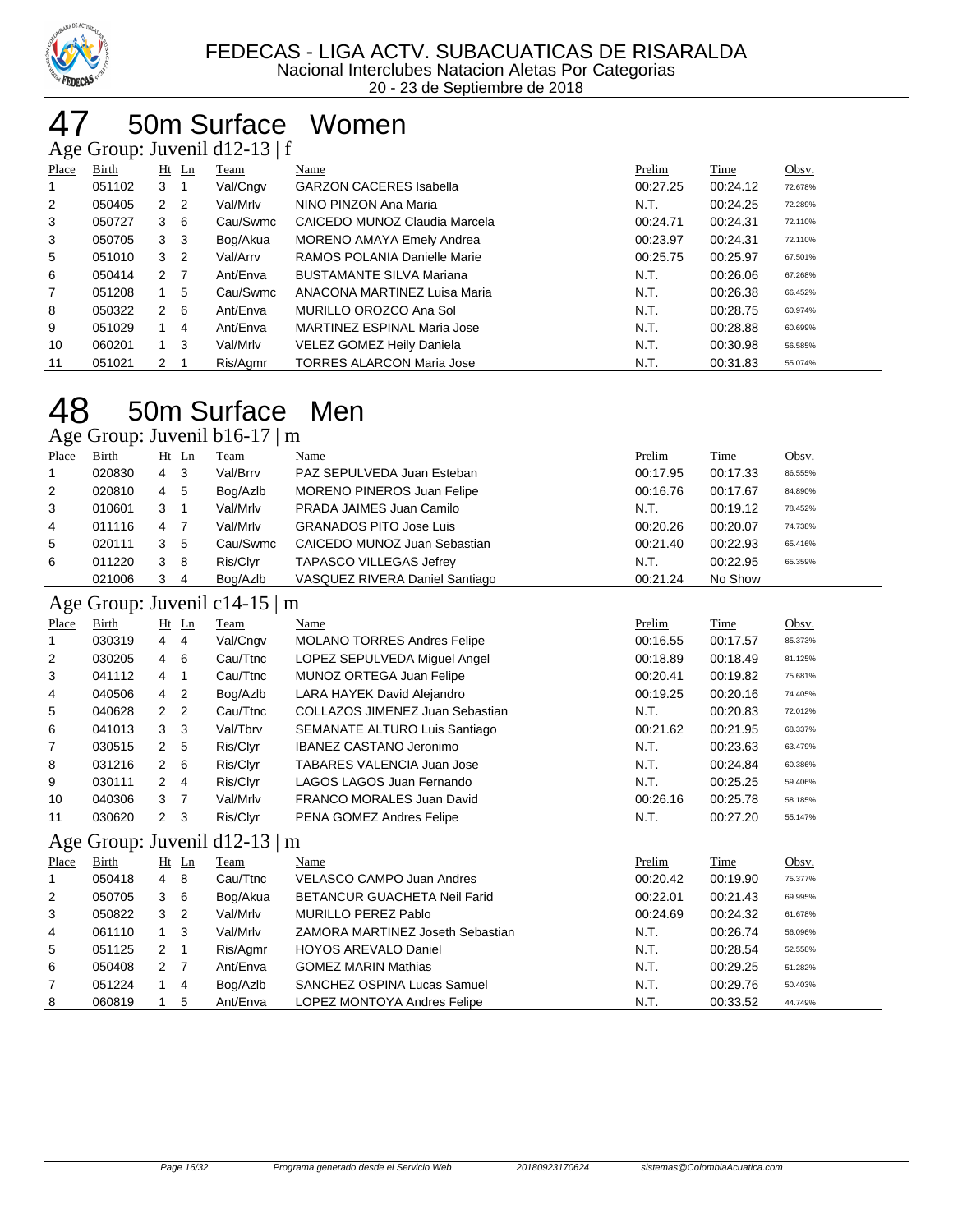

#### 50m Surface Women Age Group: Mayores | f

|                | $\frac{1}{2}$ $\frac{1}{2}$ $\frac{1}{2}$ $\frac{1}{2}$ $\frac{1}{2}$ $\frac{1}{2}$ $\frac{1}{2}$ $\frac{1}{2}$ $\frac{1}{2}$ $\frac{1}{2}$ |                     |          |                                        |          |          |         |
|----------------|---------------------------------------------------------------------------------------------------------------------------------------------|---------------------|----------|----------------------------------------|----------|----------|---------|
| Place          | Birth                                                                                                                                       | Ht Ln               | Team     | Name                                   | Prelim   | Time     | Obsv.   |
|                | 980623                                                                                                                                      | 2<br>- 4            | Val/Brrv | RETAMOZO OLAYA Viviana Paola           | 00:18.70 | 00:19.57 | 89.576% |
| 2              | 900201                                                                                                                                      | 2 7                 | Ris/Clyr | FIGUEROA RAMIREZ Stephanie             | 00:21.49 | 00:21.49 | 81.573% |
| 3              | 000513                                                                                                                                      | $2 \quad 3$         | Bog/Akua | <b>BERMUDEZ SUAREZ Nicolle Daniela</b> | 00:21.19 | 00:22.07 | 79.429% |
| $\overline{4}$ | 990430                                                                                                                                      | $2 \quad 6$         | Val/Crpv | FETECUA MIRA Valentina                 | 00:22.06 | 00:22.45 | 78.085% |
| 5              | 960917                                                                                                                                      | 2 5                 | Ris/Clyr | BOTERO GONZALEZ Stefanny               | 00:20.39 | 00:22.61 | 77.532% |
| 6              | 920711                                                                                                                                      | 5                   | Ant/Mnta | QUINTERO SOSA Maria Clara              | N.T.     | 00:22.68 | 77.293% |
| 7              | 990818                                                                                                                                      | - 3                 | Ris/Atlr | OROZCO GOMEZ Veronica                  | N.T.     | 00:24.09 | 72.769% |
| 8              | 961128                                                                                                                                      | 2<br>$\overline{2}$ | Val/Cngv | PLAZA LIBREROS Daniela                 | 00:23.96 | 00:25.60 | 68.477% |

#### 50m Surface Men Age Group: Mayores | m

| Place | Birth  |                  | $Ht$ Ln | Team     | Name                                   | Prelim   | Time     | Obsv.   |
|-------|--------|------------------|---------|----------|----------------------------------------|----------|----------|---------|
|       | 940601 | $2 \quad 4$      |         | Val/Brrv | PAZ SEPULVEDA Juan Sebastian           | 00:15.52 | 00:16.96 | 88.443% |
| 2     | 981227 | 2 <sub>5</sub>   |         | Val/Cngv | OBANDO DORADO Juan Alexander           | 00:16.52 | 00:17.20 | 87.209% |
| 3     | 900519 | $2 \quad 3$      |         | Val/Brrv | <b>HERNANDEZ CANO Juan Jose</b>        | 00:16.79 | 00:18.33 | 81.833% |
| 4     | 000924 | 2 <sub>2</sub>   |         | Bog/Akua | CORONEL VEGA Juan Esteban              | 00:18.01 | 00:18.50 | 81.081% |
| 4     | 991107 | $2 \quad 6$      |         | Bog/Azlb | <b>GOMEZ CASANOVA Juan Sebastian</b>   | 00:17.80 | 00:18.50 | 81.081% |
| 6     | 900324 | $2 \quad 1$      |         | Ris/Clyr | <b>MUNOZ TORRES Dario Jose</b>         | N.T.     | 00:20.18 | 74.331% |
| 7     | 900113 | $2 \overline{7}$ |         | Ant/Enva | <b>ESCOBAR GUTIERREZ Andres Felipe</b> | N.T.     | 00:20.29 | 73.928% |
| 8     | 910721 | 1                | 5       | Ris/Clyr | <b>LENIS ARAGON Andres Felipe</b>      | N.T.     | 00:20.60 | 72.816% |
| 9     | 910717 |                  | 4       | Ant/Enva | <b>CANO LARGO Frank Alexis</b>         | N.T.     | 00:20.88 | 71.839% |
| 10    | 960622 | 1                | 3       | Ris/Clyr | OCAMPO GUAPACHA Daniel Felipe          | N.T.     | 00:20.98 | 71.497% |
| 11    | 000723 | $1\quad 2$       |         | Ris/Atlr | LOPEZ VELEZ Alejandro                  | N.T.     | 00:21.69 | 69.156% |
| 12    | 000329 | 1                | - 6     | Ris/Clyr | RAMIREZ GRAJALES Santiago              | N.T.     | 00:24.02 | 62.448% |
| 13    | 001223 | $1 \quad 7$      |         | Val/Mrlv | <b>TEJADA OLARTE Kevin Manuel</b>      | N.T.     | 00:24.30 | 61.728% |
| 14    | 901020 | $2 \quad 8$      |         | Ris/Agmr | RAMIREZ AGUDELO Ricardo                | N.T.     | 00:28.06 | 53.457% |

#### 50m Surface Women  $\Lambda$ ge Group: Masters v $0 \mid f$

|              | $\Delta$ gu Oroup. Masiurs $\mathcal{V}(\mathcal{V})$ |                |         |             |                                            |          |             |         |
|--------------|-------------------------------------------------------|----------------|---------|-------------|--------------------------------------------|----------|-------------|---------|
| Place        | Birth                                                 |                | $Ht$ Ln | <b>Team</b> | Name                                       | Prelim   | <b>Time</b> | Obsv.   |
|              | 860416                                                | $1 \quad 3$    |         | Ris/Clyr    | JARAMILLO AGUDELO Jhoana                   | N.T.     | 00:28.46    | 61.595% |
| 2            | 860410                                                |                | 5       | Ris/Agmr    | <b>GONZALES DE LAS SALAS Mayra Viviana</b> | N.T.     | 00:30.34    | 57.779% |
|              | Age Group: Masters $v1$   f                           |                |         |             |                                            |          |             |         |
| Place        | Birth                                                 |                | $Ht$ Ln | Team        | Name                                       | Prelim   | <b>Time</b> | Obsv.   |
|              | 780606                                                | 2 <sub>2</sub> |         | Ris/Agmr    | <b>ALARCON POSSO Yaneth</b>                | N.T.     | 00:26.75    | 65.533% |
| 2            | 830904                                                | 2 <sub>5</sub> |         | Ris/Clyr    | ROTAVISTA PINZON Martha Karina             | 00:29.34 | 00:29.47    | 59.484% |
| 3            | 780124                                                | $2 \quad 6$    |         | Ris/Clyr    | <b>SALAZAR RESTREPO Carolina</b>           | N.T.     | 00:32.61    | 53.757% |
| 4            | 820413                                                |                | 4       | Cau/Swmc    | ZUNIGA OROZCO Ana Selenne                  | N.T.     | 00:32.69    | 53.625% |
|              | 781009                                                | $2 \quad 4$    |         | Ris/Clyr    | <b>GARCIA MEJIA Lida Sorany</b>            | 00:25.57 | No Show     |         |
|              | Age Group: Masters $v2$   f                           |                |         |             |                                            |          |             |         |
| <b>Place</b> | Birth                                                 |                | $Ht$ Ln | Team        | Name                                       | Prelim   | <b>Time</b> | Obsv.   |
|              | 720603                                                | $\overline{2}$ | - 3     | Cau/Swmc    | CAMAYO LEDEZMA Blanca Elena                | 00:34.14 | 00:32.70    | 53.609% |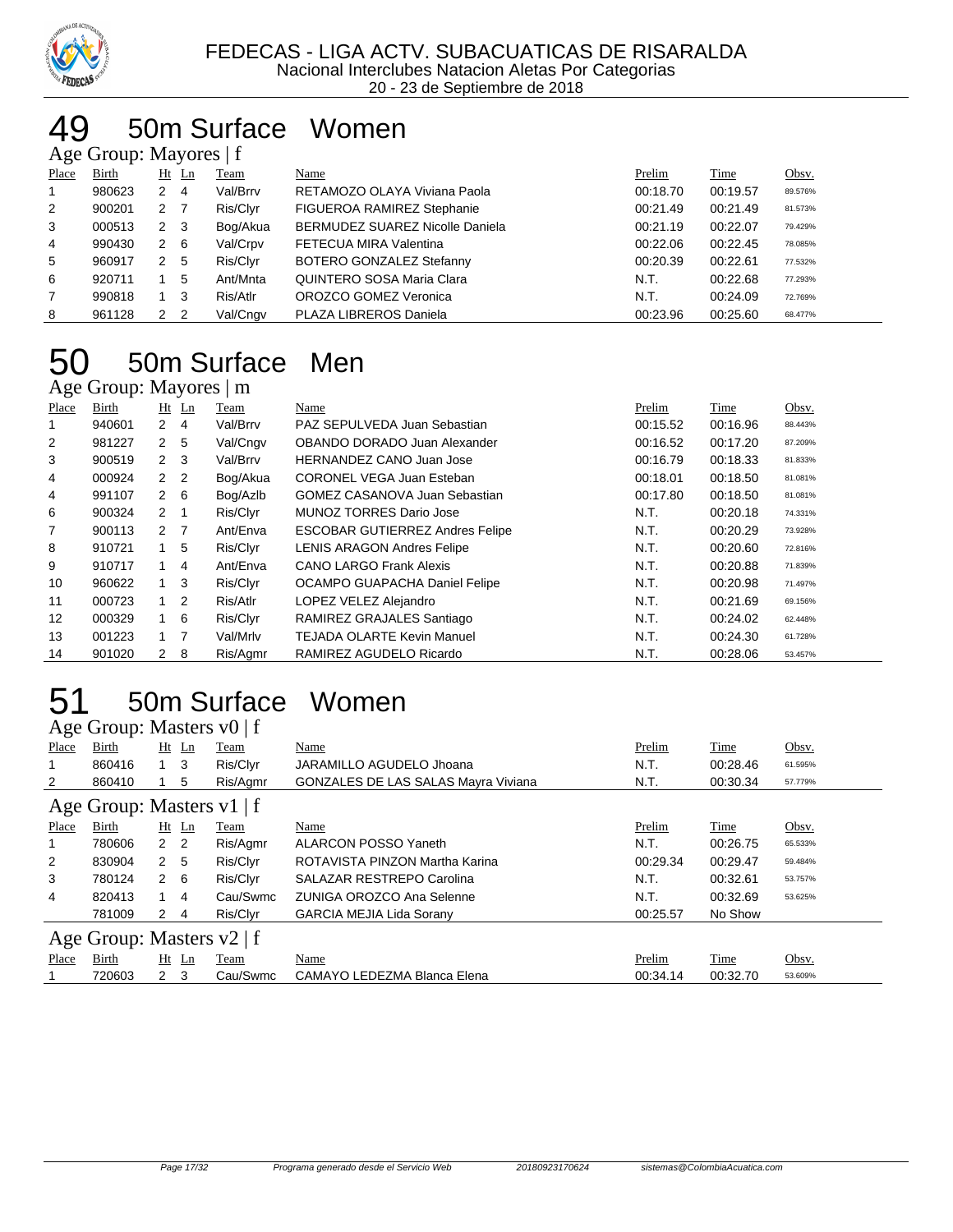

# 52 50m Surface Men

|              |                  |                                |                                | Age Group: Masters $v0 \mid m$ |                                                                      |                  |                      |                    |
|--------------|------------------|--------------------------------|--------------------------------|--------------------------------|----------------------------------------------------------------------|------------------|----------------------|--------------------|
| Place        | Birth            |                                | Ht Ln                          | Team                           | Name                                                                 | Prelim           | Time                 | Obsv.              |
| 1            | 871126           | 1                              | 6                              | Ris/Atlr                       | GUAPACHA ZAPATA Reinel Antonio                                       | N.T.             | 00:21.97             | 68.275%            |
|              | 851023           | $\mathbf{1}$                   | 3                              | Ris/Clyr                       | <b>HENAO HUERTAS Juan Fernando</b>                                   | N.T.             | No Show              |                    |
|              |                  |                                |                                | Age Group: Masters v1   m      |                                                                      |                  |                      |                    |
| Place        | <b>Birth</b>     |                                | $Ht$ Ln                        | Team                           | <b>Name</b>                                                          | Prelim           | <b>Time</b>          | Obsv.              |
| 1            | 800903           | $\mathbf{1}$                   | $\overline{4}$                 | Ris/Clyr                       | <b>GUEVARA GONZALES Daniel</b>                                       | N.T.             | 00:18.80             | 79.787%            |
| 2            | 780715           | 2                              | $\mathbf{1}$                   | Cau/Swmc                       | PAZ PORTILLO Pablo Andres                                            | N.T.             | 00:25.52             | 58.777%            |
| 3            | 771031           | $\overline{2}$                 | 3                              | Val/Arrv                       | <b>GRANADA SANDOVAL Ricardo</b>                                      | 00:31.53         | 00:26.15             | 57.361%            |
| 4            | 830606           | $\mathbf{1}$                   | 5                              | Cau/Swmc                       | <b>RUIZ BOLANOS Julian Ernesto</b>                                   | N.T.             | 00:27.77             | 54.015%            |
| 5            | 820103           | $\overline{2}$                 | 5                              | Cau/Swmc                       | ORDONEZ SANCHEZ Jose Fernando                                        | 00:27.93         | 00:28.44             | 52.743%            |
|              | 790902           | $\overline{2}$                 | 8                              | Ris/Clyr                       | <b>GOMEZ MONCADA Juan Pablo</b>                                      | N.T.             | No Show              |                    |
|              |                  |                                |                                | Age Group: Masters v2   m      |                                                                      |                  |                      |                    |
| Place        | <b>Birth</b>     |                                | Ht Ln                          | Team                           | Name                                                                 | Prelim           | Time                 | Obsv.              |
| 1            | 640513           | $\overline{2}$                 | $\overline{4}$                 | Cau/Swmc                       | <b>CHILITO BELTRAN Harold</b>                                        | 00:27.40         | 00:28.06             | 53.457%            |
| 2            | 730601           | $\overline{2}$                 | $\overline{7}$                 | Ris/Agmr                       | <b>GOMEZ CORREA Juan Fernando</b>                                    | N.T.             | 00:28.28             | 53.041%            |
| 3            | 670525           | $\overline{2}$                 | 6                              | Cau/Swmc                       | CAICEDO ZUNIGA Fernando Andres                                       | 00:34.76         | 00:39.40             | 38.071%            |
|              |                  |                                |                                | Age Group: Masters v3   m      |                                                                      |                  |                      |                    |
| <b>Place</b> | Birth            |                                | Ht Ln                          | Team                           | Name                                                                 | Prelim           | <b>Time</b>          | Obsv.              |
| 1            | 630519           | $\overline{2}$                 | $\overline{2}$                 | Ris/Clyr                       | RIOS VALENCIA Luis Emilio                                            | N.T.             | 00:36.23             | 41.402%            |
|              |                  |                                |                                |                                |                                                                      |                  |                      |                    |
| 53           |                  |                                |                                |                                | 200m BiFins Women                                                    |                  |                      |                    |
|              |                  |                                |                                | Age Group: Juvenil b16-17   f  |                                                                      |                  |                      |                    |
| Place        | Birth            |                                | Ht Ln                          | <b>Team</b>                    | Name                                                                 | Prelim           | <b>Time</b>          | Obsv.              |
| 1            | 020320           | $\overline{2}$                 | $\overline{4}$                 | Val/Brrv                       | CARRERA MEDINA Sofia                                                 | 02:00.72         | 02:01.67             | 90.762%            |
| 2            | 011215           | $\overline{2}$                 | 3                              | Cau/Octc                       | ARCILA VASQUEZ Diana Sofia                                           | 02:05.27         | 02:08.29             | 86.078%            |
| 3            | 020911           | $\boldsymbol{2}$               | 8                              | Ris/Clyr                       | <b>MORENO TORO Maria Antonia</b>                                     | N.T.             | 02:28.58             | 74.324%            |
|              | 021112           | $\overline{2}$                 | 6                              | Val/Tbrv                       | RIVERA VELASCO Catalina                                              | 02:14.55         | No Show              |                    |
|              |                  |                                |                                | Age Group: Juvenil c14-15   f  |                                                                      |                  |                      |                    |
| Place        | Birth            |                                | Ht Ln                          | <b>Team</b>                    | Name                                                                 | Prelim           | <b>Time</b>          | Obsv.              |
| 1            | 030428           | $\overline{2}$                 | 5                              | Val/Mrlv                       | MESA SEPULVEDA Ana Sofia                                             | 02:03.14         | 02:01.95             | 90.554%            |
| 2            | 030423           | $\overline{2}$                 | 2                              | Ris/Atlr                       | ESCOBAR LOPEZ Maria Jose                                             | 02:19.49         | 02:11.31             | 84.099%            |
| 3            | 041008           | $\mathbf{1}$                   | 3                              | Cau/Octc                       | SANCHEZ URREA Juana Isabel                                           | N.T.             | 02:36.02             | 70.779%            |
| 4            | 040707           | $\mathbf{1}$                   | 5                              | Ris/Clyr                       | GUZMAN BEDOYA Lina Marcela                                           | N.T.             | 02:39.06             | 69.427%            |
|              |                  |                                |                                | Age Group: Juvenil d12-13   f  |                                                                      |                  |                      |                    |
| Place        | <b>Birth</b>     |                                | Ht Ln                          | Team                           | Name                                                                 | Prelim           | Time                 | Obsv.              |
| 1            | 050414           | 1                              | 2                              | Ant/Enva                       | <b>BUSTAMANTE SILVA Mariana</b>                                      | N.T.             | 02:19.40             | 79.218%<br>77.965% |
| 2            | 051010           | 2                              | $\overline{1}$                 | Val/Arrv                       | RAMOS POLANIA Danielle Marie                                         | 02:35.60         | 02:21.64             | 76.912%            |
| 3<br>4       | 050727<br>051208 | $\overline{2}$<br>$\mathbf{1}$ | $\overline{7}$<br>$\mathbf{1}$ | Cau/Swmc<br>Cau/Swmc           | CAICEDO MUNOZ Claudia Marcela<br><b>ANACONA MARTINEZ Luisa Maria</b> | 02:23.78<br>N.T. | 02:23.58<br>02:28.78 | 74.224%            |

6 050322 1 6 Ant/Enva MURILLO OROZCO Ana Sol N.T. 02:34.83 71.323% 7 051029 1 7 Ant/Enva MARTINEZ ESPINAL Maria Jose N.T. 02:56.10 62.709%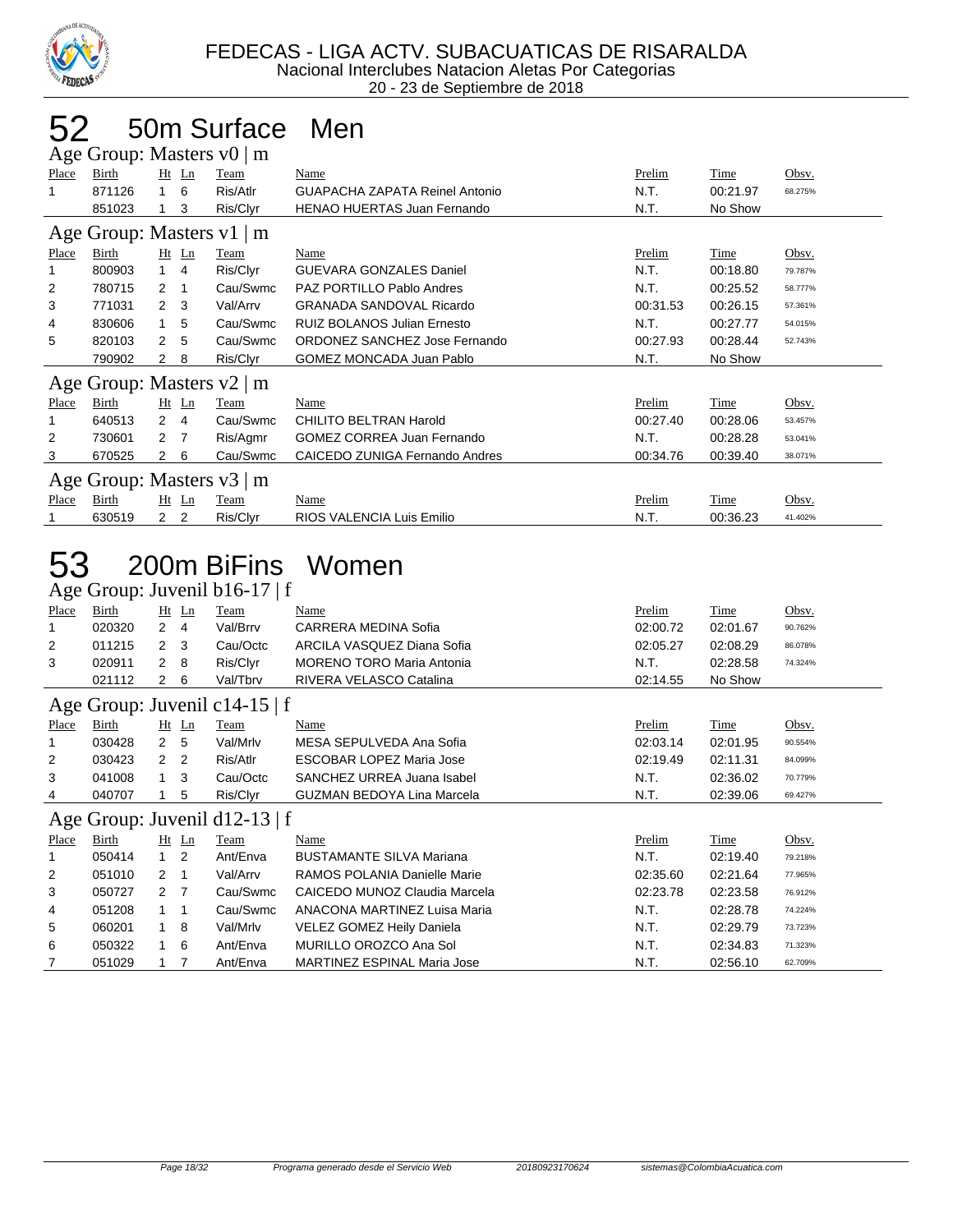

### 200m BiFins Men

Age Group: Juvenil b16-17 | m

|        | $1.18$ S19ap. $84.6$ and $0.19$ $17$ $1\text{m}$ |     |    |          |                                      |          |                     |                                  |  |  |  |
|--------|--------------------------------------------------|-----|----|----------|--------------------------------------|----------|---------------------|----------------------------------|--|--|--|
| Place  | Birth                                            | Ht  | Ln | Team     | Name                                 | Prelim   | <b>Time</b>         | Obsv.                            |  |  |  |
|        | 020630                                           | 3 3 |    | Val/Tbrv | MARTINEZ GUZMAN Juan Pablo           | 01:53.91 | 01:53.72            | 87.592%                          |  |  |  |
| 2      | 020124                                           | 3   | 6  | Ris/Atlr | MUNOZ TORRES Santiago                | 01:54.38 | 01:54.21            | 87.217%                          |  |  |  |
| 3      | 020606                                           | 3   |    | Ris/Atlr | <b>FONSECA TORRES Camilo</b>         | 02:02.41 | 02:02.83            | 81.096%                          |  |  |  |
| 4      | 020111                                           | 2   | 4  | Cau/Swmc | CAICEDO MUNOZ Juan Sebastian         | 02:06.25 | 02:04.10            | 80.266%                          |  |  |  |
| 5      | 020714                                           | 2 3 |    | Val/Arrv | <b>GRANADA GOMEZ Santiago</b>        | 02:14.22 | 02:10.00            | 76.623%                          |  |  |  |
| 6      | 011220                                           | 2   |    | Ris/Clyr | <b>TAPASCO VILLEGAS Jefrey</b>       | N.T.     | 02:13.72            | 74.491%                          |  |  |  |
|        | 020624                                           | 3   | 4  | Cau/Ttnc | <b>CASTRILLON VELEZ Jesus Andres</b> | 01:49.55 | <b>Disqualified</b> | aflora despues de 15 m en viraje |  |  |  |
| de 50m | 021006                                           | 3   | 5  | Bog/Azlb | VASQUEZ RIVERA Daniel Santiago       | 01:53.66 | No Show             |                                  |  |  |  |

#### Age Group: Juvenil c14-15 | m

|              | .      |   |         |             |                                    |          |                     |                     |
|--------------|--------|---|---------|-------------|------------------------------------|----------|---------------------|---------------------|
| Place        | Birth  |   | $Ht$ Ln | <b>Team</b> | Name                               | Prelim   | Time                | Obsv.               |
| $\mathbf{1}$ | 031010 |   | 5       | Val/Brrv    | GIRALDO CESPEDEZ Juan Sebastian    | N.T.     | 01:52.71            | 88.377%             |
| 2            | 040628 | 3 | -8      | Cau/Ttnc    | COLLAZOS JIMENEZ Juan Sebastian    | 02:02.47 | 01:52.76            | 88.338%             |
| 3            | 040912 | 3 | -2      | Bog/Akua    | MALDONADO OLIVARES Juan Sebastian  | 01:56.63 | 01:57.32            | 84.905%             |
| 4            | 030313 | 3 |         | Cau/Ttnc    | <b>GOMEZ BECERRA Victor Manuel</b> | 01:58.88 | 02:01.57            | 81.936%             |
| -5           | 031216 |   | -3      | Ris/Clyr    | <b>TABARES VALENCIA Juan Jose</b>  | N.T.     | 02:08.62            | 77.445%             |
| 6            | 030111 | 2 | - 8     | Ris/Clyr    | LAGOS LAGOS Juan Fernando          | N.T.     | 02:13.42            | 74.659%             |
| 7            | 040306 | 2 |         | Val/Mrlv    | <b>FRANCO MORALES Juan David</b>   | 02:22.23 | 02:19.60            | 71.354%             |
|              | 030620 |   | 4       | Ris/Clyr    | PENA GOMEZ Andres Felipe           | N.T.     | <b>Disqualified</b> | se mueve en el taco |
|              |        |   |         |             |                                    |          |                     |                     |

#### Age Group: Juvenil d12-13 | m

|       | $T_{\rm LSC}$ Oroup. Juvenil G12 19   III |         |                |             |                                      |          |                     |                               |  |  |  |
|-------|-------------------------------------------|---------|----------------|-------------|--------------------------------------|----------|---------------------|-------------------------------|--|--|--|
| Place | <b>Birth</b>                              | $Ht$ Ln |                | <b>Team</b> | Name                                 | Prelim   | Time                | Obsv.                         |  |  |  |
|       | 050705                                    | 2 6     |                | Bog/Akua    | <b>BETANCUR GUACHETA Neil Farid</b>  | 02:15.06 | 01:59.68            | 83.230%                       |  |  |  |
| 2     | 050822                                    | 2       | -5             | Val/Mrlv    | MURILLO PEREZ Pablo                  | 02:13.63 | 02:10.01            | 76.617%                       |  |  |  |
| 3     | 051025                                    | 2       | $\overline{2}$ | Cau/Octc    | <b>GARCES CAMPO Andres Felipe</b>    | 02:18.94 | 02:13.32            | 74.715%                       |  |  |  |
| 4     | 050119                                    |         | - 6            | Val/Tbbv    | <b>CASTILLO CHACON Samuel Andres</b> | N.T.     | 02:29.29            | 66.722%                       |  |  |  |
| 5     | 051125                                    |         |                | Ris/Agmr    | <b>HOYOS AREVALO Daniel</b>          | N.T.     | 02:36.76            | 63.543%                       |  |  |  |
| 6     | 060819                                    | 1 8     |                | Ant/Enva    | LOPEZ MONTOYA Andres Felipe          | N.T.     | 02:57.69            | 56.058%                       |  |  |  |
| 7     | 050411                                    |         |                | Val/Tbby    | QUINTERO DIAZ Alejandro              | N.T.     | 02:57.90            | 55.992%                       |  |  |  |
|       | 050408                                    |         |                | Ant/Enva    | <b>GOMEZ MARIN Mathias</b>           | N.T.     | <b>Disqualified</b> | no realiza toque a 150 metros |  |  |  |

# 200m BiFins Women

#### Age Group: Mayores | f

| Place          | Birth  | Ht  | Ln  | Team     | <u>Name</u>                            | Prelim   | <b>Time</b> | Obsv.   |
|----------------|--------|-----|-----|----------|----------------------------------------|----------|-------------|---------|
| $\mathbf{1}$   | 920628 | 2   | 4   | Val/Brrv | MEJIA BRAVO Cindy Julieth              | 01:50.69 | 01:54.98    | 96.043% |
| 2              | 920711 | 2   | - 8 | Ant/Mnta | QUINTERO SOSA Maria Clara              | N.T.     | 01:58.57    | 93.135% |
| 3              | 970305 | 2   | 5   | Val/Brrv | RINCON REYES Arantxa Valentina         | 01:52.80 | 02:00.93    | 91.317% |
| 4              | 000513 | 2   | - 3 | Bog/Akua | <b>BERMUDEZ SUAREZ Nicolle Daniela</b> | 02:02.00 | 02:05.33    | 88.111% |
| 5              | 901125 | 2   | - 6 | Ris/Atlr | VARGAS CORTES Paola Andrea             | 02:03.90 | 02:07.78    | 86.422% |
| 6              | 941212 | 2   | 2   | Val/Brrv | ESPINOSA HERRERA Ximena                | 02:07.59 | 02:11.77    | 83.805% |
| $\overline{7}$ | 960507 |     | 4   | Ris/Clyr | CELY SIMANCA Camila                    | N.T.     | 02:13.77    | 82.552% |
| 8              | 980508 | 1 3 |     | Val/Tbby | MARTINEZ HURTADO Maria Fernanda        | N.T.     | 02:20.32    | 78.699% |
| 9              | 960530 |     | 5   | Ris/Clyr | MORALES CARDONA Ana Maria              | N.T.     | 02:31.77    | 72.761% |

# 200m BiFins Men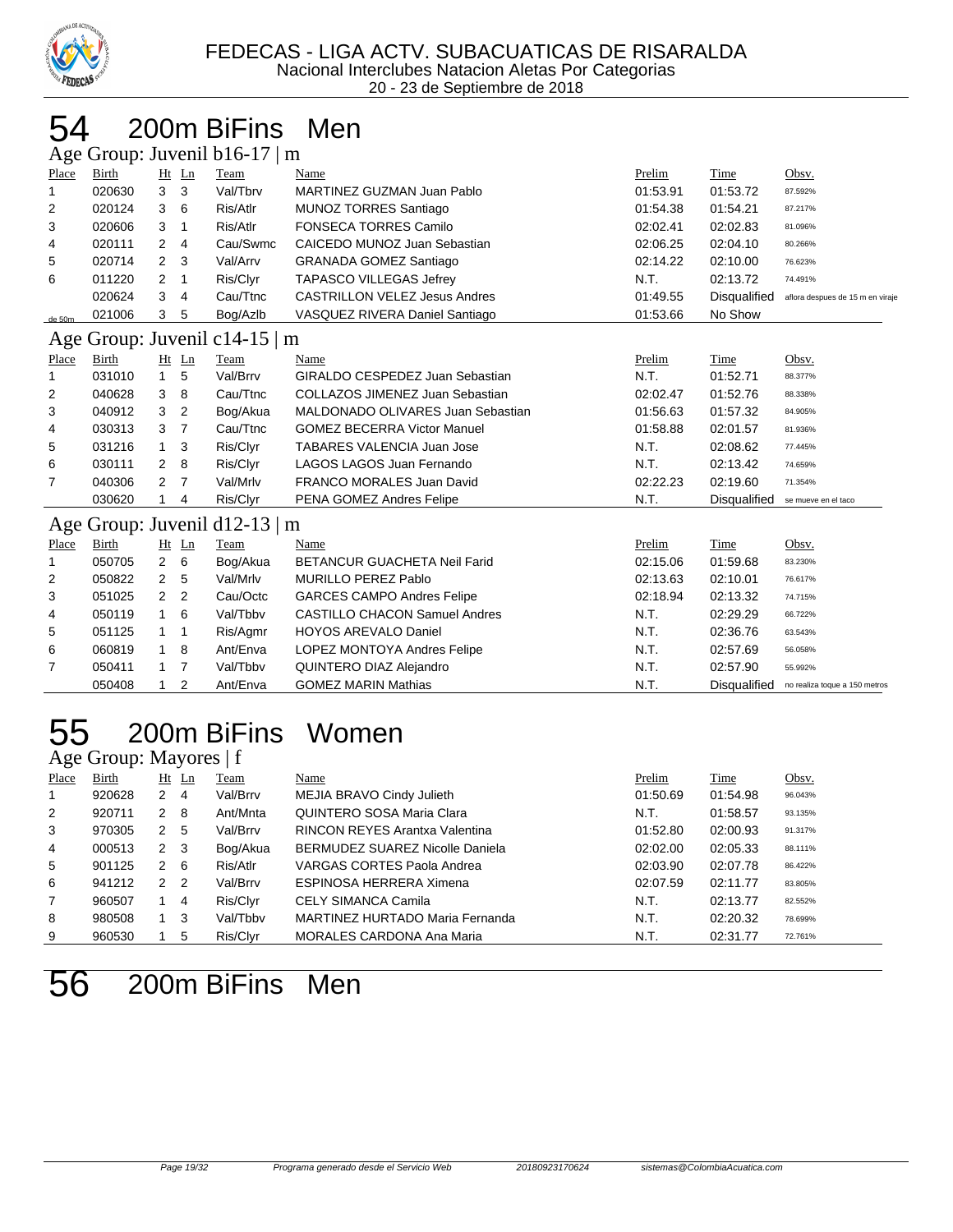

#### 200m BiFins Men

|       | Age Group: Mayores   m |                      |                |          |                                      |          |          |         |  |
|-------|------------------------|----------------------|----------------|----------|--------------------------------------|----------|----------|---------|--|
| Place | Birth                  |                      | $Ht$ Ln        | Team     | Name                                 | Prelim   | Time     | Obsv.   |  |
| 1     | 910727                 | $\mathbf{2}$         | -4             | Bol/Agcb | <b>GALOFRE MONTES Julio Cesar</b>    | 01:40.13 | 01:42.21 | 97.456% |  |
| 2     | 900324                 | $2\quad 6$           |                | Ris/Clyr | MUNOZ TORRES Dario Jose              | 01:44.82 | 01:43.52 | 96.223% |  |
| 3     | 950911                 | $\mathbf{1}$         | $\overline{4}$ | Ant/Mnta | LOPEZ CASTANO Freddy Alexander       | N.T.     | 01:48.95 | 91.427% |  |
| 4     | 970117                 | $\mathbf{2}$         | -5             | Bog/Azlb | LARA HAYEK Daniel Eduardo            | 01:40.38 | 01:52.06 | 88.890% |  |
| 5     | 000723                 | $2 \quad 1$          |                | Ris/Atlr | LOPEZ VELEZ Alejandro                | 01:57.26 | 01:53.81 | 87.523% |  |
| 6     | 921113                 | 2 <sub>7</sub>       |                | Val/Brrv | PAVA VELASQUEZ Breyner Alexander     | 01:56.25 | 01:59.79 | 83.154% |  |
| 7     | 980524                 | $\mathbf{2}$         | $\overline{2}$ | Val/Mrlv | MUNOZ PALACIO Diego Fernando         | 01:55.08 | 02:00.45 | 82.698% |  |
| 8     | 960713                 |                      | 5              | Val/Tbby | MARTINEZ HURTADO Jhoan Carlos        | N.T.     | 02:02.54 | 81.288% |  |
| 9     | 000329                 | $\mathbf 1$          | - 6            | Ris/Clyr | RAMIREZ GRAJALES Santiago            | N.T.     | 02:04.47 | 80.027% |  |
| 10    | 001223                 | $\mathbf{2}^{\circ}$ | - 8            | Val/Mrlv | <b>TEJADA OLARTE Kevin Manuel</b>    | 02:22.48 | 02:31.01 | 65.963% |  |
|       | 991107                 |                      | -3             | Bog/Azlb | <b>GOMEZ CASANOVA Juan Sebastian</b> | N.T.     | No Show  |         |  |
|       | 981229                 | $\mathbf{2}$         | -3             | Val/Tbrv | MOSQUERA IBAGON Juan Fernando        | 01:44.23 | No Show  |         |  |

#### 200m BiFins Women Age Group: Masters  $v0 \mid f$

| - -0                      | -----r                         |                |                |          |                                     |          |          |         |  |
|---------------------------|--------------------------------|----------------|----------------|----------|-------------------------------------|----------|----------|---------|--|
| Place                     | Birth                          |                | $Ht$ Ln        | Team     | Name                                | Prelim   | Time     | Obsv.   |  |
|                           | 860410                         |                | $1 \quad 3$    | Ris/Agmr | GONZALES DE LAS SALAS Mayra Viviana | N.T.     | 02:32.59 | 72.370% |  |
| $\overline{2}$            | 860416                         |                | 6              | Ris/Clyr | JARAMILLO AGUDELO Jhoana            | N.T.     | 02:44.77 | 67.021% |  |
| Age Group: Masters v1   f |                                |                |                |          |                                     |          |          |         |  |
| Place                     | Birth                          |                | $Ht$ Ln        | Team     | Name                                | Prelim   | Time     | Obsv.   |  |
|                           | 800617                         | 2              | -4             | Ant/Mnta | MAYA ARANGO Sandra Maria            | 02:20.07 | 02:20.03 | 78.862% |  |
| 2                         | 780606                         | 2 7            |                | Ris/Agmr | ALARCON POSSO Yaneth                | N.T.     | 02:35.05 | 71.222% |  |
| 3                         | 830904                         |                | $1\quad 5$     | Ris/Clyr | ROTAVISTA PINZON Martha Karina      | N.T.     | 03:02.81 | 60.407% |  |
| 4                         | 780124                         | $\overline{2}$ | $\overline{2}$ | Ris/Clyr | SALAZAR RESTREPO Carolina           | N.T.     | 03:10.29 | 58.032% |  |
|                           | 820810                         |                | $\overline{4}$ | Ris/Clyr | NOIRENA MEJIA Marcela               | N.T.     | No Show  |         |  |
|                           | 820413                         | $\mathbf{2}$   | -8             | Cau/Swmc | ZUNIGA OROZCO Ana Selenne           | N.T.     | No Show  |         |  |
|                           | Age Group: Masters $v2 \mid f$ |                |                |          |                                     |          |          |         |  |
| Place                     | Birth                          |                | $Ht$ Ln        | Team     | Name                                | Prelim   | Time     | Obsv.   |  |
|                           | 700927                         | $\overline{2}$ | -5             | Bog/Akua | SUAREZ PORRAS Adriana               | 02:34.84 | 02:35.62 | 70.961% |  |
| 2                         | 730405                         | $\mathcal{P}$  | -3             | Cau/Octc | OSSA MONTENEGRO Janeth Elena        | 02:53.29 | 02:51.89 | 64.245% |  |
| 3                         | 720603                         | $\overline{2}$ | 6              | Cau/Swmc | CAMAYO LEDEZMA Blanca Elena         | 02:54.72 | 02:59.81 | 61.415% |  |

#### 200m BiFins Men Age Group: Masters v0 | m

|                | $1.45$ $\sigma$ . $1.44$ $\sigma$ $\sigma$ $\sigma$ $\sigma$ $\sigma$ |                |                |          |                                       |          |             |         |  |  |  |
|----------------|-----------------------------------------------------------------------|----------------|----------------|----------|---------------------------------------|----------|-------------|---------|--|--|--|
| Place          | Birth                                                                 |                | $Ht$ Ln        | Team     | Name                                  | Prelim   | <b>Time</b> | Obsv.   |  |  |  |
| 1              | 871126                                                                | $2 \quad 4$    |                | Ris/Atlr | <b>GUAPACHA ZAPATA Reinel Antonio</b> | 01:55.60 | 01:56.21    | 85.716% |  |  |  |
|                | 851023                                                                |                |                | Ris/Clyr | <b>HENAO HUERTAS Juan Fernando</b>    | N.T.     | No Show     |         |  |  |  |
|                | Age Group: Masters $v1 \mid m$                                        |                |                |          |                                       |          |             |         |  |  |  |
| Place          | Birth                                                                 |                | $Ht$ Ln        | Team     | Name                                  | Prelim   | <b>Time</b> | Obsv.   |  |  |  |
| 1              | 800903                                                                |                | $1\quad 6$     | Ris/Clyr | <b>GUEVARA GONZALES Daniel</b>        | N.T.     | 02:01.68    | 81.862% |  |  |  |
| $\overline{2}$ | 780715                                                                | $2 \quad 3$    |                | Cau/Swmc | PAZ PORTILLO Pablo Andres             | 02:07.71 | 02:07.27    | 78.267% |  |  |  |
| 3              | 771031                                                                | $2 \quad 6$    |                | Val/Arry | <b>GRANADA SANDOVAL Ricardo</b>       | 02:10.93 | 02:17.32    | 72.539% |  |  |  |
| 4              | 760605                                                                |                | $1\quad 5$     | Ris/Clyr | MONTES QUEVEDO Rodrigo Alberto        | N.T.     | 02:17.52    | 72.433% |  |  |  |
| 5              | 820103                                                                | 2 <sub>2</sub> |                | Cau/Swmc | ORDONEZ SANCHEZ Jose Fernando         | 02:24.60 | 02:33.93    | 64.711% |  |  |  |
|                | 790902                                                                |                | $1 \quad 3$    | Ris/Clyr | <b>GOMEZ MONCADA Juan Pablo</b>       | N.T.     | No Show     |         |  |  |  |
|                | 830606                                                                |                | $\overline{2}$ | Cau/Swmc | <b>RUIZ BOLANOS Julian Ernesto</b>    | N.T.     | No Show     |         |  |  |  |
|                |                                                                       |                |                |          |                                       |          |             |         |  |  |  |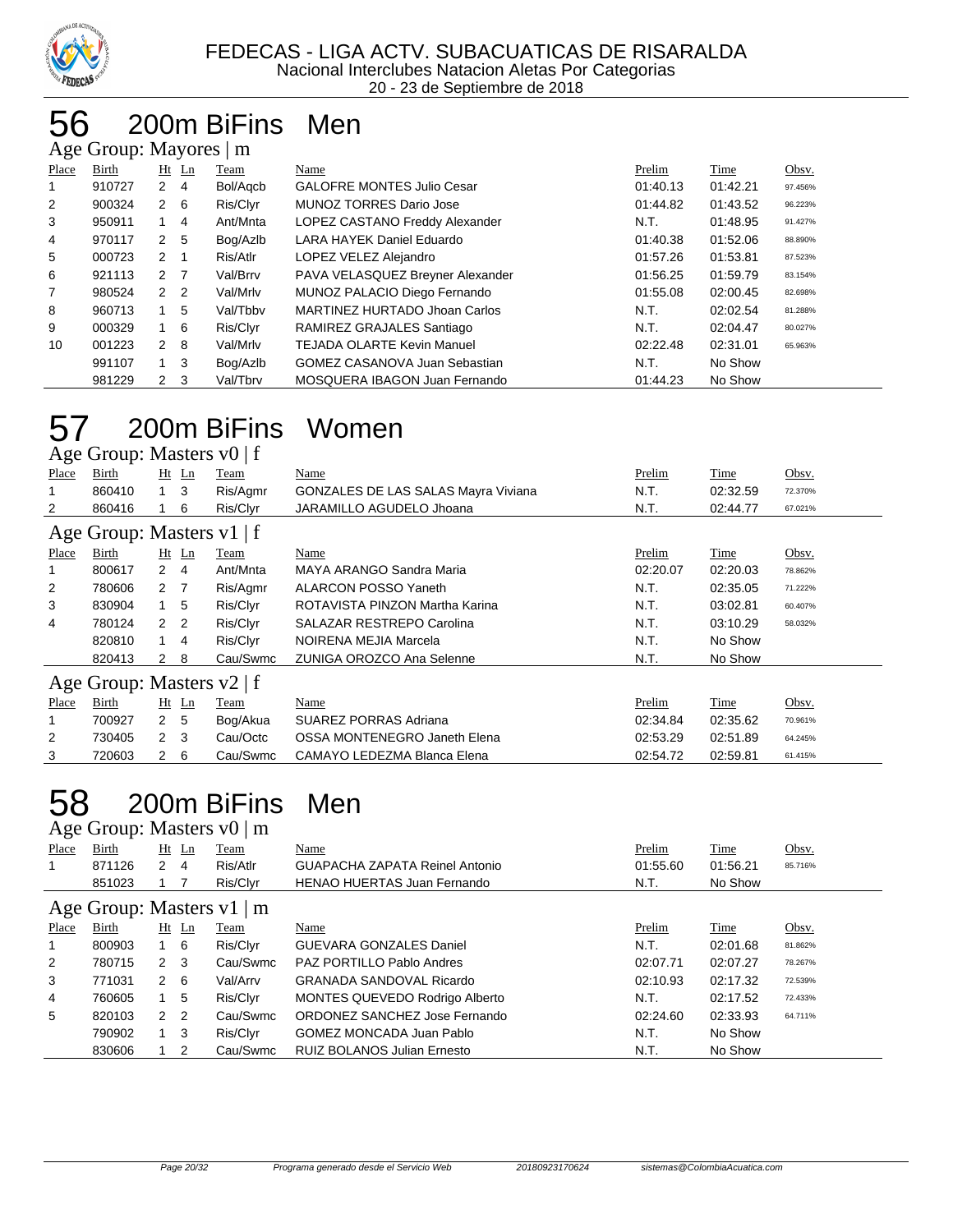

## 58 200m BiFins Men

|                | Age Group: Masters $v2 \mid m$ |   |         |                           |                                   |          |          |         |  |  |
|----------------|--------------------------------|---|---------|---------------------------|-----------------------------------|----------|----------|---------|--|--|
| Place          | Birth                          |   | $Ht$ Ln | Team                      | Name                              | Prelim   | Time     | Obsv.   |  |  |
|                | 690424                         | 2 | - 5     | Cau/Octc                  | <b>OVALLE AMARILLO Ricardo</b>    | 02:04.46 | 02:05.82 | 79.169% |  |  |
| $\overline{2}$ | 730601                         |   | 4       | Ris/Agmr                  | <b>GOMEZ CORREA Juan Fernando</b> | N.T.     | 02:25.27 | 68.569% |  |  |
| 3              | 640513                         | 2 |         | Cau/Swmc                  | CHILITO BELTRAN Harold            | 02:37.34 | 02:41.94 | 61.510% |  |  |
| 4              | 670525                         | 2 |         | Cau/Swmc                  | CAICEDO ZUNIGA Fernando Andres    | 02:56.55 | 03:04.95 | 53.858% |  |  |
|                |                                |   |         | Age Group: Masters v3   m |                                   |          |          |         |  |  |
| Place          | Birth                          |   | $Ht$ Ln | <b>Team</b>               | Name                              | Prelim   | Time     | Obsv.   |  |  |
|                | 630519                         | 2 | - 8     | Ris/Clvr                  | RIOS VALENCIA Luis Emilio         | N.T.     | 02:50.89 | 58.289% |  |  |

# 59 4x200m Superficie/Surface Women

| Age Group: Juvenil $b16-17 \mid f$ |                  |   |              |                  |                                                                                                                          |                    |                     |                   |         |  |
|------------------------------------|------------------|---|--------------|------------------|--------------------------------------------------------------------------------------------------------------------------|--------------------|---------------------|-------------------|---------|--|
| Place                              | Birth<br>RF00003 | 1 | $Ht$ Ln<br>4 | Team<br>Val/Cngv | Name<br>B167f Echeverri Melany<br>C145f Alvarez Valentina<br>C145f Nieto Ana                                             | Prelim<br>06:50.22 | T.1th.Relay<br>N.T. | T.Team<br>No Show | Obsv.   |  |
|                                    | RF00060          |   | 5            | Val/Tbrv         | <b>B167f Ruiz Mercedes</b><br>C145f Ayala Sofia<br>C145f Bocanegra Valeria<br>C145f Reina Roxana<br>B167f Corrales Maria | N.T.               | N.T.                | No Show           |         |  |
| Age Group: Juvenil c14-15   f      |                  |   |              |                  |                                                                                                                          |                    |                     |                   |         |  |
|                                    |                  |   |              |                  |                                                                                                                          |                    |                     |                   |         |  |
| Place                              | Birth            |   | $Ht$ Ln      | Team             | Name                                                                                                                     | Prelim             | T.1th.Relay         | T.Team            | Obsv.   |  |
| 1                                  | RF00030          | 1 | 3            | Val/Mrlv         | D123f Nino Ana<br>D123f Velez Heily<br>C145f Mesa Ana<br>D123f Villada Danna                                             | N.T.               | N.T.                | 09:02.82          | 70.987% |  |

# 60 4x200m Superficie/Surface Men

|       | Age Group: Juvenil $b16-17 \mid m$ |  |       |             |                                                                                                                    |        |             |          |         |  |  |
|-------|------------------------------------|--|-------|-------------|--------------------------------------------------------------------------------------------------------------------|--------|-------------|----------|---------|--|--|
| Place | <b>Birth</b>                       |  | Ht Ln | <b>Team</b> | <u>Name</u>                                                                                                        | Prelim | T.1th.Relay | T.Team   | Obsv.   |  |  |
|       | RM00018 1 3                        |  |       | Ris/Clvr    | C <sub>145</sub> m Ibanez Jeronimo<br>C145m Tabares Juan<br>B167m Tapasco Jefrey<br>C <sub>145</sub> m Pena Andres | N.T.   | N.T.        | 09:00.83 | 61.234% |  |  |

#### Age Group: Juvenil c14-15 | m

|       | $\frac{1}{2}$<br>---- |  |       |             |                                                                                                       |          |             |          |         |  |
|-------|-----------------------|--|-------|-------------|-------------------------------------------------------------------------------------------------------|----------|-------------|----------|---------|--|
| Place | Birth                 |  | Ht Ln | <b>Team</b> | <u>Name</u>                                                                                           | Prelim   | T.1th.Relay | T.Team   | Obsv.   |  |
|       | RM00036               |  | 4     | Cau/Ttnc    | C145m Lopez Miguel<br>C145m Munoz Juan<br>D123m Velasco Juan<br>C <sub>145</sub> m Sanchez Elian      | 06:51.11 | N.T.        | 07:37.98 | 72.311% |  |
| 2     | RM00048               |  | 5     | Val/Mrlv    | D123m Murillo Pablo<br>D123m Zamora Joseth<br>C <sub>145</sub> m Franco Juan<br>D123m Arango Enmanuel | N.T.     | N.T.        | 08:36.95 | 64.062% |  |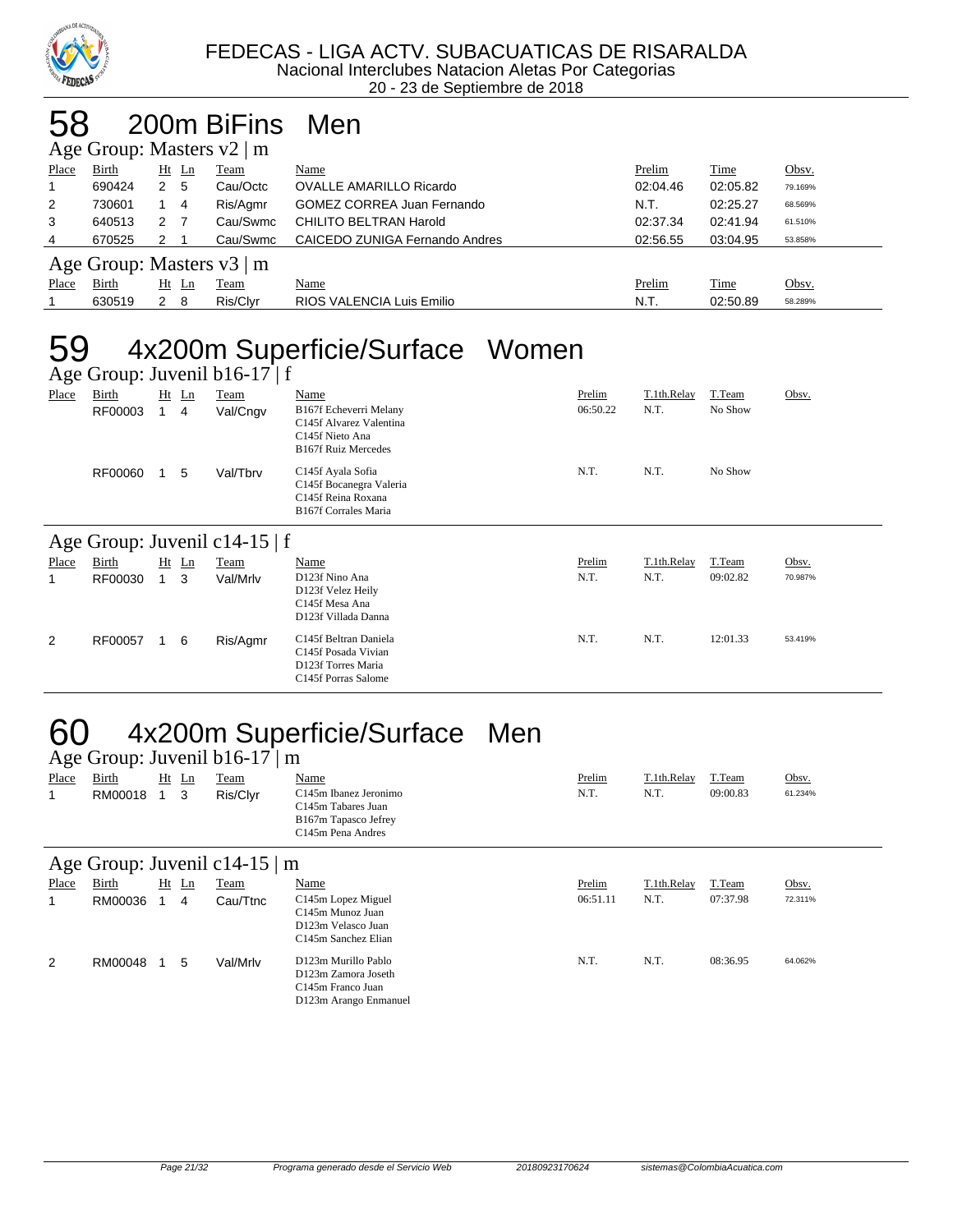

Continuing... Event: 61 4x200m Superficie/Surface Age Group: MAYORES | F

# 61 4x200m Superficie/Surface Women

|             | Age Group: Mayores   f |             |          |
|-------------|------------------------|-------------|----------|
|             | Place Birth Ht Ln Team |             |          |
| $\mathbf 1$ | RF00067                | $1 \quad 3$ | Ris/Clyr |

Myf Figueroa Stephanie Myf Cely Camila Myf Morales Ana Myf Botero Stefanny

| <b>Place</b> | Birth       | Ht Ln | Team     | Name                        | $P$ relim | $T$ 1th Relay | T.Team   | Obsv.   |
|--------------|-------------|-------|----------|-----------------------------|-----------|---------------|----------|---------|
|              | RF00067 1 3 |       | Ris/Clyr | Myf Figueroa Stephanie<br>. | N.T       | N.T           | 09:52.16 | 65.072% |

### 62 4x200m Superficie/Surface Men

Age Group: Mayores | m Place Birth Ht Ln Team Name Prelim T.1th.Relay T.Team Obsv. 1 RM00068 1 4 Ris/Clyr Mym Munoz Dario N.T. N.T. 08:06.34 68.094%

Mym Ramirez Santiago Mym Ocampo Daniel Mym Lenis Andres

| 63 | 50m Apnea Women |  |
|----|-----------------|--|
|    |                 |  |

Age Group: Juvenil b16-17 | f

|       | ----------- |                |         |                               |                                     |          |          |         |
|-------|-------------|----------------|---------|-------------------------------|-------------------------------------|----------|----------|---------|
| Place | Birth       |                | $Ht$ Ln | Team                          | Name                                | Prelim   | Time     | Obsv.   |
|       | 011107      | $\mathbf{2}$   | 4       | Bog/Azlb                      | RODRIGUEZ RODRIGUEZ Sofia           | 00:17.71 | 00:18.35 | 86.921% |
| 2     | 010213      | $\mathbf{2}$   | 5       | Bog/Azlb                      | RUIZ PALACIOS Luna Alejandra        | 00:18.00 | 00:19.28 | 82.728% |
| 3     | 020420      | $2 \quad 3$    |         | Val/Brrv                      | <b>MESA GIRALDO Mariana</b>         | 00:18.54 | 00:19.35 | 82.429% |
| 4     | 021213      | 2 <sub>7</sub> |         | Val/Tbrv                      | <b>CORRALES CABAL Maria Del Mar</b> | 00:19.55 | 00:19.70 | 80.964% |
| 5     | 011215      | $2 \quad 8$    |         | Cau/Octc                      | ARCILA VASQUEZ Diana Sofia          | 00:20.70 | 00:19.95 | 79.950% |
| 6     | 010822      |                | 3       | Cau/Swmc                      | CAICEDO CAMAYO Ana Isabel           | 00:22.65 | 00:21.78 | 73.232% |
|       |             |                |         | Age Group: Juvenil c14-15   f |                                     |          |          |         |
| Place | Birth       |                | Ht Ln   | Team                          | Name                                | Prelim   | Time     | Obsv.   |
|       | 040206      | $2 \quad 6$    |         | Cau/Ttnc                      | <b>GUZMAN ALBAN Gabriela</b>        | 00:19.35 | 00:18.67 | 85.431% |
| 2     | 041217      | 2 <sub>2</sub> |         | Val/Cngv                      | ALVAREZ HOYOS Valentina             | 00:19.49 | 00:19.73 | 80.841% |
| 3     | 040110      | $2 \quad 1$    |         | Val/Tbrv                      | AYALA CAMACHO Sofia                 | 00:20.52 | 00:19.97 | 79.870% |
| 4     | 041128      | 1              | 4       | Val/Tbrv                      | <b>BOCANEGRA VALENCIA Valeria</b>   | 00:21.70 | 00:20.46 | 77.957% |
| 5     | 031216      |                | 5       | Cau/Octc                      | RODRIGUEZ RODRIGUEZ Valentina       | 00:22.56 | 00:23.58 | 67.642% |

030902 1 6 Bog/Akua PAPAGAYO HERNANDEZ Kelly Michelly 00:24.35 Disqualified aflora en recorrido

6 041220 1 2 Ris/Agmr PORRAS OSPINA Salome N.T. 00:27.42 58.169%

# 64 50m Apnea Men

#### Age Group: Juvenil b16-17 | m

| Place          | <b>Birth</b> |     | $Ht$ Ln        | <b>Team</b> | Name                              | Prelim   | Time     | Obsv.   |
|----------------|--------------|-----|----------------|-------------|-----------------------------------|----------|----------|---------|
| $\overline{1}$ | 020810       | 3   | - 4            | Bog/Azlb    | <b>MORENO PINEROS Juan Felipe</b> | 00:15.56 | 00:15.45 | 89.903% |
| 2              | 020830       | 3   | 5              | Val/Brrv    | PAZ SEPULVEDA Juan Esteban        | 00:16.48 | 00:17.11 | 81.181% |
| 3              | 010601       | 3   |                | Val/Mrlv    | PRADA JAIMES Juan Camilo          | 00:18.36 | 00:18.27 | 76.026% |
| 4              | 020111       | 3   | - 8            | Cau/Swmc    | CAICEDO MUNOZ Juan Sebastian      | 00:18.67 | 00:18.81 | 73.844% |
| 5              | 020124       | 2 6 |                | Ris/Atlr    | <b>MUNOZ TORRES Santiago</b>      | 00:19.65 | 00:19.33 | 71.857% |
| 6              | 011220       | 2   |                | Ris/Clyr    | <b>TAPASCO VILLEGAS Jefrey</b>    | N.T.     | 00:21.45 | 64.755% |
|                | 020714       | 2   | $\overline{7}$ | Val/Arrv    | <b>GRANADA GOMEZ Santiago</b>     | 00:23.80 | No Show  |         |
|                | 021006       | 2   | -4             | Bog/Azlb    | VASQUEZ RIVERA Daniel Santiago    | 00:18.82 | No Show  |         |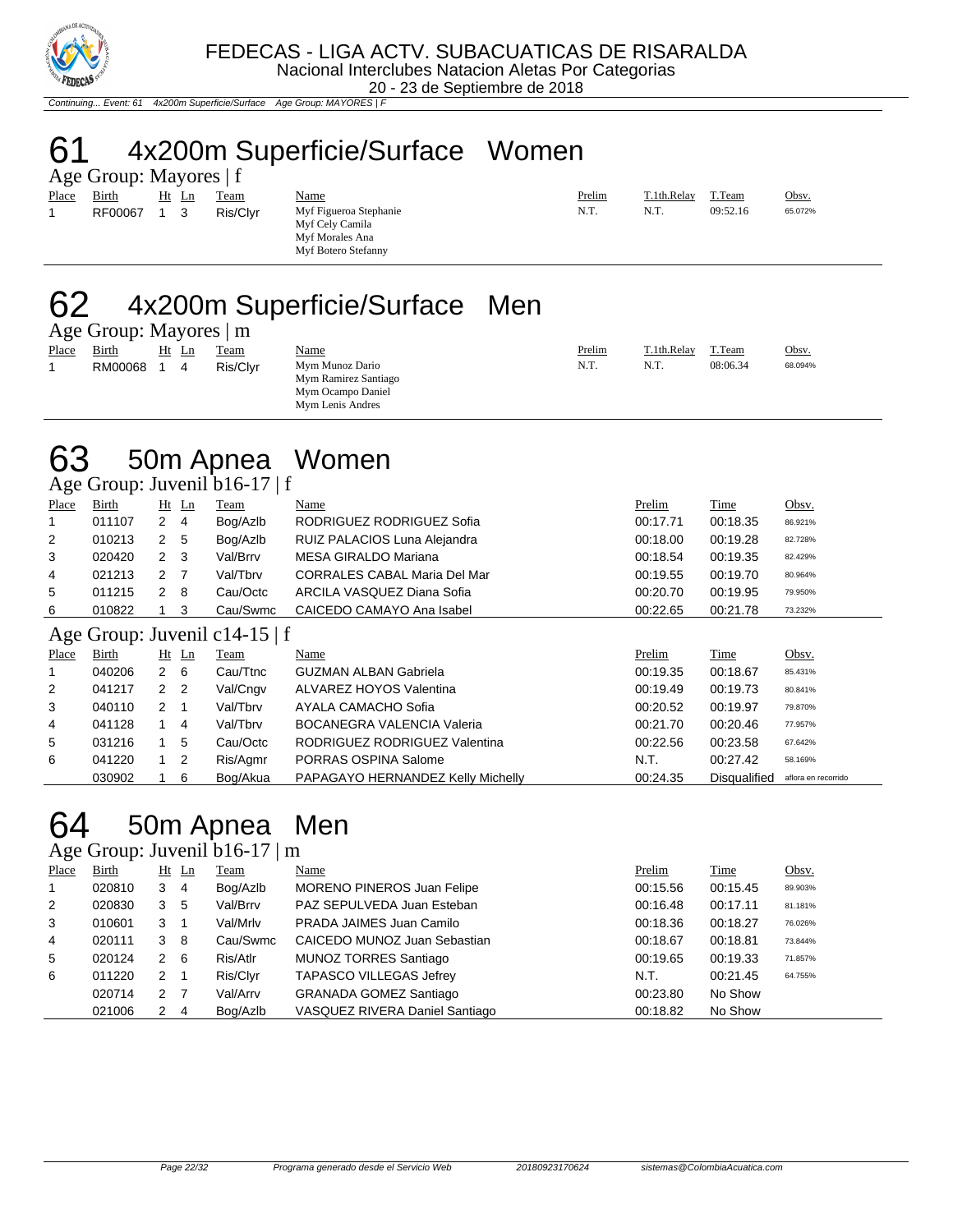

# 50m Apnea Men

Age Group: Juvenil c14-15 | m

| ີ              |        |                |                |          |                                   |          |                     |                        |
|----------------|--------|----------------|----------------|----------|-----------------------------------|----------|---------------------|------------------------|
| Place          | Birth  |                | $Ht$ Ln        | Team     | Name                              | Prelim   | Time                | Obsv.                  |
|                | 030205 | 3              | -3             | Cau/Ttnc | LOPEZ SEPULVEDA Miguel Angel      | 00:17.26 | 00:16.62            | 83.574%                |
| 2              | 030210 | 3              | - 6            | Cau/Ttnc | SANCHEZ MUNOZ Elian David         | 00:17.41 | 00:16.73            | 83.025%                |
| 3              | 040506 | 3              | $\overline{2}$ | Bog/Azlb | LARA HAYEK David Alejandro        | 00:17.63 | 00:17.84            | 77.859%                |
| 4              | 040127 | 3              | $\overline{7}$ | Bog/Akua | CORONEL VEGA Jeronimo             | 00:18.30 | 00:18.08            | 76.825%                |
| 5              | 030313 | 2              | -5             | Cau/Ttnc | GOMEZ BECERRA Victor Manuel       | 00:19.17 | 00:18.14            | 76.571%                |
| 6              | 041112 | $\overline{2}$ | -3             | Cau/Ttnc | MUNOZ ORTEGA Juan Felipe          | 00:19.45 | 00:18.18            | 76.403%                |
| $\overline{7}$ | 030111 | $2 \quad 8$    |                | Ris/Clyr | LAGOS LAGOS Juan Fernando         | N.T.     | 00:21.79            | 63.745%                |
| 8              | 031216 |                | 5              | Ris/Clyr | TABARES VALENCIA Juan Jose        | N.T.     | 00:22.49            | 61.761%                |
|                | 040912 | 2 <sub>2</sub> |                | Bog/Akua | MALDONADO OLIVARES Juan Sebastian | 00:19.91 | <b>Disqualified</b> | aflora antes del toque |
|                | 041013 |                | -3             | Val/Tbrv | SEMANATE ALTURO Luis Santiago     | N.T.     | <b>Disqualified</b> | aflora antes del toque |
|                | 030620 |                | 4              | Ris/Clyr | PENA GOMEZ Andres Felipe          | N.T.     | No Show             |                        |

#### 50m Apnea Women Age Group: Mayores | f

| ັ              |        |                |                |          |                                        |          |             |         |
|----------------|--------|----------------|----------------|----------|----------------------------------------|----------|-------------|---------|
| Place          | Birth  |                | $Ht$ Ln        | Team     | Name                                   | Prelim   | <b>Time</b> | Obsv.   |
| 1              | 980623 | $\mathbf{2}$   | 4              | Val/Brrv | RETAMOZO OLAYA Viviana Paola           | 00:17.46 | 00:17.49    | 91.195% |
| 2              | 000513 | 2 <sub>5</sub> |                | Bog/Akua | <b>BERMUDEZ SUAREZ Nicolle Daniela</b> | 00:19.14 | 00:18.80    | 84.840% |
| 3              | 920628 | $2 \quad 1$    |                | Val/Brrv | MEJIA BRAVO Cindy Julieth              | N.T.     | 00:18.98    | 84.036% |
| 4              | 900201 | 2 <sub>7</sub> |                | Ris/Clyr | FIGUEROA RAMIREZ Stephanie             | 00:19.55 | 00:19.55    | 81.586% |
| 5              | 920711 | 2              | - 8            | Ant/Mnta | QUINTERO SOSA Maria Clara              | N.T.     | 00:19.79    | 80.596% |
| 6              | 990430 | $2 \quad 3$    |                | Val/Crpv | FETECUA MIRA Valentina                 | 00:19.70 | 00:20.26    | 78.727% |
| $\overline{7}$ | 960917 |                | - 3            | Ris/Clyr | BOTERO GONZALEZ Stefanny               | N.T.     | 00:21.46    | 74.324% |
| 8              | 941212 | 2 <sub>2</sub> |                | Val/Brrv | ESPINOSA HERRERA Ximena                | 00:21.91 | 00:22.68    | 70.326% |
| 9              | 960507 |                | $\overline{4}$ | Ris/Clyr | <b>CELY SIMANCA Camila</b>             | N.T.     | 00:26.46    | 60.280% |
|                | 960530 |                | 5              | Ris/Clyr | <b>MORALES CARDONA Ana Maria</b>       | N.T.     | No Show     |         |
|                | 961128 | 2 6            |                | Val/Cngv | PLAZA LIBREROS Daniela                 | 00:21.27 | No Show     |         |

#### 50m Apnea Men Age Group: Mayores | m

| ັ     |        |                      |                |          |                                        |          |          |         |
|-------|--------|----------------------|----------------|----------|----------------------------------------|----------|----------|---------|
| Place | Birth  |                      | $Ht$ Ln        | Team     | Name                                   | Prelim   | Time     | Obsv.   |
|       | 940601 | $\mathbf{2}$         | -4             | Val/Brrv | PAZ SEPULVEDA Juan Sebastian           | 00:14.57 | 00:15.36 | 90.430% |
| 2     | 981227 | $\mathbf{2}$         | -5             | Val/Cngv | OBANDO DORADO Juan Alexander           | 00:15.04 | 00:16.16 | 85.953% |
| 3     | 921113 |                      | $2 \quad 3$    | Val/Brrv | PAVA VELASQUEZ Breyner Alexander       | 00:15.32 | 00:16.17 | 85.900% |
| 4     | 951005 | $\mathbf{2}$         | $\overline{2}$ | Val/Brrv | <b>VALENCIA VELASCO Willington</b>     | 00:15.44 | 00:16.40 | 84.695% |
| 5     | 900519 |                      | $2\quad 6$     | Val/Brrv | <b>HERNANDEZ CANO Juan Jose</b>        | 00:15.43 | 00:16.82 | 82.580% |
| 6     | 900324 |                      | $1 \quad 3$    | Ris/Clyr | <b>MUNOZ TORRES Dario Jose</b>         | N.T.     | 00:17.13 | 81.086% |
| 7     | 000924 | $\mathbf{2}^{\circ}$ | $\overline{1}$ | Bog/Akua | <b>CORONEL VEGA Juan Esteban</b>       | 00:16.40 | 00:17.48 | 79.462% |
| 8     | 950911 |                      | $1 \quad 7$    | Ant/Mnta | LOPEZ CASTANO Freddy Alexander         | N.T.     | 00:17.68 | 78.563% |
| 9     | 900113 | $\mathbf{1}$         | 5              | Ant/Enva | <b>ESCOBAR GUTIERREZ Andres Felipe</b> | N.T.     | 00:18.27 | 76.026% |
| 10    | 970117 | 1                    | -1             | Bog/Azlb | LARA HAYEK Daniel Eduardo              | N.T.     | 00:18.32 | 75.819% |
| 11    | 910717 | $\mathbf{1}$         | $\overline{2}$ | Ant/Enva | <b>CANO LARGO Frank Alexis</b>         | N.T.     | 00:18.53 | 74.960% |
| 12    | 960622 |                      | 4              | Ris/Clyr | OCAMPO GUAPACHA Daniel Felipe          | 00:19.41 | 00:18.89 | 73.531% |
| 13    | 000329 | 1.                   | 8              | Ris/Clyr | RAMIREZ GRAJALES Santiago              | N.T.     | 00:22.46 | 61.843% |
| 14    | 901020 | 1                    | 6              | Ris/Agmr | RAMIREZ AGUDELO Ricardo                | N.T.     | 00:25.35 | 54.793% |
|       | 991107 | 2                    | $\overline{7}$ | Bog/Azlb | GOMEZ CASANOVA Juan Sebastian          | 00:16.15 | No Show  |         |
|       | 910721 | 2                    | 8              | Ris/Clyr | <b>LENIS ARAGON Andres Felipe</b>      | 00:17.42 | No Show  |         |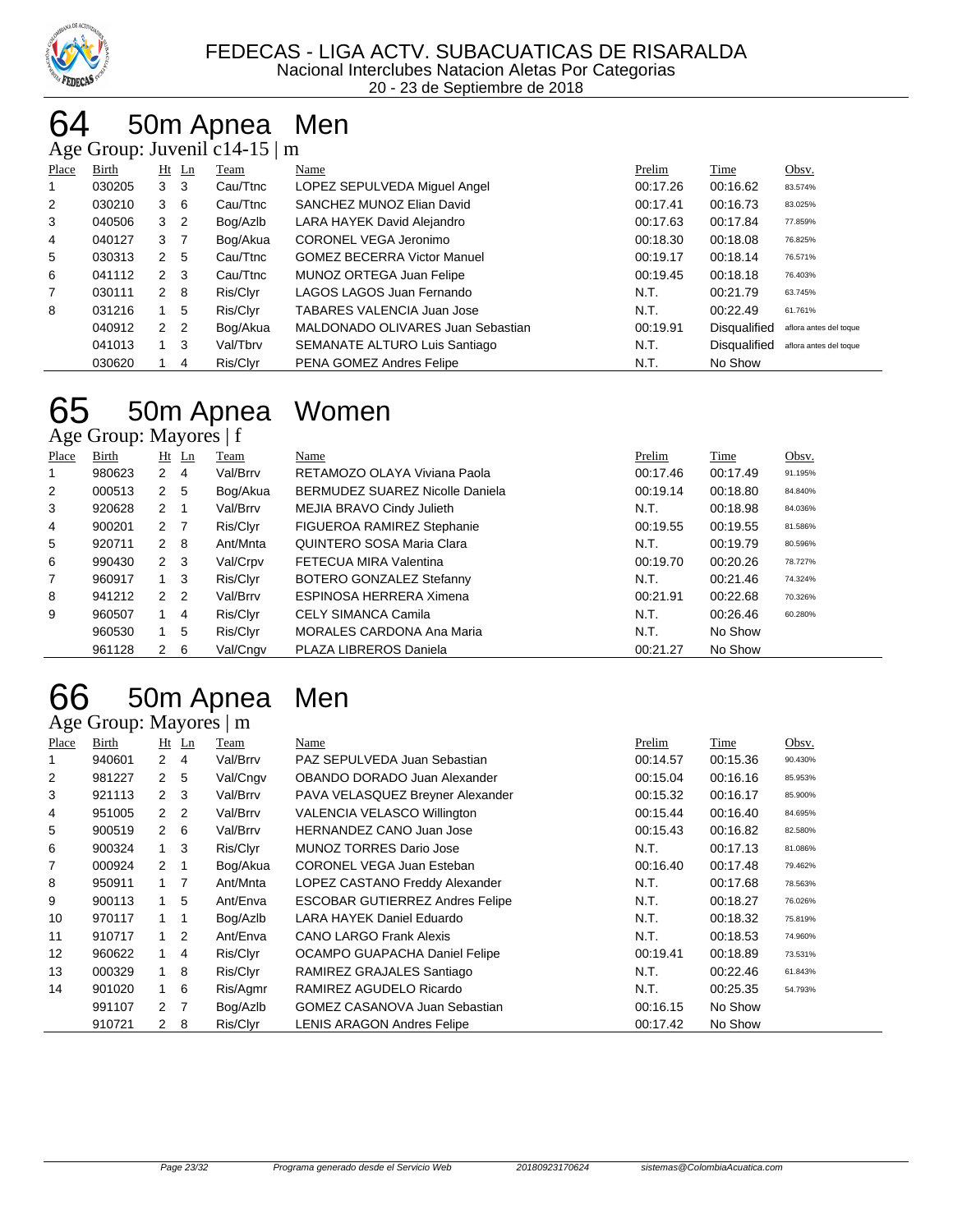

#### 67 1500m Superficie/1500m Surface Women

| Age Group: Juvenil $b16-17 \mid f$ |        |                |                |                               |                                     |          |              |                        |  |  |
|------------------------------------|--------|----------------|----------------|-------------------------------|-------------------------------------|----------|--------------|------------------------|--|--|
| Place                              | Birth  |                | $Ht$ Ln        | Team                          | Name                                | Prelim   | Time         | Obsv.                  |  |  |
|                                    | 010907 | $\mathbf{2}$   | -5             | Val/Cngv                      | <b>ECHEVERRI GIL Melany Tatiana</b> | 15:32.61 | 15:44.56     | 88.286%                |  |  |
| $\overline{2}$                     | 011129 | $\mathbf{2}$   | 6              | Val/Brrv                      | <b>GARCIA CHACON Sofia</b>          | 16:07.91 | 15:50.19     | 87.762%                |  |  |
| 3                                  | 010822 |                | 3              | Cau/Swmc                      | CAICEDO CAMAYO Ana Isabel           | N.T.     | 17:31.31     | 79.321%                |  |  |
| Age Group: Juvenil c14-15   f      |        |                |                |                               |                                     |          |              |                        |  |  |
| Place                              | Birth  |                | $Ht$ Ln        | Team                          | Name                                | Prelim   | Time         | Obsv.                  |  |  |
|                                    | 041111 | $2 \quad 3$    |                | Val/Tbrv                      | REINA SANCHEZ Roxana                | 15:55.41 | 15:28.30     | 89.832%                |  |  |
| 2                                  | 040401 | $\mathbf{2}$   | -4             | Val/Cngv                      | NIETO SAAVEDRA Ana Lucia            | 15:15.71 | 15:39.09     | 88.800%                |  |  |
| 3                                  | 030127 | $\mathcal{P}$  | $\overline{2}$ | Ris/Atlr                      | MEJIA ARANGO Maria De Los Angeles   | 16:37.12 | 15:57.25     | 87.115%                |  |  |
| 4                                  | 040426 |                | 5              | Bog/Akua                      | PATARROYO RODRIGUEZ Amy Alexandra   | 19:25.54 | 18:50.37     | 73.773%                |  |  |
|                                    | 030902 |                | 6              | Bog/Akua                      | PAPAGAYO HERNANDEZ Kelly Michelly   | N.T.     | Disqualified | se retirÃ <sup>3</sup> |  |  |
|                                    |        |                |                | Age Group: Juvenil d12-13   f |                                     |          |              |                        |  |  |
| Place                              | Birth  |                | $Ht$ Ln        | Team                          | Name                                | Prelim   | Time         | Obsv.                  |  |  |
|                                    | 050929 | $\mathbf{2}$   | -8             | Val/Mrlv                      | VILLADA CASTRILLON Danna Sofia      | 17:41.27 | 15:47.48     | 88.013%                |  |  |
| 2                                  | 050405 | $\overline{2}$ |                | Val/Mrlv                      | NINO PINZON Ana Maria               | 17:39.27 | 17:40.15     | 78.660%                |  |  |
| 3                                  | 050705 | $\mathbf{1}$   | 4              | Bog/Akua                      | <b>MORENO AMAYA Emely Andrea</b>    | 17:54.26 | 18:14.94     | 76.160%                |  |  |
|                                    | 051125 | 2              | 7              | Ris/Atlr                      | <b>BLANDON MONTOYA Mariana</b>      | 17:14.72 | Disqualified | se retirÃ <sup>3</sup> |  |  |

#### 68 1500m Superficie/1500m Surface Men

|                               | Age Group: Juvenil b16-17   m |             |              |                               |                                  |          |                     |                    |  |  |  |  |
|-------------------------------|-------------------------------|-------------|--------------|-------------------------------|----------------------------------|----------|---------------------|--------------------|--|--|--|--|
| Place                         | Birth                         |             | $Ht$ Ln      | Team                          | Name                             | Prelim   | <b>Time</b>         | Obsv.              |  |  |  |  |
|                               | 020924                        |             | 4            | Val/Cngv                      | JIMENEZ GRANADA Breylin Santiago | 13:59.39 | 14:09.93            | 88.761%            |  |  |  |  |
| Age Group: Juvenil c14-15   m |                               |             |              |                               |                                  |          |                     |                    |  |  |  |  |
| Place                         | Birth                         |             | <u>Ht Ln</u> | <u>Team</u>                   | <b>Name</b>                      | Prelim   | <b>Time</b>         | Obsv.              |  |  |  |  |
|                               | 031010                        |             | 5            | Val/Brrv                      | GIRALDO CESPEDEZ Juan Sebastian  | 14:04.11 | 14:06.01            | 89.173%            |  |  |  |  |
| 2                             | 030210                        | $1 \quad 3$ |              | Cau/Ttnc                      | SANCHEZ MUNOZ Elian David        | 14:29.96 | 14:55.48            | 84.246%            |  |  |  |  |
| 3                             | 040127                        |             | 2            | Bog/Akua                      | CORONEL VEGA Jeronimo            | 15:26.83 | 16:07.69            | 77.960%            |  |  |  |  |
|                               |                               |             |              | Age Group: Juvenil d12-13   m |                                  |          |                     |                    |  |  |  |  |
| Place                         | Birth                         |             | $Ht$ Ln      | Team                          | Name                             | Prelim   | Time                | Obsv.              |  |  |  |  |
|                               | 050801                        |             | - 6          | Val/Mrlv                      | ARANGO GONZALEZ Enmanuel         | 15:18.19 | 15:05.55            | 83.310%            |  |  |  |  |
|                               | 051224                        |             |              | Bog/Azlb                      | SANCHEZ OSPINA Lucas Samuel      | N.T.     | <b>Disqualified</b> | inmer en recorrido |  |  |  |  |

#### 69 1500m Superficie/1500m Surface Women

Age Group: Mayores | f

| --    |                 |          |          |                                      |                              |                 |         |
|-------|-----------------|----------|----------|--------------------------------------|------------------------------|-----------------|---------|
| Place | $\sim$<br>Birth | Ht<br>Ln | eam      | <u>Name</u>                          | Prelim                       | $\sim$<br>1'ıme | Obsv    |
|       | 900816          | ,,,      | Ris/Atlr | JRIBE<br>Paulina<br>′ JME.<br>ີ<br>ີ | ממידה.<br>4<br>. 7. ت<br>، ب | 5:02.13         | 92.438% |
|       |                 |          |          |                                      |                              |                 |         |

2 901010 1 5 Ris/Atlr GRAJALES HERRERA Jairo Andres 13:49.85 13:58.17 90.007%

#### 70 1500m Superficie/1500m Surface Men

|       | Age Group: Mayores   m |            |            |                                |          |          |         |
|-------|------------------------|------------|------------|--------------------------------|----------|----------|---------|
| Place | Birth                  |            | Ht Ln Team | <u>Name</u>                    | Prelim   | Time     | Obsv.   |
|       | 970407                 | $1\quad 4$ | Val/Brrv   | <b>HERNANDEZ MILLAN Camilo</b> | 13:17.88 | 13:46.20 | 91.311% |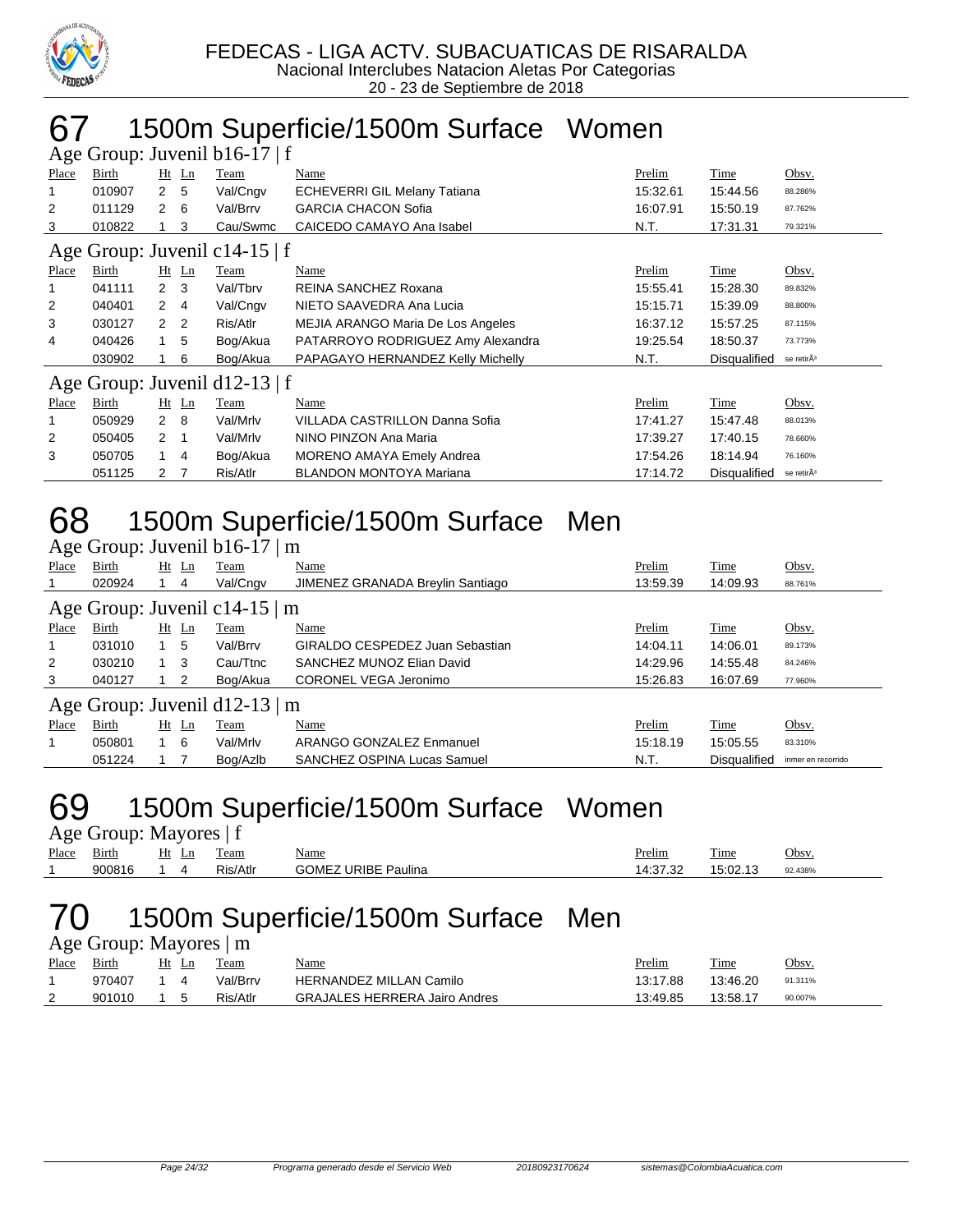

# 4x100m Bifins Mixed

|            | Age Group: Juvenl $b - c - d   x$ |                |            |                  |                                                                                                  |                    |                         |                    |                 |  |  |  |  |  |
|------------|-----------------------------------|----------------|------------|------------------|--------------------------------------------------------------------------------------------------|--------------------|-------------------------|--------------------|-----------------|--|--|--|--|--|
| Place<br>1 | <b>Birth</b><br>RX00037           | $2^{\circ}$    | Ht Ln<br>4 | Team<br>Ris/Atlr | Name<br>C145f Mejia Maria<br>B167m Fonseca Camilo<br>C145f Escobar Maria<br>B167m Munoz Santiago | Prelim<br>03:46.46 | T.1th.Relay<br>00:58.30 | T.Team<br>03:42.05 | Obsv.<br>0.000% |  |  |  |  |  |
| 2          | RX00061                           | $\overline{2}$ | 6          | Val/Tbrv         | B167m Martinez Juan<br>C145f Ayala Sofia<br>C145m Semanate Luis<br>C145f Reina Roxana            | N.T.               | 00:51.42                | 03:42.46           | 0.000%          |  |  |  |  |  |
| 3          | RX00049                           | $\overline{2}$ | 3          | Val/Mrlv         | C145f Mesa Ana<br>C145m Franco Juan<br>D123f Villada Danna<br>D123m Arango Enmanuel              | N.T.               | 00:55.32                | 03:49.82           | 0.000%          |  |  |  |  |  |
| 4          | RX00052                           | 2              | 5          | Bog/Akua         | D123m Betancur Neil<br>D123f Moreno Emely<br>C145f Patarroyo Amy<br>C145m Maldonado Juan         | 04:05.14           | 00:53.70                | 03:52.39           | 0.000%          |  |  |  |  |  |
| 5          | RX00013                           | 2              | 2          | Ris/Clyr         | C145m Tabares Juan<br>C145f Guzman Lina<br>B167f Moreno Maria<br>C145m Ibanez Jeronimo           | N.T.               | 00:55.20                | 04:03.72           | 0.000%          |  |  |  |  |  |
| 6          | RX00033                           | 1              | 4          | Val/Mrlv         | D123f Nino Ana<br>D123f Velez Heily<br>D123m Zamora Joseth<br>D123m Murillo Pablo                | N.T.               | 01:02.94                | 04:19.60           | 0.000%          |  |  |  |  |  |
| 7          | RX00054                           |                | 3          | Ant/Enva         | D123f Murillo Ana<br>D123m Gomez Mathias<br>D123m Lopez Andres<br>D123f Bustamante Mariana       | N.T.               | 01:07.97                | 04:39.31           | 0.000%          |  |  |  |  |  |

### 72 4x100m Bifins Mixed

|       | Age Group: Mayores   x |    |    |             |                                                                                    |        |             |          |        |  |
|-------|------------------------|----|----|-------------|------------------------------------------------------------------------------------|--------|-------------|----------|--------|--|
| Place | <b>Birth</b>           | Ht | Ln | <b>Team</b> | <b>Name</b>                                                                        | Prelim | T.1th.Relay | T.Team   | Obsv.  |  |
|       | RX00039                |    | 5  | Ris/Atlr    | Myf Gomez Paulina<br>Mym Lopez Alejandro<br>Myf Vargas Paola<br>Mym Cardona Freddy | N.T.   | 00:56.59    | 03:34.44 | 0.000% |  |
| 2     | RX00012                |    | 4  | Ris/Clyr    | Mym Munoz Dario<br>Myf Botero Stefanny<br>Myf Cely Camila<br>Mym Ramirez Santiago  | N.T.   | 00:46.96    | 03:39.91 | 0.000% |  |

#### 73 4x100m Bifins Mixed Age Group: Master | x

|       | $\Gamma$ gu Oroup. Mastur $\Gamma$ |    |    |             |                                                                                              |        |             |          |        |
|-------|------------------------------------|----|----|-------------|----------------------------------------------------------------------------------------------|--------|-------------|----------|--------|
| Place | Birth                              | Ht | Ln | <b>Team</b> | Name                                                                                         | Prelim | T.1th.Relay | T.Team   | Obsv.  |
|       | RX00008                            |    | 4  | Ris/Clyr    | My1m Guevara Daniel<br>My1f Rotavista Martha<br>My1f Salazar Carolina<br>My1m Montes Rodrigo | N.T.   | 00:56.14    | 04:30.86 | 0.000% |
| 2     | RX00044                            |    | 5  | Cau/Swmc    | My1m Ordonez Jose<br>My1f Zuniga Ana<br>My1m Paz Pablo<br>Mv2f Camayo Blanca                 | N.T.   | 01:03.23    | 04:34.20 | 0.000% |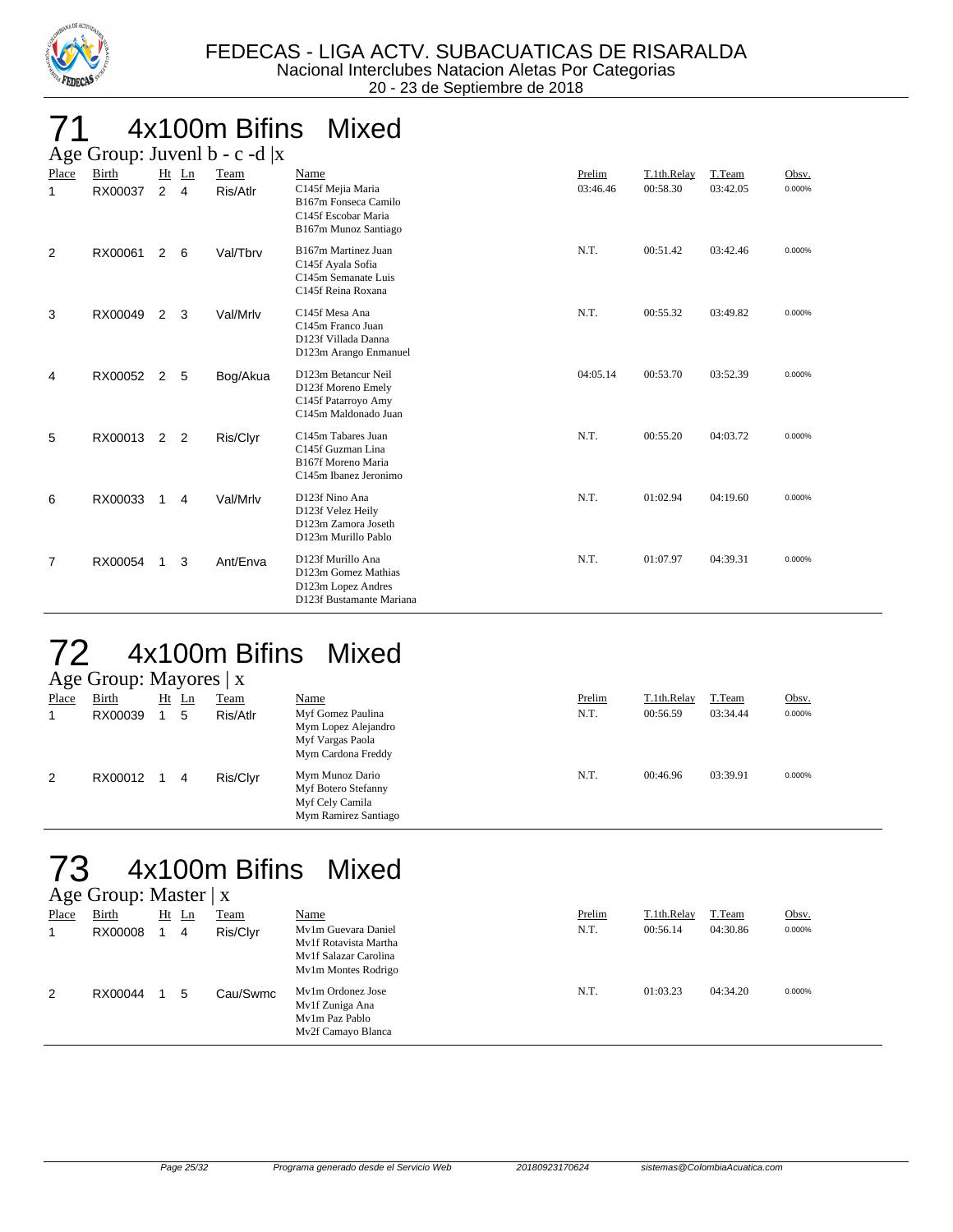

# 100m Surface Women

| Age Group: Juvenil b16-17   f<br>Prelim<br>Time<br>Obsv.<br>$Ht$ Ln<br>Place<br>Birth<br>Name<br>Team<br>3<br>RUIZ PALACIOS Luna Alejandra<br>010213<br>4<br>Bog/Azlb<br>00:44.60<br>00:44.46<br>1<br>86.883%<br><b>RUIZ MALAMBO Mercedes</b><br>2<br>010825<br>Val/Cngv<br>00:41.58<br>00:45.49<br>4<br>4<br>85.184%<br>3<br>Val/Brrv<br><b>MESA GIRALDO Mariana</b><br>00:45.93<br>020420<br>5<br>00:44.33<br>4<br>84.368%<br>RODRIGUEZ RODRIGUEZ Sofia<br>011107<br>Bog/Azlb<br>00:48.00<br>00:46.82<br>8<br>4<br>4<br>82.764%<br>021213<br>3<br>Val/Tbrv<br><b>CORRALES CABAL Maria Del Mar</b><br>00:48.37<br>00:47.17<br>5<br>4<br>82.150% |              |                |         |                               |                                          |          |             |         |  |
|--------------------------------------------------------------------------------------------------------------------------------------------------------------------------------------------------------------------------------------------------------------------------------------------------------------------------------------------------------------------------------------------------------------------------------------------------------------------------------------------------------------------------------------------------------------------------------------------------------------------------------------------------|--------------|----------------|---------|-------------------------------|------------------------------------------|----------|-------------|---------|--|
|                                                                                                                                                                                                                                                                                                                                                                                                                                                                                                                                                                                                                                                  |              |                |         |                               |                                          |          |             |         |  |
|                                                                                                                                                                                                                                                                                                                                                                                                                                                                                                                                                                                                                                                  |              |                |         |                               |                                          |          |             |         |  |
|                                                                                                                                                                                                                                                                                                                                                                                                                                                                                                                                                                                                                                                  |              |                |         |                               |                                          |          |             |         |  |
|                                                                                                                                                                                                                                                                                                                                                                                                                                                                                                                                                                                                                                                  |              |                |         |                               |                                          |          |             |         |  |
|                                                                                                                                                                                                                                                                                                                                                                                                                                                                                                                                                                                                                                                  |              |                |         |                               |                                          |          |             |         |  |
|                                                                                                                                                                                                                                                                                                                                                                                                                                                                                                                                                                                                                                                  |              |                |         |                               |                                          |          |             |         |  |
| 6                                                                                                                                                                                                                                                                                                                                                                                                                                                                                                                                                                                                                                                | 011129       | 4              | 1       | Val/Brrv                      | <b>GARCIA CHACON Sofia</b>               | 00:47.68 | 00:49.32    | 78.569% |  |
| 7                                                                                                                                                                                                                                                                                                                                                                                                                                                                                                                                                                                                                                                | 010822       | 3              | 3       | Cau/Swmc                      | CAICEDO CAMAYO Ana Isabel                | 00:52.06 | 00:51.88    | 74.692% |  |
|                                                                                                                                                                                                                                                                                                                                                                                                                                                                                                                                                                                                                                                  |              |                |         | Age Group: Juvenil c14-15   f |                                          |          |             |         |  |
| Place                                                                                                                                                                                                                                                                                                                                                                                                                                                                                                                                                                                                                                            | Birth        |                | $Ht$ Ln | Team                          | Name                                     | Prelim   | Time        | Obsv.   |  |
|                                                                                                                                                                                                                                                                                                                                                                                                                                                                                                                                                                                                                                                  | 040206       | $\overline{4}$ | 6       | Cau/Ttnc                      | <b>GUZMAN ALBAN Gabriela</b>             | 00:45.03 | 00:45.47    | 85.221% |  |
| 2                                                                                                                                                                                                                                                                                                                                                                                                                                                                                                                                                                                                                                                | 040110       | $\overline{4}$ | 7       | Val/Tbrv                      | AYALA CAMACHO Sofia                      | 00:46.38 | 00:46.28    | 83.729% |  |
| 3                                                                                                                                                                                                                                                                                                                                                                                                                                                                                                                                                                                                                                                | 030127       | 2              | 3       | Ris/Atlr                      | <b>MEJIA ARANGO Maria De Los Angeles</b> | N.T.     | 00:47.45    | 81.665% |  |
| 4                                                                                                                                                                                                                                                                                                                                                                                                                                                                                                                                                                                                                                                | 041128       | 3              | 5       | Val/Tbrv                      | <b>BOCANEGRA VALENCIA Valeria</b>        | 00:49.57 | 00:48.00    | 80.729% |  |
| 5                                                                                                                                                                                                                                                                                                                                                                                                                                                                                                                                                                                                                                                | 040401       | $\overline{2}$ | 6       | Val/Cngv                      | NIETO SAAVEDRA Ana Lucia                 | N.T.     | 00:48.93    | 79.195% |  |
| 6                                                                                                                                                                                                                                                                                                                                                                                                                                                                                                                                                                                                                                                | 041217       | 4              | 2       | Val/Cngv                      | ALVAREZ HOYOS Valentina                  | 00:46.23 | 00:49.88    | 77.686% |  |
| 7                                                                                                                                                                                                                                                                                                                                                                                                                                                                                                                                                                                                                                                | 040426       | 3              | 7       | Bog/Akua                      | PATARROYO RODRIGUEZ Amy Alexandra        | 00:54.22 | 00:55.88    | 69.345% |  |
| 8                                                                                                                                                                                                                                                                                                                                                                                                                                                                                                                                                                                                                                                | 031216       | 2              | 4       | Cau/Octc                      | RODRIGUEZ RODRIGUEZ Valentina            | 00:56.80 | 00:57.31    | 67.615% |  |
|                                                                                                                                                                                                                                                                                                                                                                                                                                                                                                                                                                                                                                                  |              |                |         | Age Group: Juvenil d12-13   f |                                          |          |             |         |  |
| Place                                                                                                                                                                                                                                                                                                                                                                                                                                                                                                                                                                                                                                            | <b>Birth</b> |                | $Ht$ Ln | Team                          | Name                                     | Prelim   | <b>Time</b> | Obsv.   |  |
|                                                                                                                                                                                                                                                                                                                                                                                                                                                                                                                                                                                                                                                  |              |                |         |                               |                                          |          |             |         |  |

| $-$ | $-$    | --- | $-$                      | $   -$   |                                    |          |          | $\sim$  |
|-----|--------|-----|--------------------------|----------|------------------------------------|----------|----------|---------|
| -1  | 051125 |     | 5                        | Ris/Atlr | <b>BLANDON MONTOYA Mariana</b>     | N.T.     | 00:48.22 | 80.361% |
| 2   | 050929 | 3   | 8                        | Val/Mrlv | VILLADA CASTRILLON Danna Sofia     | 00:54.83 | 00:50.33 | 76.992% |
| 3   | 050405 | 3   | - 6                      | Val/Mrlv | NINO PINZON Ana Maria              | 00:53.30 | 00:53.88 | 71.919% |
| 4   | 050705 | 3   | $\overline{\phantom{a}}$ | Bog/Akua | MORENO AMAYA Emely Andrea          | 00:53.53 | 00:54.54 | 71.049% |
| 5   | 050727 | 3   |                          | Cau/Swmc | CAICEDO MUNOZ Claudia Marcela      | 00:54.71 | 00:57.14 | 67.816% |
| 6   | 051208 |     | - 3                      | Cau/Swmc | ANACONA MARTINEZ Luisa Maria       | N.T.     | 00:57.69 | 67.169% |
| 7   | 050414 | 2 7 |                          | Ant/Enva | <b>BUSTAMANTE SILVA Mariana</b>    | N.T.     | 00:57.83 | 67.007% |
| 8   | 051010 | 2   | - 5                      | Val/Arrv | RAMOS POLANIA Danielle Marie       | 01:03.13 | 01:00.09 | 64.487% |
| 9   | 050322 | 2   | $\overline{2}$           | Ant/Enva | MURILLO OROZCO Ana Sol             | N.T.     | 01:05.49 | 59.169% |
| 10  | 051029 |     | 4                        | Ant/Enva | <b>MARTINEZ ESPINAL Maria Jose</b> | N.T.     | 01:09.60 | 55.675% |

# 100m Surface Men

Age Group: Juvenil b16-17 | m

| ັ              |        |                |                |                                    |                                    |          |                     |                            |
|----------------|--------|----------------|----------------|------------------------------------|------------------------------------|----------|---------------------|----------------------------|
| Place          | Birth  | Ht             | Ln             | Team                               | Name                               | Prelim   | Time                | Obsv.                      |
|                | 020810 | 3              | -5             | Bog/Azlb                           | <b>MORENO PINEROS Juan Felipe</b>  | 00:37.68 | 00:38.77            | 90.405%                    |
| 2              | 011116 | 3              | - 6            | Val/Mrlv                           | <b>GRANADOS PITO Jose Luis</b>     | 00:40.27 | 00:41.08            | 85.321%                    |
| 3              | 020830 | 3              | -3             | Val/Brrv                           | PAZ SEPULVEDA Juan Esteban         | 00:39.80 | 00:41.37            | 84.723%                    |
| 4              | 010601 | 3              |                | Val/Mrlv                           | PRADA JAIMES Juan Camilo           | 00:43.36 | 00:42.53            | 82.412%                    |
| 5              | 020111 | $\overline{2}$ | 5              | Cau/Swmc                           | CAICEDO MUNOZ Juan Sebastian       | 00:47.43 | 00:48.53            | 72.223%                    |
|                | 020714 | 2              |                | Val/Arrv                           | <b>GRANADA GOMEZ Santiago</b>      | N.T.     | <b>Disqualified</b> | no realiza toque a los 50m |
|                |        |                |                | Age Group: Juvenil c14-15 $\mid$ m |                                    |          |                     |                            |
| Place          | Birth  |                | $Ht$ Ln        | Team                               | Name                               | Prelim   | Time                | Obsv.                      |
|                | 030319 | $3 \quad 4$    |                | Val/Cngv                           | <b>MOLANO TORRES Andres Felipe</b> | 00:36.05 | 00:38.02            | 92.188%                    |
| $\overline{2}$ | 030205 | 3              | $\overline{2}$ | Cau/Ttnc                           | LOPEZ SEPULVEDA Miguel Angel       | 00:42.84 | 00:41.05            | 85.384%                    |
| 3              | 040506 | 3 <sub>7</sub> |                | Bog/Azlb                           | LARA HAYEK David Alejandro         | 00:42.95 | 00:43.88            | 79.877%                    |
| 4              | 041112 | 2              | 4              | Cau/Ttnc                           | MUNOZ ORTEGA Juan Felipe           | 00:45.24 | 00:44.93            | 78.010%                    |
| 5              | 040628 | 2              | 3              | Cau/Ttnc                           | COLLAZOS JIMENEZ Juan Sebastian    | 00:48.53 | 00:47.41            | 73.930%                    |

041013 2 6 Val/Tbrv SEMANATE ALTURO Luis Santiago 00:49.42 00:50.72 69.105%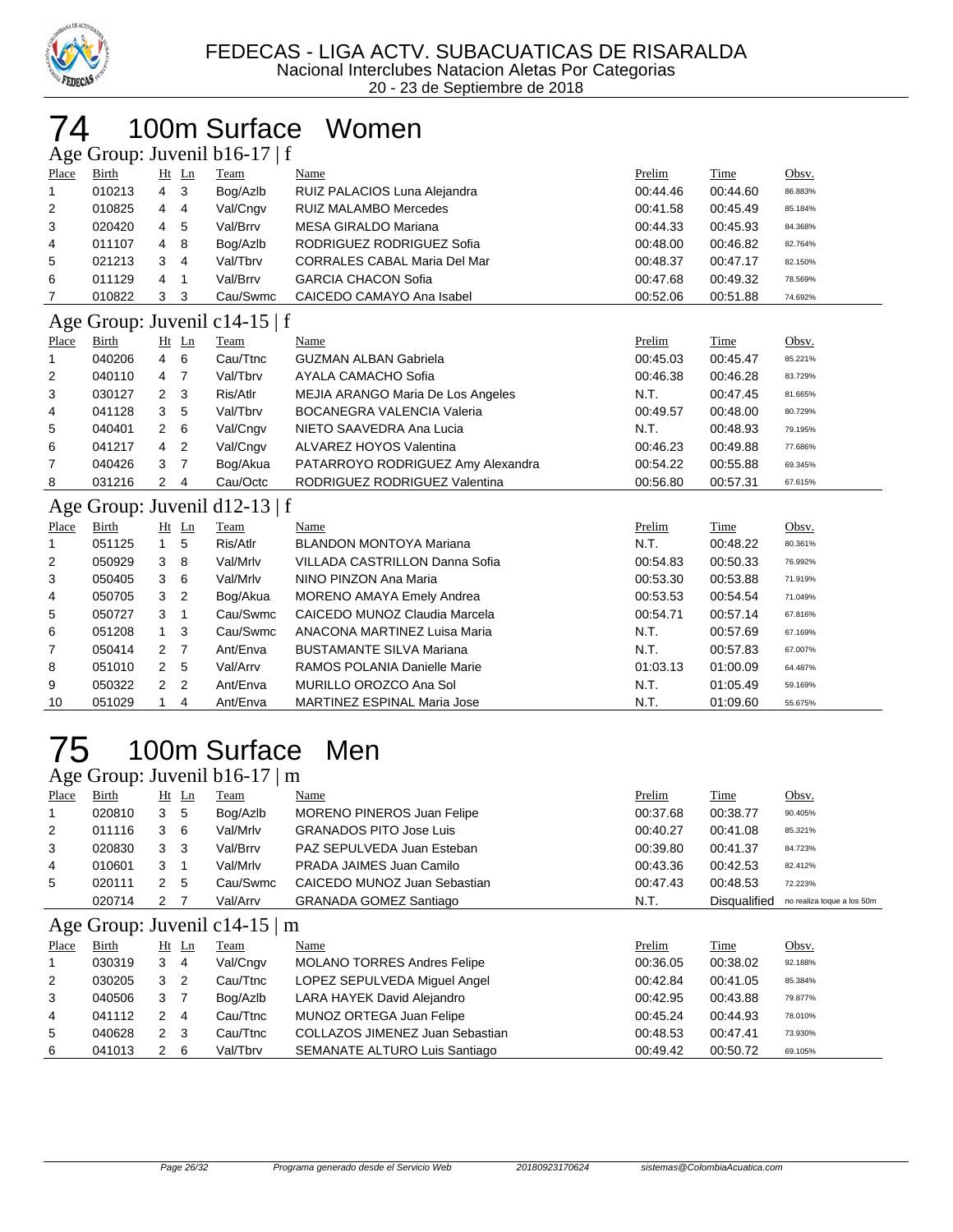

### 100m Surface Men

Age Group: Juvenil d12-13 | m

| Place | Birth  |   | Ht Ln          | Team     | Name                             | Prelim   | Time     | <u>Obsv.</u> |
|-------|--------|---|----------------|----------|----------------------------------|----------|----------|--------------|
|       | 050418 | 3 | 8              | Cau/Ttnc | VELASCO CAMPO Juan Andres        | 00:45.02 | 00:44.55 | 78.676%      |
| 2     | 050705 |   | $\overline{2}$ | Bog/Akua | BETANCUR GUACHETA Neil Farid     | 00:49.95 | 00:50.64 | 69.214%      |
| 3     | 061110 |   |                | Val/Mrlv | ZAMORA MARTINEZ Joseth Sebastian | N.T.     | 01:01.61 | 56.890%      |
| 4     | 051224 |   | 4              | Bog/Azlb | SANCHEZ OSPINA Lucas Samuel      | N.T.     | 01:04.48 | 54.358%      |
| 5     | 050408 |   |                | Ant/Enva | <b>GOMEZ MARIN Mathias</b>       | N.T.     | 01:12.20 | 48.546%      |
| 6     | 060819 |   | 5              | Ant/Enva | LOPEZ MONTOYA Andres Felipe      | N.T.     | 01:20.61 | 43.481%      |

### 100m Surface Women

#### Age Group: Mayores | f

| Place          | Birth  | $Ht$ Ln             | <u>Team</u> | Name                                   | Prelim   | <b>Time</b>         | Obsv.                         |
|----------------|--------|---------------------|-------------|----------------------------------------|----------|---------------------|-------------------------------|
| 1              | 900816 | $2 \quad 8$         | Ris/Atlr    | <b>GOMEZ URIBE Paulina</b>             | N.T.     | 00:45.04            | 86.035%                       |
| 2              | 910529 | 2 <sub>5</sub>      | Ris/Clyr    | TREJOS SALDARRIAGA Anny                | 00:44.49 | 00:47.56            | 81.476%                       |
| 3              | 000513 | 2 2                 | Bog/Akua    | <b>BERMUDEZ SUAREZ Nicolle Daniela</b> | 00:48.39 | 00:48.37            | 80.112%                       |
| 4              | 990430 | $2\quad 6$          | Val/Crpv    | FETECUA MIRA Valentina                 | 00:47.78 | 00:49.29            | 78.616%                       |
| 5              | 920711 | 5                   | Ant/Mnta    | QUINTERO SOSA Maria Clara              | N.T.     | 00:50.54            | 76.672%                       |
| 6              | 990818 | $1 \quad 3$         | Ris/Atlr    | OROZCO GOMEZ Veronica                  | N.T.     | 00:57.40            | 67.509%                       |
| $\overline{7}$ | 900201 | $2 \quad 1$         | Ris/Clyr    | FIGUEROA RAMIREZ Stephanie             | N.T.     | 01:05.72            | 58.962%                       |
|                | 980623 | 2<br>$\overline{4}$ | Val/Brrv    | RETAMOZO OLAYA Viviana Paola           | 00:41.53 | <b>Disqualified</b> | obstruye llegada del carril 1 |
|                | 960917 | $2 \quad 3$         | Ris/Clyr    | BOTERO GONZALEZ Stefanny               | 00:47.06 | No Show             |                               |
|                | 961128 | 2                   | Val/Cngv    | PLAZA LIBREROS Daniela                 | 00:53.50 | No Show             |                               |

#### 100m Surface Men Age Group: Mayores | m

|                | $1.5$ Oroup. $1.4$ $1.4$ Oros $1.4$ |                  |                |          |                                        |          |          |         |
|----------------|-------------------------------------|------------------|----------------|----------|----------------------------------------|----------|----------|---------|
| Place          | <b>Birth</b>                        |                  | $Ht$ Ln        | Team     | Name                                   | Prelim   | Time     | Obsv.   |
|                | 940624                              | 2 <sub>5</sub>   |                | Val/Tbrv | RODRIGUEZ GONZALEZ Juan Felipe         | 00:36.58 | 00:38.74 | 90.475% |
| 2              | 940601                              | $\mathbf{2}$     | -4             | Val/Brrv | PAZ SEPULVEDA Juan Sebastian           | 00:36.56 | 00:39.70 | 88.287% |
| 3              | 991107                              | $2 \overline{7}$ |                | Bog/Azlb | <b>GOMEZ CASANOVA Juan Sebastian</b>   | 00:39.49 | 00:40.43 | 86.693% |
| 4              | 981227                              | $2\quad 6$       |                | Val/Cngv | OBANDO DORADO Juan Alexander           | 00:38.02 | 00:41.24 | 84.990% |
| 5              | 910721                              | $2 \quad 8$      |                | Ris/Clyr | <b>LENIS ARAGON Andres Felipe</b>      | 00:42.13 | 00:43.37 | 80.816% |
| 6              | 000924                              | $2 \quad 1$      |                | Bog/Akua | <b>CORONEL VEGA Juan Esteban</b>       | 00:41.80 | 00:44.14 | 79.406% |
| $\overline{7}$ | 910717                              |                  | -3             | Ant/Enva | <b>CANO LARGO Frank Alexis</b>         | N.T.     | 00:47.58 | 73.665% |
| 8              | 000723                              |                  | $\overline{4}$ | Ris/Atlr | LOPEZ VELEZ Alejandro                  | 00:52.58 | 00:47.86 | 73.234% |
| 9              | 900113                              |                  | 5              | Ant/Enva | <b>ESCOBAR GUTIERREZ Andres Felipe</b> | N.T.     | 00:47.97 | 73.066% |
| 10             | 960622                              | $1\quad 6$       |                | Ris/Clyr | OCAMPO GUAPACHA Daniel Felipe          | N.T.     | 00:50.77 | 69.037% |
|                | 970407                              | 2                | -2             | Val/Brrv | <b>HERNANDEZ MILLAN Camilo</b>         | 00:38.89 | No Show  |         |
|                | 900519                              | $2 \quad 3$      |                | Val/Brrv | <b>HERNANDEZ CANO Juan Jose</b>        | 00:37.88 | No Show  |         |

# 100m Surface Women

| Age Group: Masters $v0 \mid f$ |        |              |         |             |                                            |          |          |         |  |  |
|--------------------------------|--------|--------------|---------|-------------|--------------------------------------------|----------|----------|---------|--|--|
| Place                          | Birth  |              | $Ht$ Ln | <b>Team</b> | Name                                       | Prelim   | Time     | Obsv.   |  |  |
|                                | 860410 |              | -3      | Ris/Agmr    | <b>GONZALES DE LAS SALAS Mayra Viviana</b> | N.T.     | 01:06.96 | 57.870% |  |  |
| Age Group: Masters $v1$   f    |        |              |         |             |                                            |          |          |         |  |  |
| Place                          | Birth  |              | $Ht$ Ln | Team        | Name                                       | Prelim   | Time     | Obsv.   |  |  |
|                                | 780606 | $\mathbf{2}$ |         | Ris/Agmr    | <b>ALARCON POSSO Yaneth</b>                | N.T.     | 00:58.05 | 66.753% |  |  |
| 2                              | 800617 | 2            | -5      | Ant/Mnta    | MAYA ARANGO Sandra Maria                   | 01:02.87 | 01:01.09 | 63.431% |  |  |
| 3                              | 830904 | 2            | - 6     | Ris/Clyr    | ROTAVISTA PINZON Martha Karina             | 01:08.82 | 01:08.81 | 56.314% |  |  |
| 4                              | 780124 | 2            |         | Ris/Clyr    | <b>SALAZAR RESTREPO Carolina</b>           | N.T.     | 01:18.40 | 49.426% |  |  |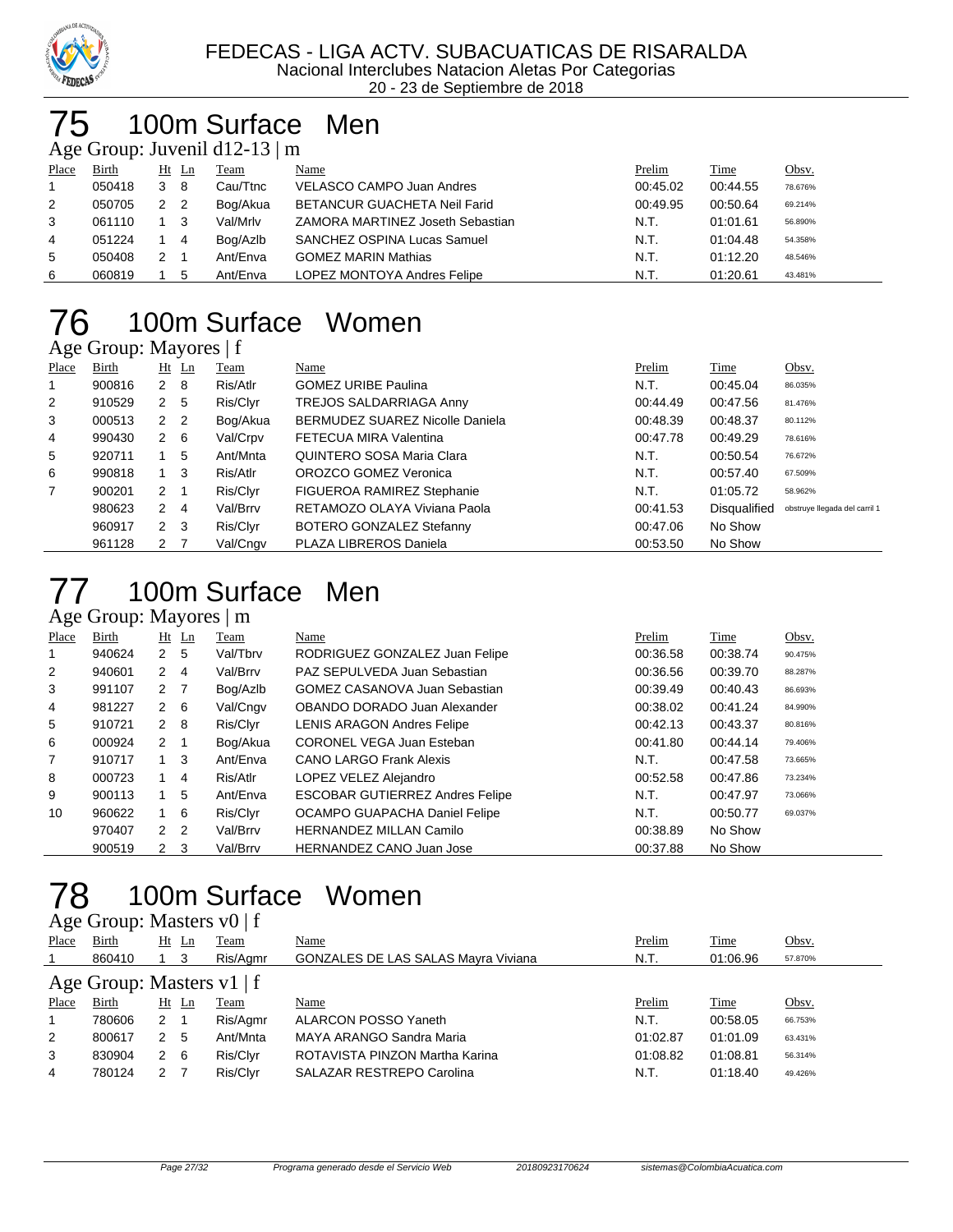

#### FEDECAS - LIGA ACTV. SUBACUATICAS DE RISARALDA

Nacional Interclubes Natacion Aletas Por Categorias 20 - 23 de Septiembre de 2018

| Continuing Event: 78 100m Surface Age Group: MASTERS V1   F<br><b>GARCIA MEJIA Lida Sorany</b><br>Ris/Clvr<br>2<br>00:54.32<br>No Show<br>781009<br>4<br>ZUNIGA OROZCO Ana Selenne<br>No Show<br>Cau/Swmc<br>820413<br>N.T.<br>Age Group: Masters $v2 \mid f$<br>Time<br>Birth<br>Ht Ln<br>Prelim<br><u>Obsv.</u><br>Team<br>Name<br>SUAREZ PORRAS Adriana<br>01:03.65<br>01:05.56<br>Bog/Akua<br>700927<br>2 3<br>59.106% |        |   |   |          |                             |      |          |         |  |  |
|----------------------------------------------------------------------------------------------------------------------------------------------------------------------------------------------------------------------------------------------------------------------------------------------------------------------------------------------------------------------------------------------------------------------------|--------|---|---|----------|-----------------------------|------|----------|---------|--|--|
|                                                                                                                                                                                                                                                                                                                                                                                                                            |        |   |   |          |                             |      |          |         |  |  |
|                                                                                                                                                                                                                                                                                                                                                                                                                            |        |   |   |          |                             |      |          |         |  |  |
|                                                                                                                                                                                                                                                                                                                                                                                                                            |        |   |   |          |                             |      |          |         |  |  |
| Place                                                                                                                                                                                                                                                                                                                                                                                                                      |        |   |   |          |                             |      |          |         |  |  |
|                                                                                                                                                                                                                                                                                                                                                                                                                            |        |   |   |          |                             |      |          |         |  |  |
| 2                                                                                                                                                                                                                                                                                                                                                                                                                          | 720603 | 2 | 2 | Cau/Swmc | CAMAYO LEDEZMA Blanca Elena | N.T. | 01:15.39 | 51.399% |  |  |

# 79 100m Surface Men

|              | Age Group: Masters v0   m |                      |                |             |                                    |          |          |         |  |  |
|--------------|---------------------------|----------------------|----------------|-------------|------------------------------------|----------|----------|---------|--|--|
| Place        | Birth                     |                      | $Ht$ Ln        | Team        | Name                               | Prelim   | Time     | Obsv.   |  |  |
|              | 871126                    | $\overline{2}$       | 4              | Ris/Atlr    | GUAPACHA ZAPATA Reinel Antonio     | 00:48.01 | 00:47.06 | 74.479% |  |  |
|              | Age Group: Masters v1   m |                      |                |             |                                    |          |          |         |  |  |
| Place        | Birth                     |                      | $Ht$ Ln        | Team        | Name                               | Prelim   | Time     | Obsv.   |  |  |
| 1            | 800903                    | $1 \quad$            | -5             | Ris/Clyr    | <b>GUEVARA GONZALES Daniel</b>     | N.T.     | 00:43.36 | 80.835% |  |  |
| 2            | 780715                    | $\overline{2}$       | -5             | Cau/Swmc    | <b>PAZ PORTILLO Pablo Andres</b>   | 00:57.88 | 00:57.58 | 60.872% |  |  |
| 3            | 820103                    | $\overline{2}$       | - 6            | Cau/Swmc    | ORDONEZ SANCHEZ Jose Fernando      | 01:06.75 | 01:03.38 | 55.301% |  |  |
|              | 830606                    |                      | 3              | Cau/Swmc    | <b>RUIZ BOLANOS Julian Ernesto</b> | N.T.     | No Show  |         |  |  |
|              | Age Group: Masters v2   m |                      |                |             |                                    |          |          |         |  |  |
| <b>Place</b> | Birth                     |                      | $Ht$ Ln        | <b>Team</b> | Name                               | Prelim   | Time     | Obsv.   |  |  |
| 1            | 730601                    | $1 \quad 4$          |                | Ris/Agmr    | <b>GOMEZ CORREA Juan Fernando</b>  | N.T.     | 01:01.95 | 56.578% |  |  |
| 2            | 640513                    | $2 \quad 3$          |                | Cau/Swmc    | CHILITO BELTRAN Harold             | 01:02.82 | 01:05.34 | 53.642% |  |  |
| 3            | 670525                    | $\mathbf{2}$         | $\overline{7}$ | Cau/Swmc    | CAICEDO ZUNIGA Fernando Andres     | N.T.     | 01:24.96 | 41.255% |  |  |
|              | Age Group: Masters v3   m |                      |                |             |                                    |          |          |         |  |  |
| Place        | Birth                     |                      | $Ht$ Ln        | Team        | Name                               | Prelim   | Time     | Obsv.   |  |  |
|              | 630519                    | $\mathbf{2}^{\circ}$ | $\overline{2}$ | Ris/Clyr    | RIOS VALENCIA Luis Emilio          | N.T.     | 01:15.23 | 46.590% |  |  |

### 80 400m BiFins Women

Age Group: Juvenil b16-17 | f

| ັ                             |              |                |                |                               |                                    |          |              |                        |  |
|-------------------------------|--------------|----------------|----------------|-------------------------------|------------------------------------|----------|--------------|------------------------|--|
| Place                         | Birth        | Ht             | Ln             | Team                          | Name                               | Prelim   | Time         | Obsv.                  |  |
| 1                             | 020911       | 3              | -1             | Ris/Clyr                      | <b>MORENO TORO Maria Antonia</b>   | N.T.     | 05:12.62     | 76.361%                |  |
|                               | 020320       | 3              | 5              | Val/Brrv                      | CARRERA MEDINA Sofia               | 04:25.19 | Disqualified | se retira de la prueba |  |
|                               | 021112       | 3              | 6              | Val/Tbrv                      | RIVERA VELASCO Catalina            | 04:50.26 | No Show      |                        |  |
| Age Group: Juvenil c14-15   f |              |                |                |                               |                                    |          |              |                        |  |
| Place                         | Birth        |                | $Ht$ Ln        | Team                          | Name                               | Prelim   | Time         | Obsv.                  |  |
| 1                             | 030428       | 3              | 4              | Val/Mrlv                      | MESA SEPULVEDA Ana Sofia           | 04:24.81 | 04:25.83     | 89.802%                |  |
| 2                             | 041111       | 3              | 3              | Val/Tbrv                      | REINA SANCHEZ Roxana               | 04:34.00 | 04:37.65     | 85.979%                |  |
| 3                             | 030423       | $3 \quad 8$    |                | Ris/Atlr                      | <b>ESCOBAR LOPEZ Maria Jose</b>    | N.T.     | 04:42.67     | 84.452%                |  |
| 4                             | 030902       | 3              | - 7            | Bog/Akua                      | PAPAGAYO HERNANDEZ Kelly Michelly  | 05:32.48 | 05:35.10     | 71.238%                |  |
| 5                             | 041220       | $\overline{2}$ | 6              | Ris/Agmr                      | PORRAS OSPINA Salome               | N.T.     | 05:41.64     | 69.875%                |  |
| 6                             | 040707       | $\overline{2}$ | 4              | Ris/Clyr                      | <b>GUZMAN BEDOYA Lina Marcela</b>  | N.T.     | 06:05.39     | 65.333%                |  |
| 7                             | 041008       | $\overline{2}$ | 3              | Cau/Octc                      | SANCHEZ URREA Juana Isabel         | N.T.     | 06:08.65     | 64.755%                |  |
| 8                             | 041006       | 2              | 5              | Ris/Agmr                      | POSADA ANGEL Vivian Alexandra      | N.T.     | 06:22.66     | 62.384%                |  |
|                               |              |                |                | Age Group: Juvenil d12-13   f |                                    |          |              |                        |  |
| Place                         | <b>Birth</b> |                | $Ht$ Ln        | <b>Team</b>                   | Name                               | Prelim   | <b>Time</b>  | Obsv.                  |  |
| 1                             | 051102       | 3              | $\overline{2}$ | Val/Cngv                      | <b>GARZON CACERES Isabella</b>     | 04:54.58 | 04:58.48     | 79.979%                |  |
| $\overline{2}$                | 050414       | $\overline{2}$ | 7              | Ant/Enva                      | <b>BUSTAMANTE SILVA Mariana</b>    | N.T.     | 05:09.02     | 77.251%                |  |
| 3                             | 050322       | 2              | $\overline{2}$ | Ant/Enva                      | MURILLO OROZCO Ana Sol             | N.T.     | 05:33.05     | 71.677%                |  |
| 4                             | 060201       | $\mathbf{1}$   | 3              | Val/Mrlv                      | VELEZ GOMEZ Heily Daniela          | N.T.     | 05:39.08     | 70.402%                |  |
| 5                             | 051021       | 1.             | $\overline{4}$ | Ris/Agmr                      | <b>TORRES ALARCON Maria Jose</b>   | N.T.     | 06:07.64     | 64.933%                |  |
|                               | 051029       | 1.             | 5              | Ant/Enva                      | <b>MARTINEZ ESPINAL Maria Jose</b> | N.T.     | Disqualified | se retirÃ <sup>3</sup> |  |
|                               |              |                |                |                               |                                    |          |              |                        |  |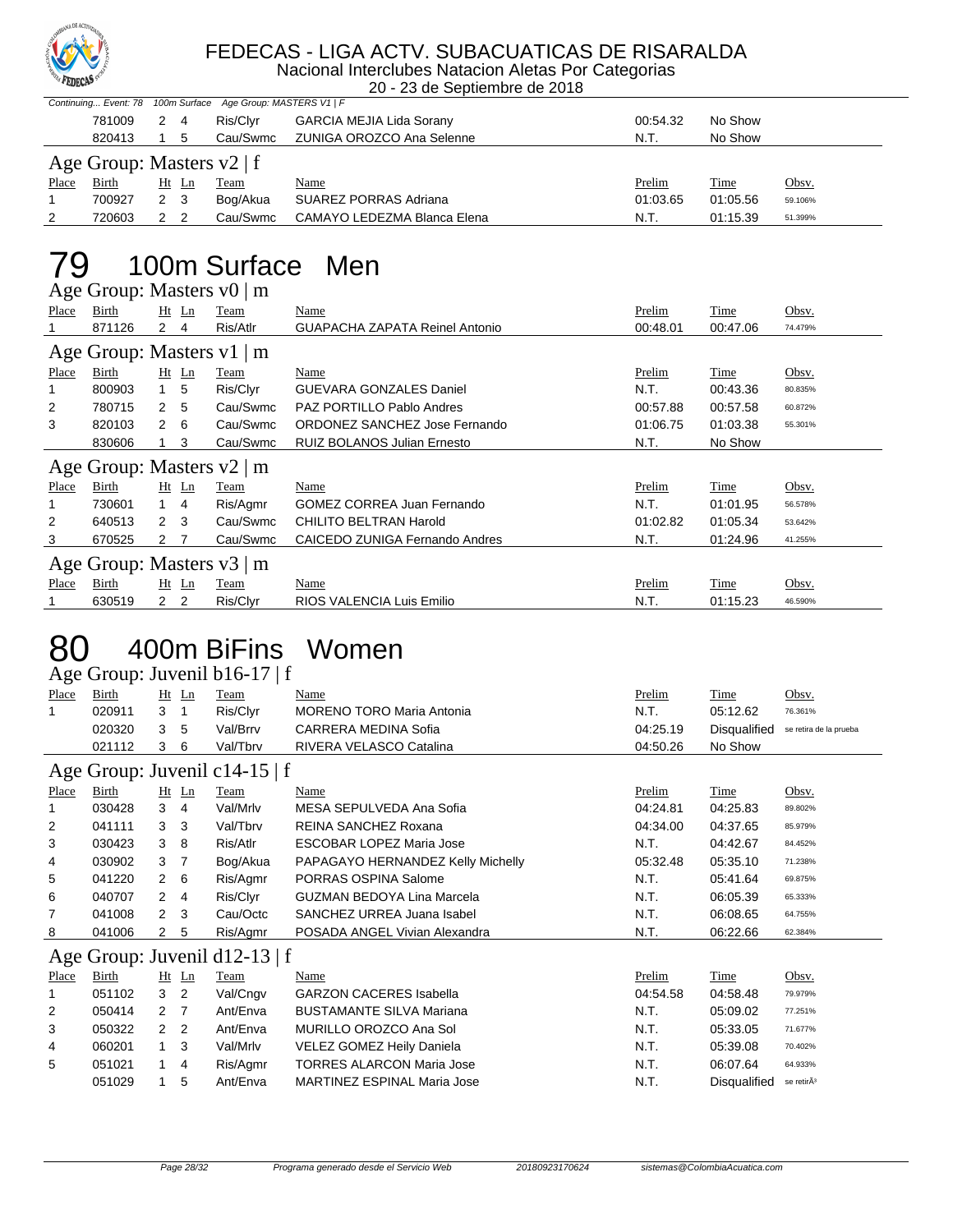

Continuing... Event: 81 400m BiFins Age Group: JUVENIL B16-17 | M

# 81 400m BiFins Men

| Age Group: Juvenil b16-17   m |              |                |                |                                |                                      |             |          |         |
|-------------------------------|--------------|----------------|----------------|--------------------------------|--------------------------------------|-------------|----------|---------|
| Place                         | Birth        |                | Ht Ln          | Team                           | Name                                 | <b>Time</b> | Obsv.    |         |
| 1                             | 020924       | 3              | $\overline{4}$ | Val/Cngv                       | JIMENEZ GRANADA Breylin Santiago     | 03:50.59    | 03:50.53 | 94.773% |
| 2                             | 020624       | 3              | 5              | Cau/Ttnc                       | <b>CASTRILLON VELEZ Jesus Andres</b> | 03:56.98    | 03:51.33 | 94.445% |
| 3                             | 020630       | 3              | 3              | Val/Tbrv                       | <b>MARTINEZ GUZMAN Juan Pablo</b>    | 04:07.38    | 04:03.72 | 89.644% |
| 4                             | 020124       | 3              | $\overline{2}$ | Ris/Atlr                       | <b>MUNOZ TORRES Santiago</b>         | 04:14.56    | 04:18.27 | 84.594% |
| 5                             | 020606       | 2              | 4              | Ris/Atlr                       | <b>FONSECA TORRES Camilo</b>         | 04:24.96    | 04:28.78 | 81.286% |
| 6                             | 011220       | 2              | $\overline{2}$ | Ris/Clyr                       | <b>TAPASCO VILLEGAS Jefrey</b>       | N.T.        | 05:08.71 | 70.772% |
|                               | 021006       | 3              | 1              | Bog/Azlb                       | VASQUEZ RIVERA Daniel Santiago       | 04:16.43    | No Show  |         |
|                               |              |                |                | Age Group: Juvenil c14-15   m  |                                      |             |          |         |
| Place                         | Birth        |                | $Ht$ Ln        | Team                           | Name                                 | Prelim      | Time     | Obsv.   |
|                               | 040628       | 3              | 7              | Cau/Ttnc                       | COLLAZOS JIMENEZ Juan Sebastian      | 04:16.22    | 04:00.63 | 90.795% |
| 2                             | 040912       | 3              | 6              | Bog/Akua                       | MALDONADO OLIVARES Juan Sebastian    | 04:13.33    | 04:13.42 | 86.213% |
| 3                             | 031216       | $\mathbf{1}$   | 4              | Ris/Clyr                       | <b>TABARES VALENCIA Juan Jose</b>    | N.T.        | 04:39.84 | 78.073% |
| 4                             | 030515       | 2              | -1             | Ris/Clyr                       | <b>IBANEZ CASTANO Jeronimo</b>       | N.T.        | 04:41.03 | 77.743% |
| 5                             | 030620       | $\overline{2}$ | 8              | Ris/Clyr                       | PENA GOMEZ Andres Felipe             | N.T.        | 04:45.45 | 76.539% |
| 6                             | 040306       | 1              | 5              | Val/Mrlv                       | <b>FRANCO MORALES Juan David</b>     | N.T.        | 04:54.52 | 74.182% |
| 7                             | 030111       | $\overline{2}$ | 7              | Ris/Clyr                       | LAGOS LAGOS Juan Fernando            | N.T.        | 05:10.84 | 70.287% |
| Age                           |              |                |                | Group: Juvenil $d12-13 \mid m$ |                                      |             |          |         |
| Place                         | <b>Birth</b> |                | $Ht$ Ln        | Team                           | Name                                 | Prelim      | Time     | Obsv.   |
| 1                             | 050705       | 2              | 3              | Bog/Akua                       | <b>BETANCUR GUACHETA Neil Farid</b>  | 04:32.52    | 04:13.83 | 86.073% |
| 2                             | 050418       | $\mathbf{1}$   | 2              | Cau/Ttnc                       | <b>VELASCO CAMPO Juan Andres</b>     | N.T.        | 04:18.91 | 84.385% |
| 3                             | 050801       | 2              | 5              | Val/Mrlv                       | <b>ARANGO GONZALEZ Enmanuel</b>      | 04:26.61    | 04:24.64 | 82.557% |
| 4                             | 050822       | $\overline{2}$ | 6              | Val/Mrlv                       | <b>MURILLO PEREZ Pablo</b>           | 04:40.22    | 04:36.51 | 79.013% |
| 5                             | 051025       | 1              | 7              | Cau/Octc                       | <b>GARCES CAMPO Andres Felipe</b>    | N.T.        | 04:44.49 | 76.797% |
| 6                             | 050119       | 1              | 3              | Val/Tbbv                       | <b>CASTILLO CHACON Samuel Andres</b> | N.T.        | 05:18.46 | 68.605% |
| 7                             | 050408       | 1              | 6              | Ant/Enva                       | <b>GOMEZ MARIN Mathias</b>           | N.T.        | 06:13.35 | 58.519% |
| 8                             | 060819       | 1              | 1              | Ant/Enva                       | <b>LOPEZ MONTOYA Andres Felipe</b>   | N.T.        | 06:42.32 | 54.305% |

#### 400m BiFins Women Age Group: Mayores | f

| Place          | Birth  | $Ht$ Ln | Team     | Name                                   | Prelim   | Time     | Obsv.   |
|----------------|--------|---------|----------|----------------------------------------|----------|----------|---------|
|                | 920628 | 4       | Val/Brrv | MEJIA BRAVO Cindy Julieth              | 03:58.72 | 04:11.61 | 94.877% |
| 2              | 000513 | -3      | Bog/Akua | <b>BERMUDEZ SUAREZ Nicolle Daniela</b> | 04:20.14 | 04:24.59 | 90.223% |
| 3              | 910529 | 6       | Ris/Clyr | TREJOS SALDARRIAGA Anny                | 04:20.84 | 04:34.83 | 86.861% |
| $\overline{4}$ | 901125 | -2      | Ris/Atlr | <b>VARGAS CORTES Paola Andrea</b>      | 04:32.49 | 04:42.65 | 84.458% |
| 5              | 941212 |         | Val/Brrv | <b>ESPINOSA HERRERA Ximena</b>         | 04:34.73 | 04:45.20 | 83.703% |
| 6              | 960507 |         | Ris/Clyr | <b>CELY SIMANCA Camila</b>             | N.T.     | 04:50.93 | 82.054% |
| $\overline{7}$ | 980508 | 8       | Val/Tbby | MARTINEZ HURTADO Maria Fernanda        | N.T.     | 05:13.54 | 76.137% |
|                | 970305 | 5       | Val/Brrv | RINCON REYES Arantxa Valentina         | 04:05.45 | No Show  |         |

#### 400m BiFins Men Age Group: Mayores | m

| Place | Birth  | Ht Ln |   | Team     | Name                              | Prelim   | <b>Time</b> | Obsv.   |
|-------|--------|-------|---|----------|-----------------------------------|----------|-------------|---------|
|       | 910727 |       | 4 | Bol/Aacb | <b>GALOFRE MONTES Julio Cesar</b> | 03:41.71 | 03:44.63    | 97.262% |
| 2     | 900324 |       |   | Ris/Clvr | <b>MUNOZ TORRES Dario Jose</b>    | 03:49.93 | 03:50.90    | 94.621% |
| 3     | 000723 |       | 6 | Ris/Atlr | LOPEZ VELEZ Alejandro             | 04:14.53 | 04:08.69    | 87.852% |
| 4     | 980524 |       |   | Val/Mrlv | MUNOZ PALACIO Diego Fernando      | N.T.     | 04:35.22    | 79.384% |
| 5     | 960713 |       |   | Val/Tbbv | MARTINEZ HURTADO Jhoan Carlos     | N.T.     | 04:38.08    | 78.567% |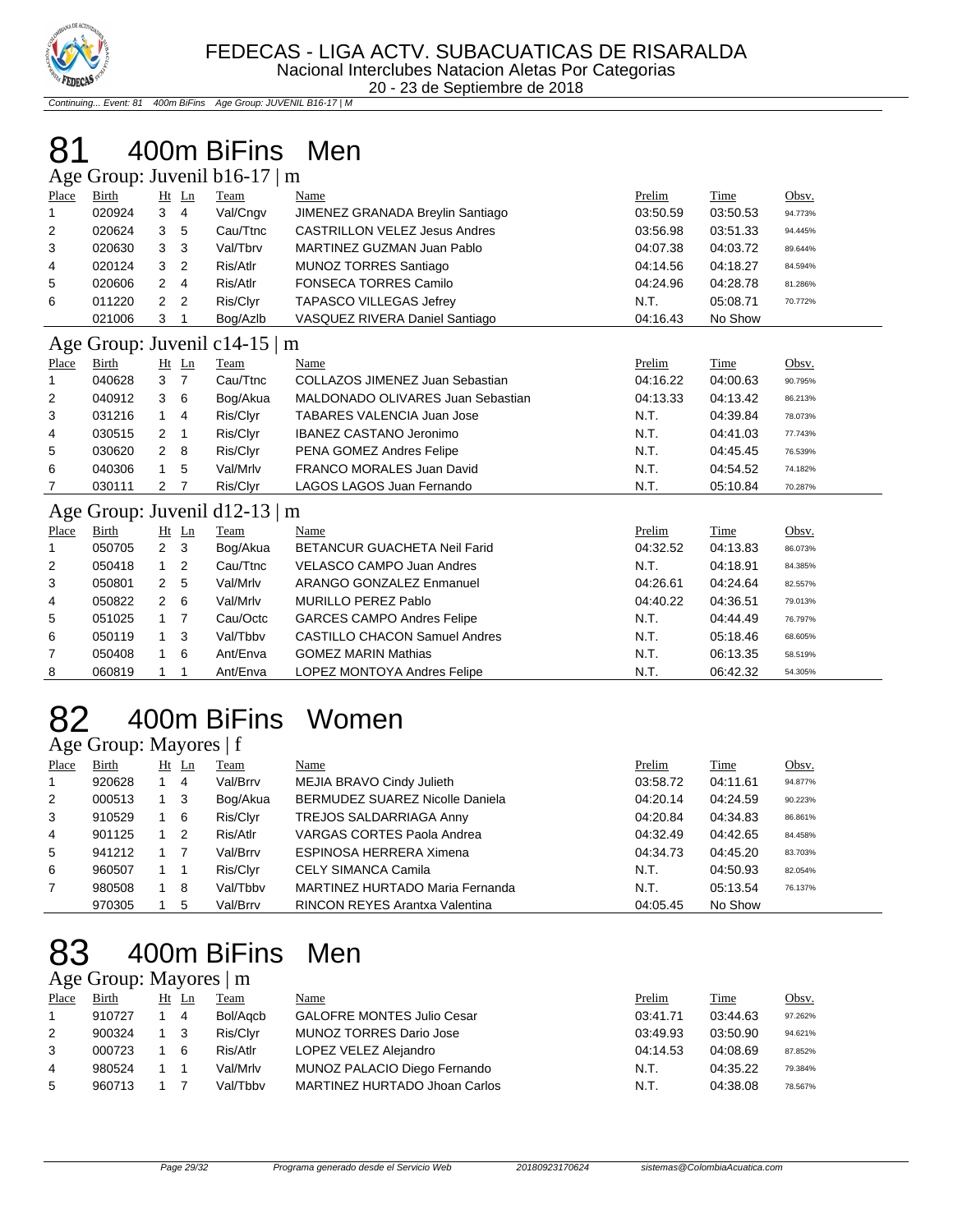

#### FEDECAS - LIGA ACTV. SUBACUATICAS DE RISARALDA

Nacional Interclubes Natacion Aletas Por Categorias 20 - 23 de Septiembre de 2018

| Continuing Event: 83 400m BiFins Age Group: MAYORES   M |           |          |                               |          |                                     |
|---------------------------------------------------------|-----------|----------|-------------------------------|----------|-------------------------------------|
| 001223                                                  |           | Val/Mrlv | TEJADA OLARTE Kevin Manuel    | 04:57.43 | Disqualified se retirÃ <sup>3</sup> |
| 981229                                                  | $1\quad5$ | Val/Tbrv | MOSQUERA IBAGON Juan Fernando | 03:44.64 | No Show                             |
| 000329                                                  |           | Ris/Clvr | RAMIREZ GRAJALES Santiago     | N.T      | No Show                             |

# 84 4x50m Apnea Mixed

|       | Age Group: Juvenl $b - c - d  x $ |    |         |          |                                                                                                             |        |             |              |                                    |  |  |
|-------|-----------------------------------|----|---------|----------|-------------------------------------------------------------------------------------------------------------|--------|-------------|--------------|------------------------------------|--|--|
| Place | Birth                             |    | $Ht$ Ln | Team     | Name                                                                                                        | Prelim | T.1th.Relay | T.Team       | Obsv.                              |  |  |
| -1    | RX00062                           | 1. | 4       | Val/Tbrv | C <sub>145</sub> m Semanate Luis<br><b>B167f Corrales Maria</b><br>C145f Ayala Sofia<br>B167m Martinez Juan | N.T.   | N.T.        | 01:17.13     | 0.000%                             |  |  |
| 2     | RX00072                           |    | 5       | Ris/Atlr | C145f Mejia Maria<br>B167m Fonseca Camilo<br>C145f Escobar Maria<br>B167m Munoz Santiago                    | N.T.   | N.T.        | 01:24.45     | 0.000%                             |  |  |
| 3     | RX00071                           |    | 6       | Ris/Clyr | B167m Tapasco Jefrey<br>B167f Moreno Maria<br>C145f Guzman Lina<br>C <sub>145</sub> m Lagos Juan            | N.T.   | N.T.        | 01:39.94     | 0.000%                             |  |  |
|       | RX00053                           |    | 3       | Bog/Akua | C145m Maldonado Juan<br>C145f Papagayo Kelly<br>C145f Patarroyo Amy<br>C145m Coronel Jeronimo               | N.T.   | N.T.        | Disqualified | tercer relevista salida adelantada |  |  |

# 85 4x50m Apnea Mixed

|              | Age Group: Mayores $ x $ |    |    |             |                                                                                   |        |             |          |        |  |
|--------------|--------------------------|----|----|-------------|-----------------------------------------------------------------------------------|--------|-------------|----------|--------|--|
| <b>Place</b> | <b>Birth</b>             | Ht | Ln | <u>Team</u> | Name                                                                              | Prelim | T.1th.Relay | T.Team   | Obsv.  |  |
|              | RX00041                  |    | 5  | Ris/Clyr    | Mym Munoz Dario<br>Myf Trejos Anny<br>Myf Figueroa Stephanie<br>Mym Ocampo Daniel | N.T.   | N.T.        | 01:12.84 | 0.000% |  |
| 2            | RX00040                  |    | 4  | Ris/Atlr    | Myf Vargas Paola<br>Mym Grajales Jairo<br>Myf Gomez Paulina<br>Mym Cardona Freddy | N.T.   | N.T.        | 01:13.38 | 0.000% |  |

#### 86 4x50m Apnea Mixed

#### Age Group: Master | x

| -     |         |    |    |          |                       |        |             |         |       |
|-------|---------|----|----|----------|-----------------------|--------|-------------|---------|-------|
| Place | Birth   | Ht | Ln | Team     | Name                  | Prelim | T.1th.Relav | T.Team  | Obsv. |
|       | RX00009 |    | 4  | Ris/Clvr | My1m Guevara Daniel   | N.T.   | N.T.        | No Show |       |
|       |         |    |    |          | My1f Rotavista Martha |        |             |         |       |
|       |         |    |    |          | My1f Salazar Carolina |        |             |         |       |
|       |         |    |    |          | My1m Montes Rodrigo   |        |             |         |       |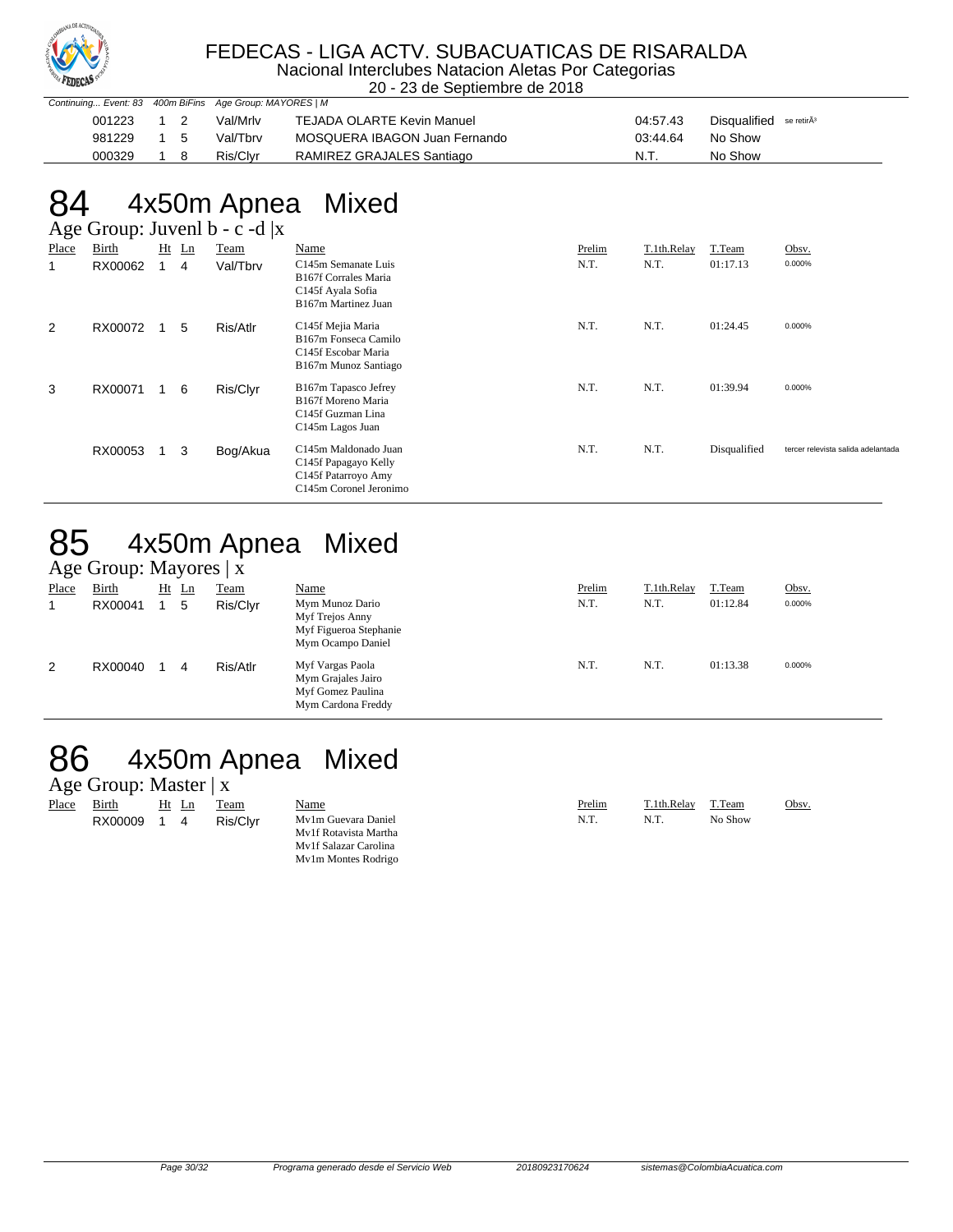

#### **TABLA DE MEDALLERIA ACUMULADA**

| <u>#</u> | Liga       | Club                        | <b>ORO</b>     | <b>PLATA BRONCE</b> |    | <b>TOTAL</b>   |
|----------|------------|-----------------------------|----------------|---------------------|----|----------------|
| 1        | <b>Ris</b> | Calypso                     | 23             | 14                  | 13 | 50             |
| 2        | Val        | <b>Barracudas</b>           | 22             | 7                   | 12 | 41             |
| 3        | <b>Ris</b> | Atlanta                     | 16             | 14                  | 8  | 38             |
| 4        | Val        | Cangrejos                   | 15             | 12                  | 4  | 31             |
| 5        | Val        | Marlin Del Valle            | 13             | 17                  | 12 | 42             |
| 6        | Cau        | <b>Titanes Del Pacifico</b> | 13             | 14                  | 4  | 31             |
| 7        | <b>Bog</b> | Azul Profundo               | 11             | 4                   | 8  | 23             |
| 8        | Val        | <b>Tiburones Del Valle</b>  | 10             | 5                   | 7  | 22             |
| 9        | <b>Ris</b> | Aguamar                     | 8              | 11                  |    | 20             |
| 10       | Bog        | Akuator                     | 7              | 6                   | 10 | 23             |
| 11       | Cau        | Swimmers                    | 5              | 10                  | 12 | 27             |
| 12       | Cau        | Octopus                     | 5              | 4                   | 5  | 14             |
| 13       | Bol        | Aquacost                    | 4              | 0                   | 0  | 4              |
| 14       | Ant        | Mantarrayas                 | $\overline{2}$ | 4                   | 2  | 8              |
| 15       | Val        | Arrecifes Del Pacifico      |                | $\overline{2}$      | 3  | 6              |
| 16       | Ant        | Inder Envigado Antioquia    |                | $\overline{2}$      | 1  | 4              |
| 17       | Val        | Club Deportivo Crp          |                |                     | 0  | $\overline{2}$ |
| 18       | Val        | Tiburones De Buga           | 0              | 0                   | 0  | 0              |